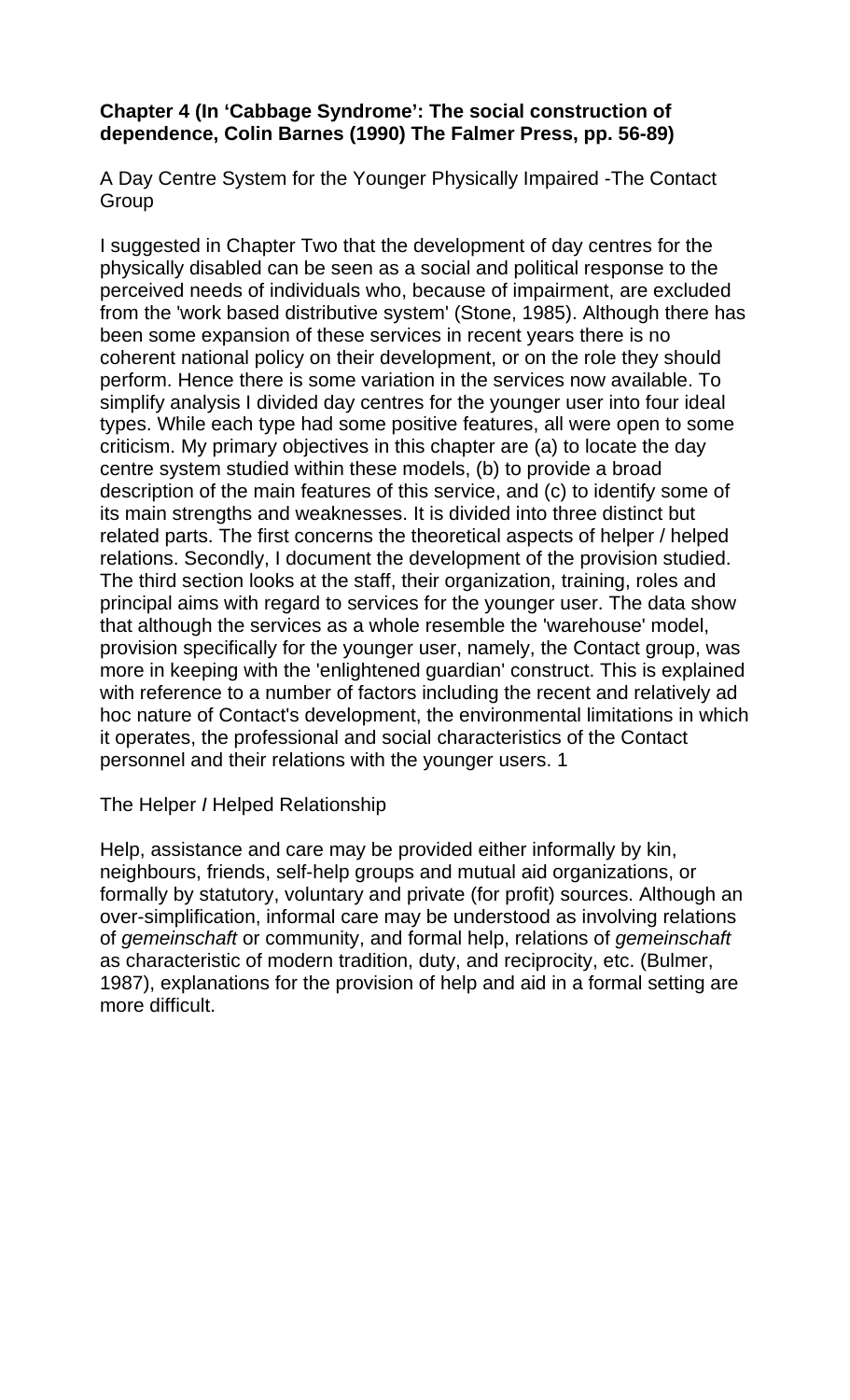Since caregiving in either a formal or informal setting is normally seen as largely altruistic activity, I shall begin with the concept 'altruism', which is commonly defined as 'the regard for others as a principle of action' (Bulmer, 1987). There are two principal forms of altruistic behaviour, firstly, that which is situational and relatively infrequent and secondly, that which is a regular activity. The occasional gift to charity and a regular commitment to voluntary work provide it contrasting examples. It has been suggested by Thomas (1982) that altruism may be the result of personal feelings of inadequacy and inferiority. An occasional charitable act may be an attempt to soothe a damaged ego in a 'warm glow of momentary superiority'. Other writers have pointed out that altruism may have a basis in religious or moral beliefs which emphasize usefulness and a concern for others (Krebs, 1970). Whichever is valid, the focus on altruism challenges psychological theories of human action which emphasize the significance of struggle, domination and self-enhancement as the prime motivator of conduct.

Although the individual act of giving may be explained with reference to moral, religious, social, psychological, legal or aesthetic principles (Titmus, 1970), explanations become more complex when altruism occurs within the context of a job and is institutionalized in a formal environment. Individuals who work in the caring industry have been referred to as 'paid' altruists' (Thomas, 1982). They are people employed to take on tasks which society regards in an ambivalent way. This is reflected in the discrepancy between publicly expressed esteem and low prestige. In all formal welfare systems there is a division between' clean' and' dirty' work and those who do the dirtiest work, both unpleasant and arduous, are the least rewarded, financially and socially. It has been noted that to do this work is to become involved in the ambivalent notions surrounding it.

It is part of the confusion of values to question the motives of those who take on such tasks and to invent moral categories unworldly, saintly, over-compensating, finding gratification in being superior - to explain a willingness to find a role in association with the stigmatized (Thomas, 1982, p.71).

Explanations are further complicated when it is remembered that the perceptions of helpers may be shaped by the environment in which they work. Goffman (1961) noted in his analysis of the mental hospital how the moral career, or the successive changes in individual self-perception of staff as well as inmates, were influenced by the demands of the institution. While patients' beliefs about self were transformed by the process of mortification and regimentation, staff were subject to the counter equivalent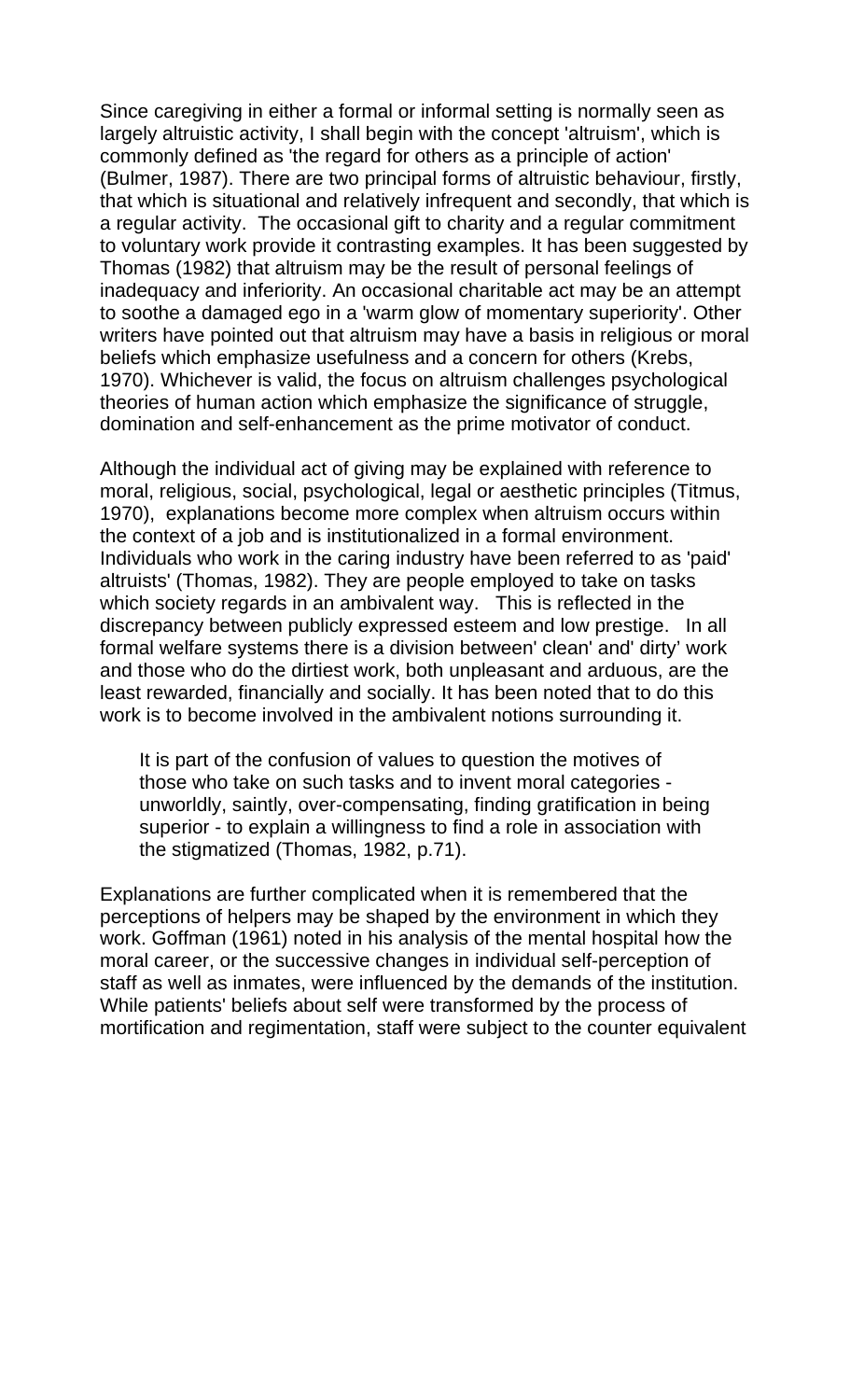of 'professional indoctrination'. This included rites of passage and the learning of new language codes appropriate to the staff role.2 In addition, paid helpers are suspect because in many occupations financial reward is the obvious motive and 'people work' is usually poorly paid. Consequently those who do it are sometimes asked to justify their motives. It is likely, however, that no single explanation for this type of activity is appropriate or adequate. As Thomas says,

'Compassion for hire' takes many forms, it may be a vocation, a job, or a vehicle for the satisfaction of psychological needs (Thomas., 1982, p. 74).

Evaluation of the helper role is made more complex when viewed from the perspective of those being helped. It is generally accepted that in certain cases the receiving of aid and assistance is quite legitimate. This is true, for example, of children, the sick and the elderly. Beyond this, society expects and increasingly demands that adults take care of themselves. Hence those who require long-term aid through disablement have a significant part of their adult status undermined. And although the appropriate status for an individual with an impairment is said to be 'one who is helped' rather than a 'helped person' (Thomas, 1982), a formulation which emphasizes individuality above dependence, constantly needing help may reverse this position. Helpers can quickly lose sight of the fact that people with disabilities are individuals first and disabled second. In turn the assistance they regularly give may transform the self-perceptions of the person with an impairment to the degree that the helped person status is internalized and accepted (Thomas, 1982). In recent years, however, an increasing number of people with disabilities have become aware of this situation. Consequently the internal dynamic of the helper/helped relationship is not only shaped by the values and attitudes of society generally, but also by those of the parties concerned.

In their analysis of attitudes surrounding people with disabilities, Dartington, Miller and Gwynne (1981) maintain that the relationship of the disabled to the able-bodied as interdependent is only theoretically possible. Relations which involve a conceptualization of the helped person as having a dependent status avoid uncertainty while those postulating interdependence demand negotiation. Building on their own empirical research they claim that our society sanctifies the exceptional and rewards the conformist and that the pressures to keep the disabled in infantile dependence are pervasive. At the societal level, for example, this pressure implies a furtherance of the traditional social order in helping to perpetuate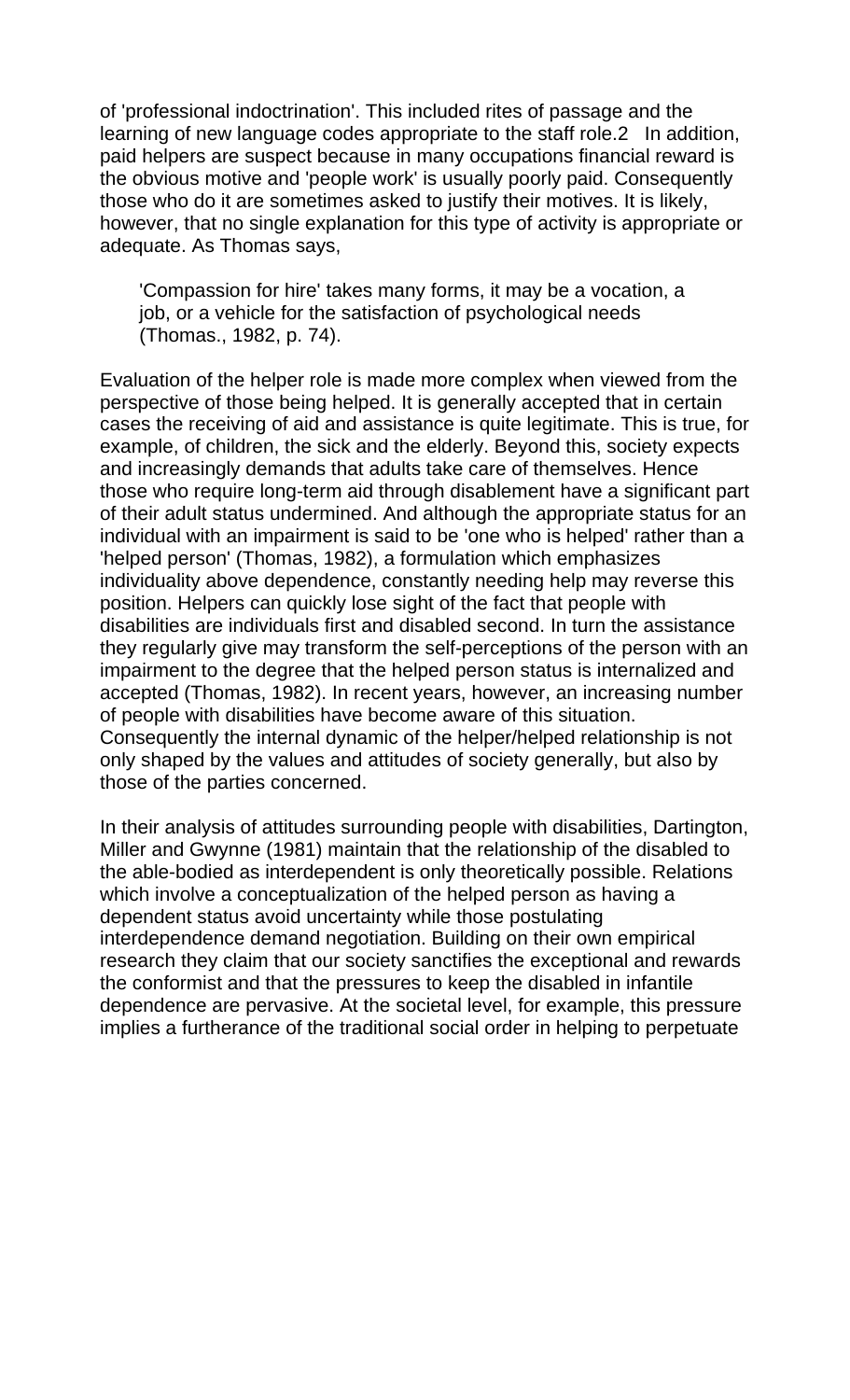humanitarian values in an overtly materialistic world and keeps large groups of workers in employment. At the interactional level it fulfils some of the psychological needs of some of those workers.

Real integration, or the irrelevance of difference, is seldom achieved. Even the minority of 'super-cripples' who transend the barriers to integration and attain 'honorary normal' status are never considered ordinary or unexceptional. 'Honorary normal' is undoubtedly extraordinary. Dartington, Miller and Gwynne (1981) point to the economic, social and political advantages for people with impairments of identifying with the disabled label but suggest that this can lead to a loss of individuality. Those who work with the disabled, on the other hand, experience difficulties because they have to relate to both the individual and the 'undifferentiated member of an (assumed) group or category'. A generalized attitude toward a specific category of people, disabled or black, for example, applied indiscriminately to individuals in that category is a major feature of prejudice. The problem of individuality is therefore a principal concern for both the helper and the helped. Identity can only be retained through constant negotiation.

Dartington *et al.* claim that transactions are always problematic since they invariably involve a degree of inequality. This relates to physical and/ or mental capability and of superior and inferior, with respective associations of guilt and envy. Hence negotiations can evoke strong and anomalous emotions in both parties. While the range of feelings which may be brought to this interaction are infinite, Dartington *et al.* maintain that generally both the helped and the helpers agree on a reciprocally acceptable 'construct' of interaction which permits certain types of behaviour but prohibits others. Notwithstanding that the general I attitudes surrounding disablement have changed in recent years, Dartington *et al.* suggest that most constructs reflecting the inequality of power between the disabled and the able-bodied have been historically imposed on the former by the latter, and that people with impairments are socialized into accepting and believing the constructs that the able-bodied have assigned. Founded on empirical evidence, they identify four basic constructs, or ideal types, of interaction which they term (a) 'less than whole person', (b) 'really normal', (c) 'enlightened guardian', and (d) 'disabled action'. Each of these constructs corresponds to one of the four models of care discussed in Chapter Two. 'Less than whole' relates to the 'warehouse' model, 'really normal' is associated with the 'horticultural' variant and' enlightened guardian' and' disabled action' to those with corresponding names. It is notable that these constructs tend to undervalue the fact that the paid helper is dependent upon the helped for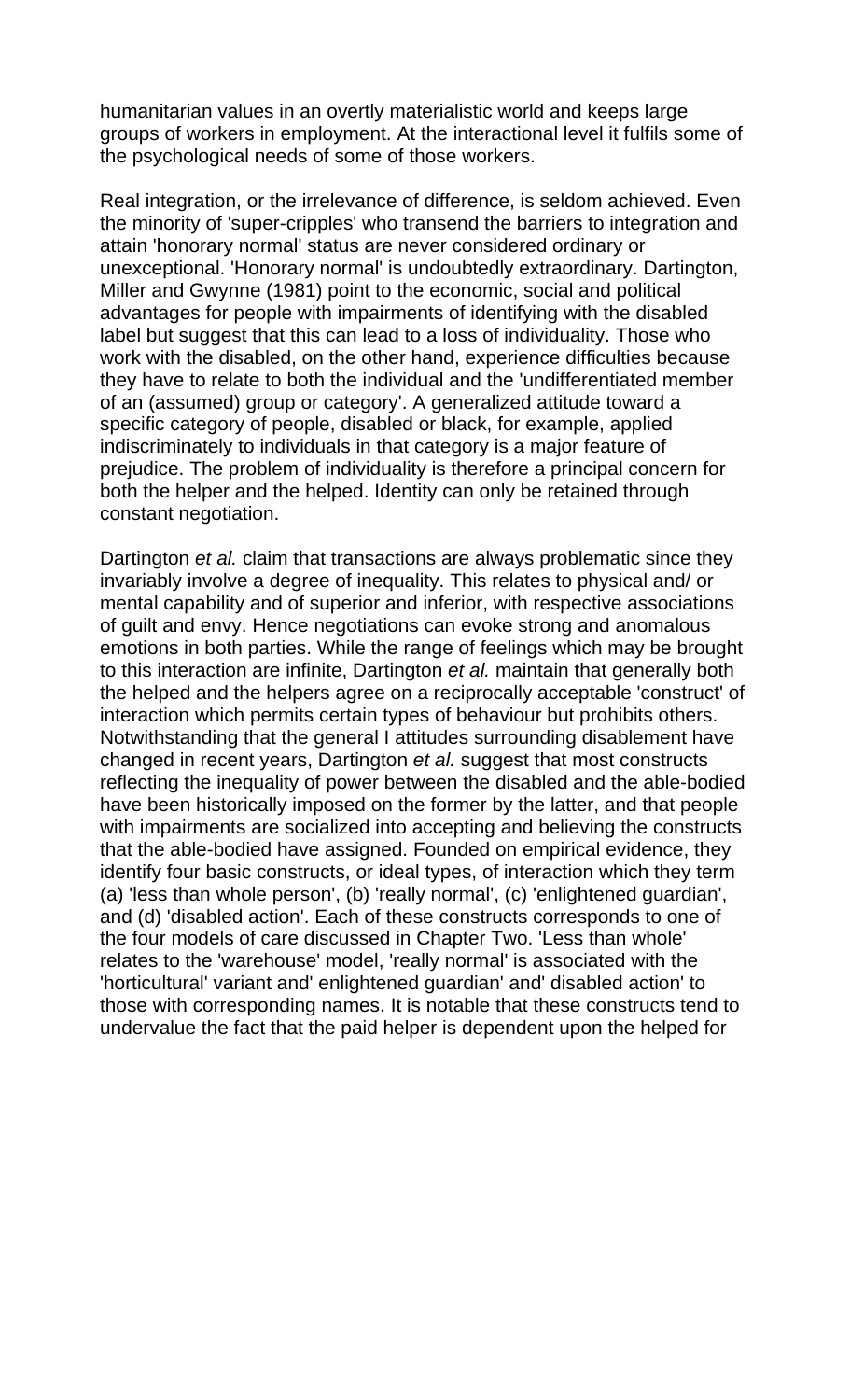her/his livelihood. Types (a), (b) and (c) represent images of the impaired primarily from the perspective of the able-bodied, although (b), 'really normal', may also reflect the views of the impaired. Disabled action, on the other hand, is a perception of the disabled presented by the disabled, in response to an oppressive society dominated by able-bodied norms and attitudes. In diagramatical form these constructs are presented in Table 4.

'Less than whole person' represents the 'traditional', almost universally accepted, view of disability. Until fairly recently it has been the only construct available for interactions between the impaired and the nonimpaired. At best, it usually involves assumptions of mutual obligation by both parties, and, at worst, persecution and rejection of the impaired. It also warrants an acquiescence by the disabled of their 'inferiority'. Dartington *et al.* point to an alternative view of impairment rooted in some technically less advanced societies where the ability to overcome disability is seen as a form of supernatural power, invoked to explain the process of 'sanctification' bestowed on the minority of disabled individuals who overcome their limitations. Helen Keller is a good example. The rarity of these 'heroic' figures is used as a justification for the application of the 'less than whole' label to the rest of the population with disabilities.

| Type of interaction                                            | Role of the impaired<br>during interaction | Role of the non-<br>impaired during<br>interaction |                                                           |
|----------------------------------------------------------------|--------------------------------------------|----------------------------------------------------|-----------------------------------------------------------|
| Less than whole                                                | Dependent                                  | Dominant                                           | Warehouse (care)                                          |
| Really normal                                                  | Equal                                      | Equal                                              | Horticultural, (self<br>development and<br>independence)  |
| Enlightened<br>guardian (less than<br>whole, really<br>normal) | Ambiguous                                  | Ambiguous                                          | Enlightened<br>guardian, (realistic<br>adjustment)        |
| Disabled action                                                | Autonomous                                 | Defined by disabled                                | Disabled Action,<br>(independence,<br>political activity) |

*Table* 4 *Types of Interaction Involving the Impaired and the Non-impaired and Corresponding Models of Care* 

*Source: adapted from Dartington, Miller and Gwynne,* 1981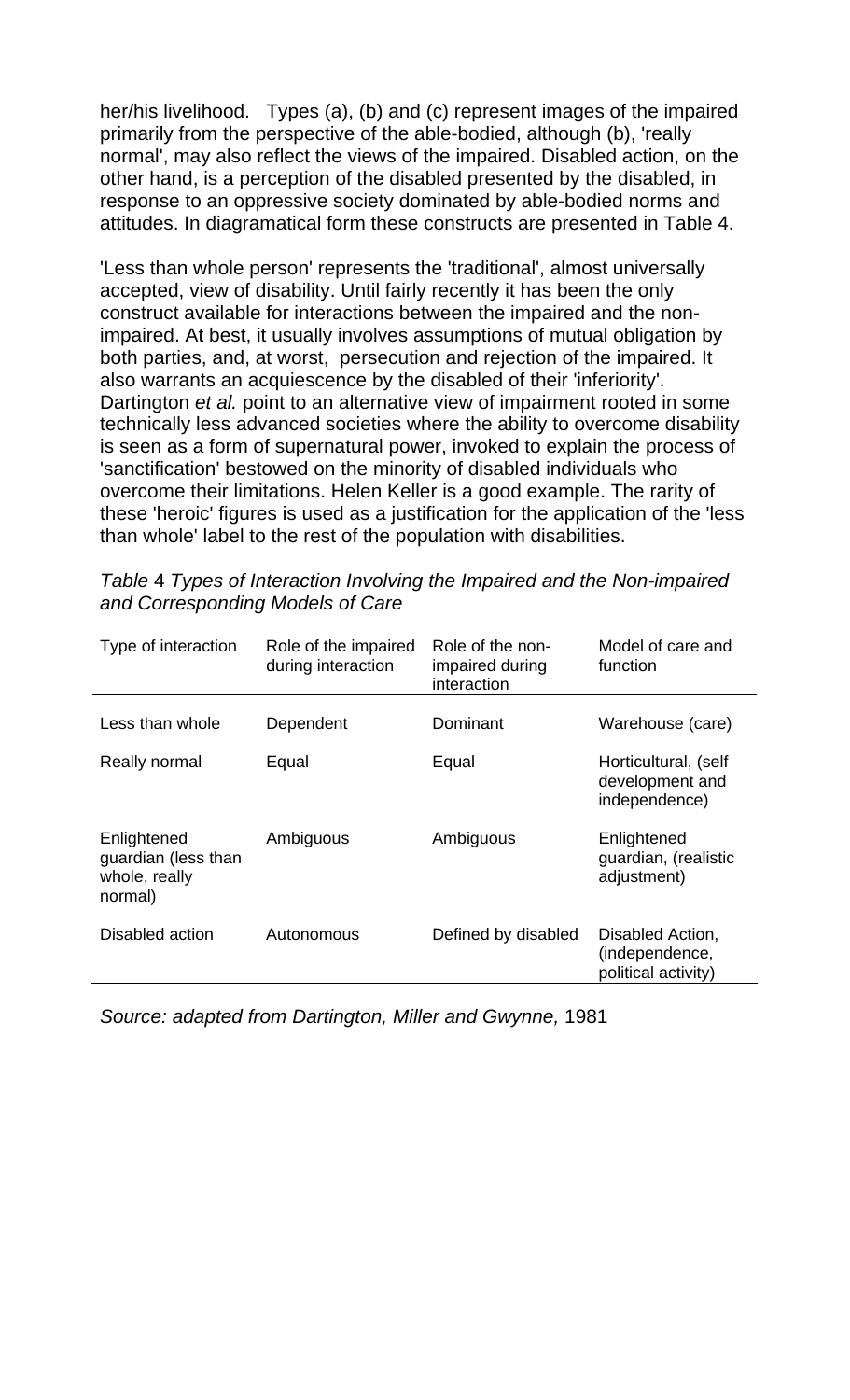'Less than whole' is a construct which emphasizes difference and negates sameness. It finds expression in the 'warehouse model' of care generally associated with segregated institutions where there is a definite cleavage between helpers and the helped. Any physical dependence on others is translated into total dependency. It allows the able-bodied helper to project onto the helped their own psychological inadequacies.

With their own superiority safely established the carers are free to care (Dartington, Miller and Gwynne, 1981, p. 127).

Dartington *et al.* contend that very often the disabled, providing they accept this view, are infantilized or made into' objects'. It has been observed in this regard that 'cabbages' make the best 'patients'.

Failure by the impaired individual to accept this position can sometimes lead to the application of sanctions by helpers which are unwarranted. Jones (1975) noted in an analysis of life in a residential hospital that there was a tendency among some nurses to treat their patients as though they were their children, with the right of reward and punishment and with an expectation that the inmate should be grateful. The 'less than whole' construct exemplifies and perpetuates the patterns of a stable society in which roles and statuses are fixed and not negotiable. As I noted in Chapter Two this model is applicable to those day centres where the emphasis is on 'care' and little else, where there is a clear division between staff and user and where control is firmly in the hands of the former.

The liberal response to this totalitarian approach, termed the 'really normal construct', emerged during the late 1960s and 1970s and was championed by articulate representatives of the impaired community as well as some professionals 3 its heroic variant and finds expression in the 'horticultural' mode of care. Professional energy is devoted to the denial of difference and dependence, and the aim is individual autonomy.

The goal is independence which may be seen as attainable through treatment, prosthetics, slave labour or even will power. By implication independence is regarded as the normal state of the able-bodied and once the disabled have attained it, the problematic boundary will vanish (Dartington *et al.,* 1981, p. 129).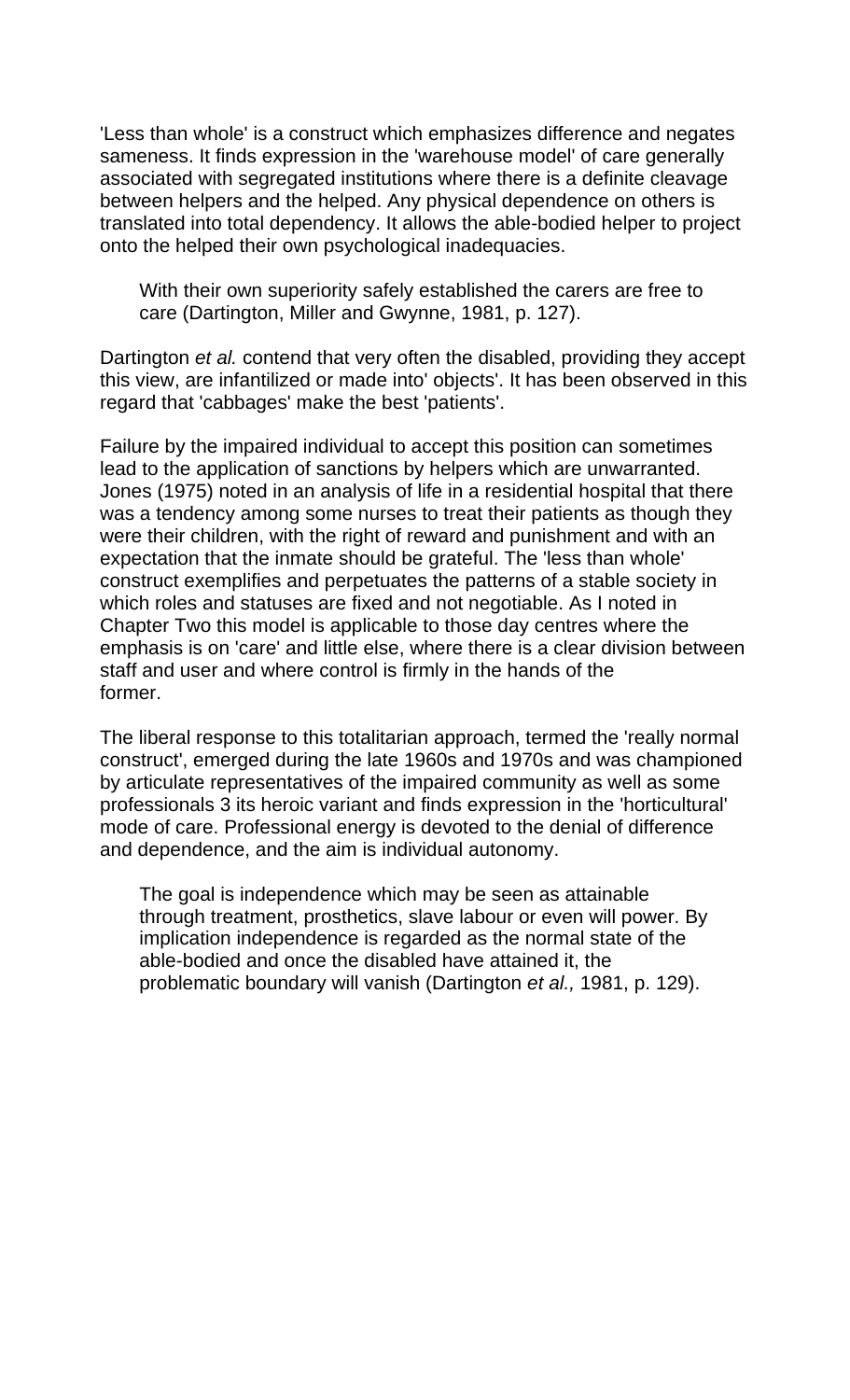It has been suggested that there are a number of problems with this position. Firstly, it has been shown that the efforts of professional experts to re/habilitate people with impairments can often have the converse effect. One of the most well known examples of this argument is Robert Scott's (1970) study of 'blindness workers' in America. Secondly, since coping or adapting4 to disablement may be seen as heroic by the non-impaired, Dartington, Miller and Gwyne (1981) note that this might have the effect of making the able-bodied feel inadequate thus inhibiting normal interaction. Thirdly, since emphasis is placed on subjective autonomy by participants in this type of interaction, the psychological consequences for those who cannot achieve it may often be harmful. Finally, given the extensive environmental, economic and social barriers to integration which confront people with disabilities (see Chapter Seven), the 'really normal' construct might be considered unrealistic.

Because of these shortcomings, Miller and Gwynne (1972) proposed in an earlier analysis a model of care which would accommodate both the dependent and the less dependent. It is known as 'enlightened guardian' and has become increasingly important since its inception. In political terms it is said to occupy the centrist position of the social democrat and incorporates elements of both' less than whole person' and' really normal'.

It corresponds perhaps to the relationship between parents and adolescent offspring. It moves away from the infantilization of the less than whole person but clings to the notion of responsibility. It acknowledges the drives toward autonomy and independence, but at the same time asks of disabled people that they should be realistic about their aims and aspirations (Dartington, *et al.,* 1981, p. 130).

Inherent in this model is the idea of adjustment to a reality. But as Dartington *et al.* later pointed out, adjustment and reality are elusive concepts, especially when people with impairments are expected to adjust to a reality defined by the able- bodied.

Dartington *et al.* note that because adjustment is implicit in the 'less than whole' model, 'enlightened guardianship' has coercive and authoritarian overtones. Moreover, because it holds a central position in an otherwise polarized world, interactions are ambiguous, often problematic and have an unpredictable and oscillating character. In addition, since, in conjunction with the 'less than whole' paradigm, 'enlightened guardianship' is a model generally advocated by the non-impaired, it has been severely criticized by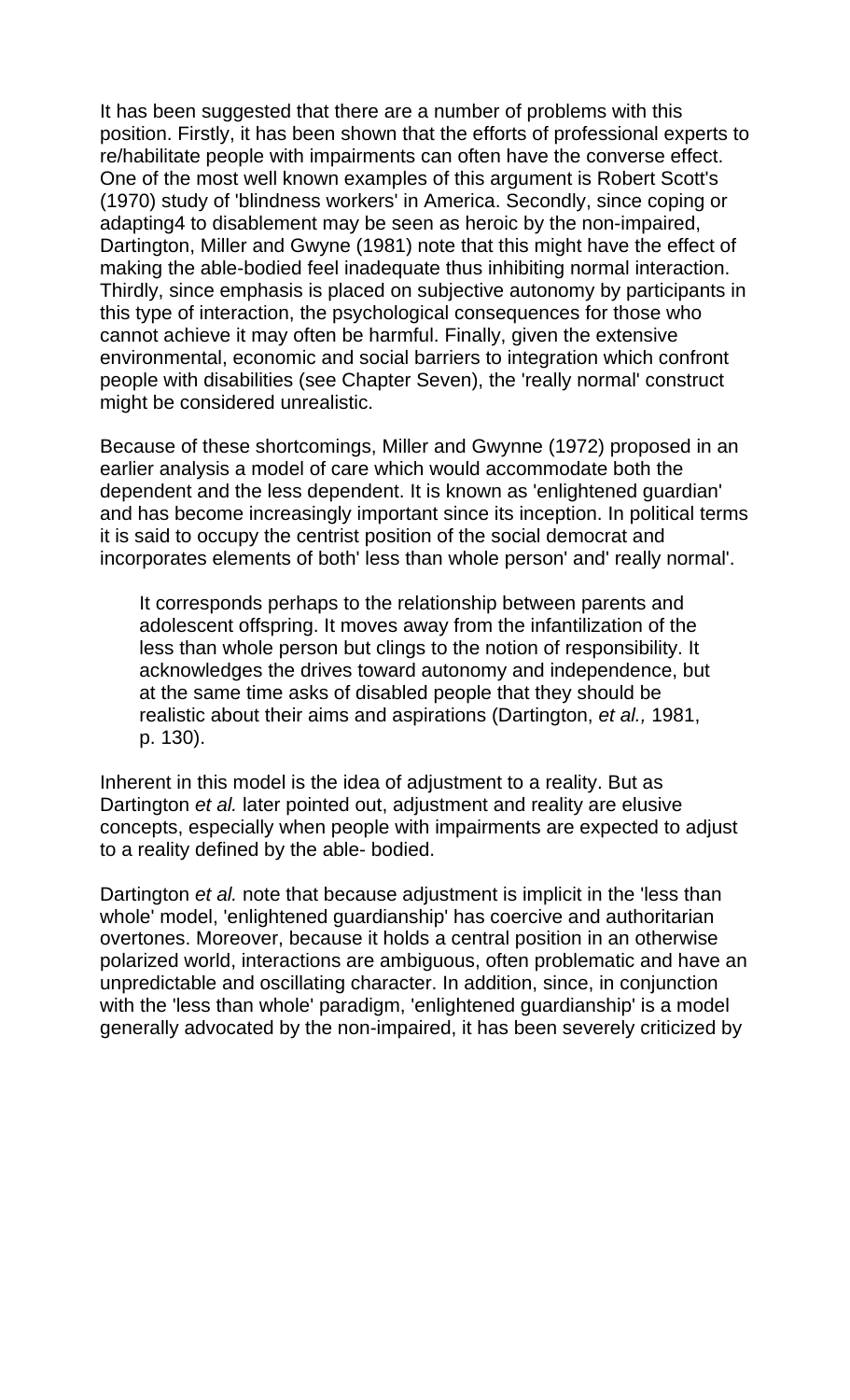a number of disabled writers. Hunt (1981), for example, attacked Miller and Gywnne for exploiting the disabled in order to further their own career as experts in the management of disability. Oliver (1987b) has added that these authors, and the research which prompted this model's development, have contributed little, if anything to improving the lives of people with impairments.

In Chapter Two I likened this construct to day centres adopting a philosophy of 'significant living without work', which has been proposed by the able-bodied for the disabled and clearly means adjustment to a reality defined by the former. Providing services for both the dependent and the autonomous, these units combine 'warehousing' (explicitly social activities and pastimes) and 'horticulturalism' , (vocational and educative pursuits). These activities are generally organized and controlled by non-impaired helpers.

Dartington *et al.* contend that the 'really normal' construct, although implying that the non-impaired are the primary reference group for the disabled, is a model which has been favoured by many individuals with impairments in protest against the imposition of the 'less than whole' variant. These writers see it as the first of a two-stage process leading to what they term' disabled action'. They argue that a minority group seeking recognition passes through two distinct phases. The first incorporates a 'desire to please' and the second an assertion of identity. The analogy of 'Uncle Tomism' and 'black power' are examples of this process. Hence, 'really normal' is the first stage in the shift to 'disabled action'. The latter is exemplified by the following statement.

I am a whole human being and as such have the same legitimate rights as all others, whether disabled or not. It is society that is handicapping me by depriving me of these rights (Dartington, Miller and Gwynne, 1981, p. 131).

'Disabled action' therefore opposes each of the other three constructs. In terms of welfare provision, including day centres, it would imply effective control by the disabled of resources and services. (This subject is discussed in more detail in Chapter Six). To locate the service studied within this theoretical framework, the next section looks at its evolution and the environments in which it operates.

The Development of the Day Service Studied and the Centres in which it Operates.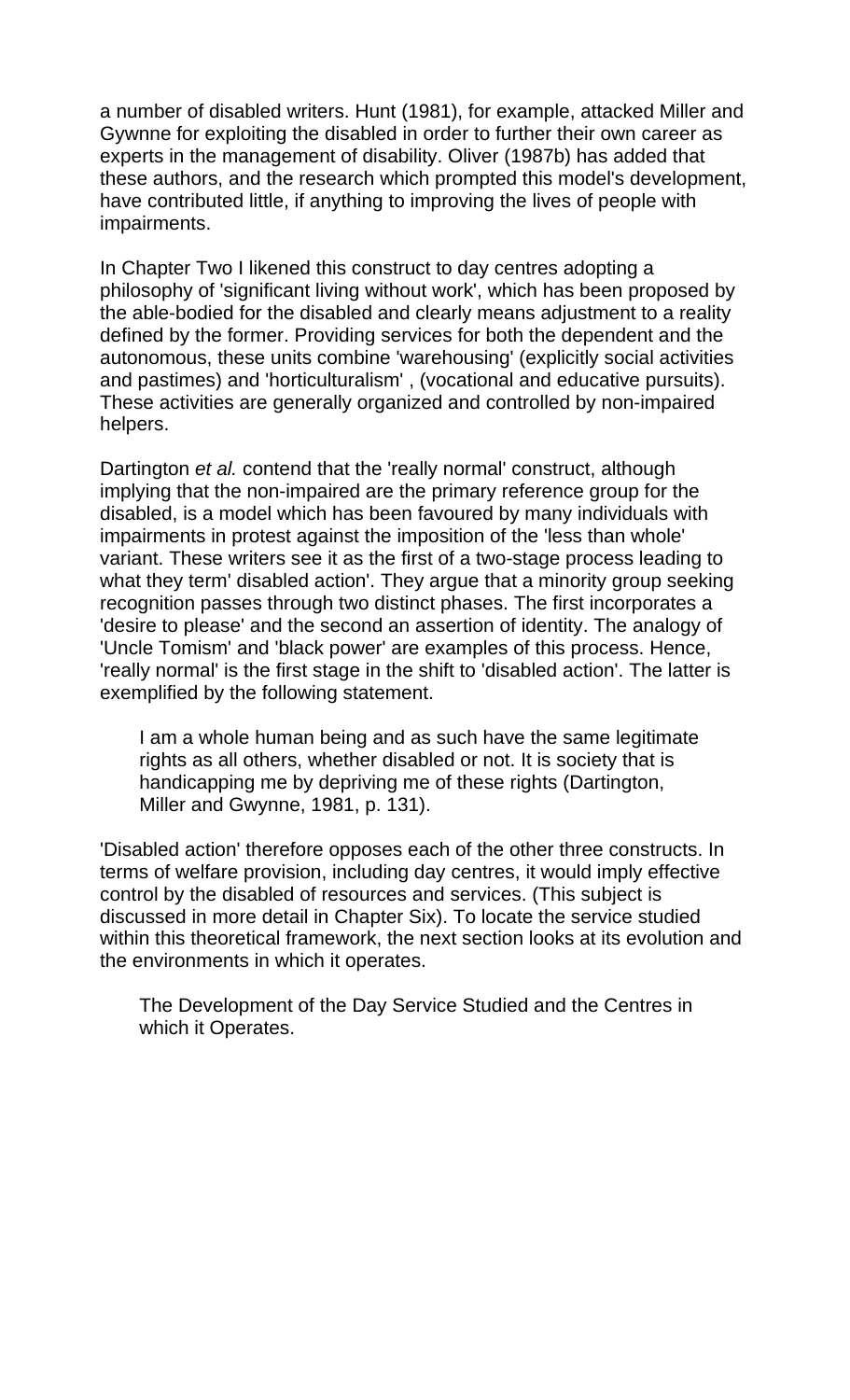In this section I shall outline the history of the service, with particular emphasis on provision for the younger user, and provide a brief description of the day centres used. The data show that although the system studied evolved during the general disabled adolescents did not emerge until the 1980s. Because the latter was developed largely in response to consumer demand, and was therefore ad hoc and unstructured, it broke new ground in terms of service delivery. For example, in contrast to other provision available, it offered a five-day service, and was peripatetic, moving between three centres throughout a given week. In addition, although the centres used for the service had been extensively adapted for people with impairments in terms of access etc., they still embodied many of the negative features discussed in Chapter Two. They were segregative in appearance and admission policies, there was a majority of elderly users in each, and the facilities were barely adequate for the number of people who used them.

The study was carried out in a large industrial and commercial metropolis situated in the heart of northern England. It had a population of 710,000 in January 1987 and unemployment stood at 37,767 (11.2 per cent of the workforce). According to the local authority, only 14,219 individuals were registered as disabled at that time. Of these, 4,365 were visually impaired, 1,476 hearing impaired and 3,398 were designated' handicapped persons, general classes'. This last category included people with congenital malformations, organic neuroses, psychoses, disorders of the respiratory system and heart, arthritis, and injuries of the spine and limbs. Only 315 - 115 males and 155 females -fell within the age group. of this research.5 The criterion for inclusion in the department's list was that the disability had to be verified by a doctor and that it be 'substantial and permanent'. Registration was not a necessary prerequisite for access to services and *I*  or concessions provided by the Council, but individuals seeking aid were encouraged to have their name included. It is likely, however, that these figures were an underestimate. Due to a number of economic, political and social factors, many people choose not to register. One estimate is that most local authorities' registers are as much as 30 per cent or more inaccurate (Warren, 1979). Although legislative measures like the Disabled Persons (Employment) Act 1944 and the National Assistance Act 1948 required that registers be kept for those in receipt of services, how these lists are compiled and maintained, and the criteria used for inclusion, vary from area to area (Oliver, 1983a).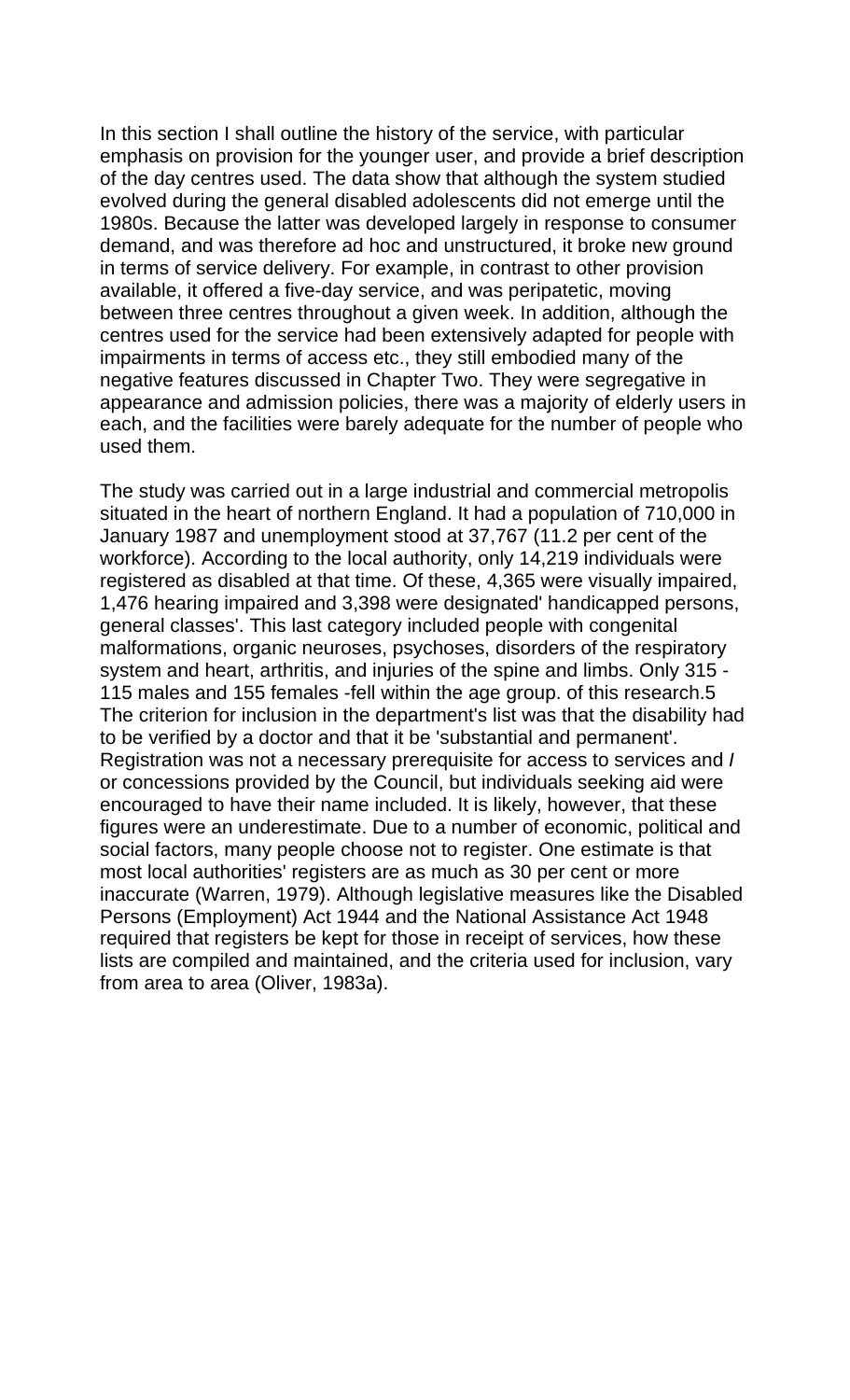Day services for the physically impaired began in 1954 when, in response to the needs made apparent by the register, the Authority's Welfare Services Department opened two centres in local churches for one day a week. Each unit accommodated only fifty users a day. Fairly quickly these services were over- subscribed and with an initial outlay of £13,000, the Department acquired, refurbished and opened an old Victorian school building in 1956 as the Dortmund Square Day Centre. As this unit opened, the others closed. It catered for a hundred users a day and most only attended once a week. From the outset the role of the centre was essentially social, offering trips, outings and later group holidays. As the service developed, craft-based pastimes such as basketry and toy-making were introduced. Consumer demand outstripped provision and the Department opened the Alf Morris day centre in the summer of 1964. This new unit had facilities for what were termed 'vocational/diversionary' pursuits, such as woodwork, sewing and later pottery. In response to pressure from younger users, a fortnightly evening social club was opened in 1965 for those under 40. In the same year an Adult Training Centre, or ATC, sponsored by the Spastics Society, began operations with a capacity for forty physically and mentally impaired adults.

Eight years later, in line with the general growth of services after the publication of the Seebohm Report in 1968, the renamed Social Services Department opened a purpose-built day centre specifically for the physically impaired named the Engineers' Day Centre. After some initial experimentation as to what services should be offered it quickly settled down to the same pattern as its predecessors. In 1980 the Department realized that the day centre users were ageing. Most of the people who began using the service in the 1950s and 1960s were still regular attenders and the majority of the new entrants were 55 plus. The needs of the younger physically impaired were not being met.

The Authority was alerted to the needs of the disabled adolescent by the efforts of a lone parent of a boy confined to a wheelchair who left special school in the summer of 1980. Alarmed by the paucity of post-school provision for individuals like her son and the apparent lack of interest by the social services and the careers service, Mrs H confided,

'He was just left and I saw nobody an' it just got on me nerves. Just thinkin' that. .., you know, 'e was just gonna sit there all day. ...I was really down, I was on me own [Mrs H is divorced] an' I didn't know what to do'.\*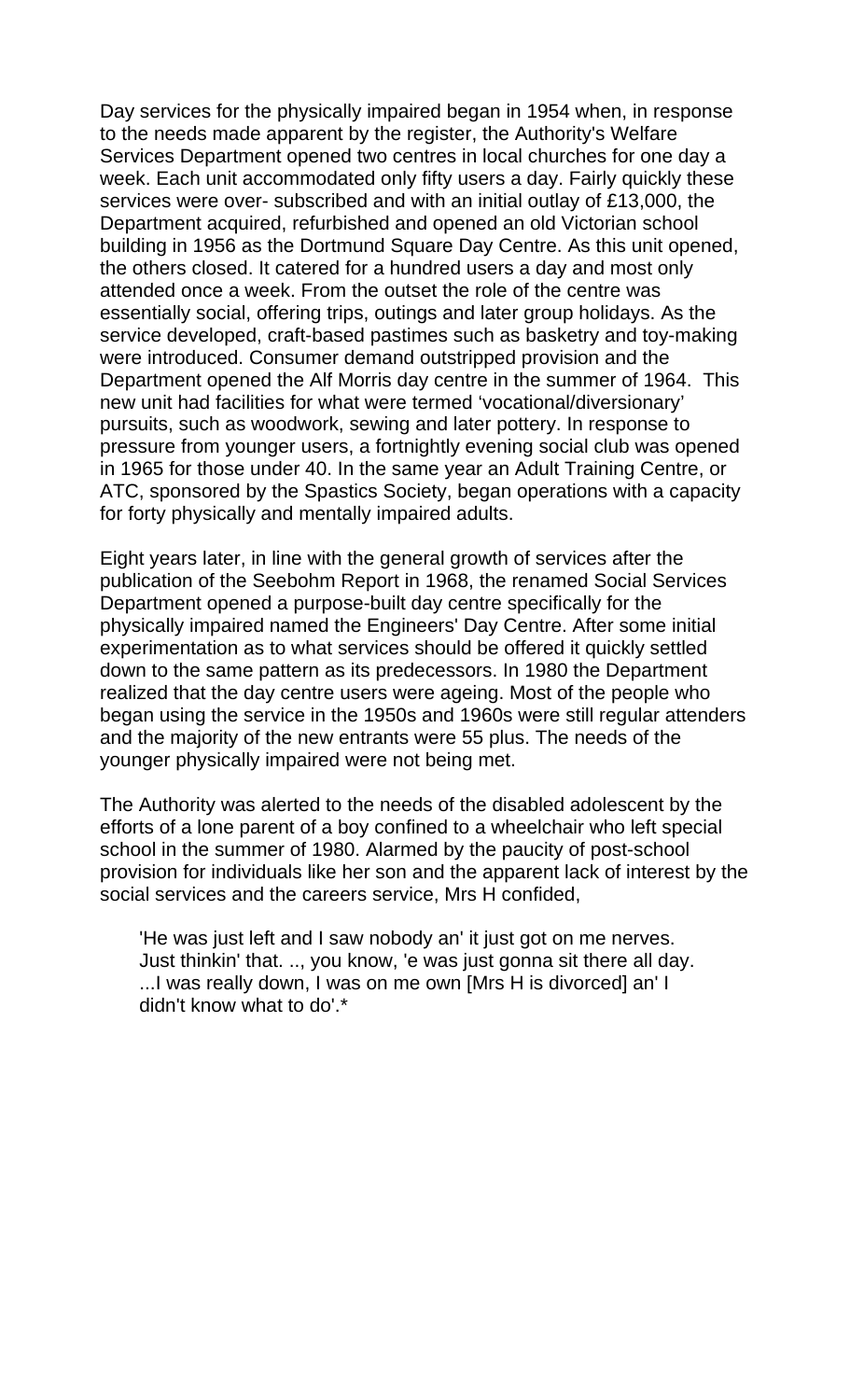In desperation she wrote to her local MP who as an ex-Cabinet Minister. This was a strategy she had resorted to once before in order to get the Council to fund the necessary alterations to her home to accommodate her son Norman's needs.6 Shortly afterwards she received a letter asking her to contact the director of the local social services. This she did, and was told that plans for facilities for people like her son were being formulated. A group was subsequently set up specifically for the young disabled adult aged between 16 and 25. The new service constituted a break with tradition since hitherto eligibility for user group membership had been determined by one explicit criterion, namely, disability. Access to this new facility in contrast was determined by both disability and age.

After two or three weeks, Mrs H was contacted by telephone by Jayne, the newly appointed Senior Activity Organizer (SAO) for the Young Disabled Person's Group. At that time the group had neither a name, a day centre, nor even members other than Norman. After the introduction Mrs H says she knew Jayne had little or no idea of what was expected of her or where to start.

'She [Jayne] said to me "like you it's new to me". She didn't know whether it was gonna work out at the time or not. She didn't know 'ow to set it off. She was just thrown into it. I don't think at first she knew what to do.' \* - Mrs H.

This was confirmed by Jayne herself and Mrs B, the Residential and Day Care Officer (RDCO). Jayne stated that in 1980-81 her main functions included approaching individuals who where eligible for the new service and locating them within the Department's three day centres. She was originally only given funding for twelve people but after six months this proved inadequate.

The practice of organizing day centre users into user groups or clubs was established shortly after day centres came into being in the 1950s and 1960s. This policy had advantages for both staff and users and is common to day services generally (Jones *et al.,* 1983). Besides making administrative and organizational tasks much simpler, user group membership is reputed to promote a positive social atmosphere and provide the appropriate environment for the development of mutual support networks.

In April 1981 Wednesdays at Dortmund Square were set aside specifically for the younger users. Pressure for the service to be extended to the rest of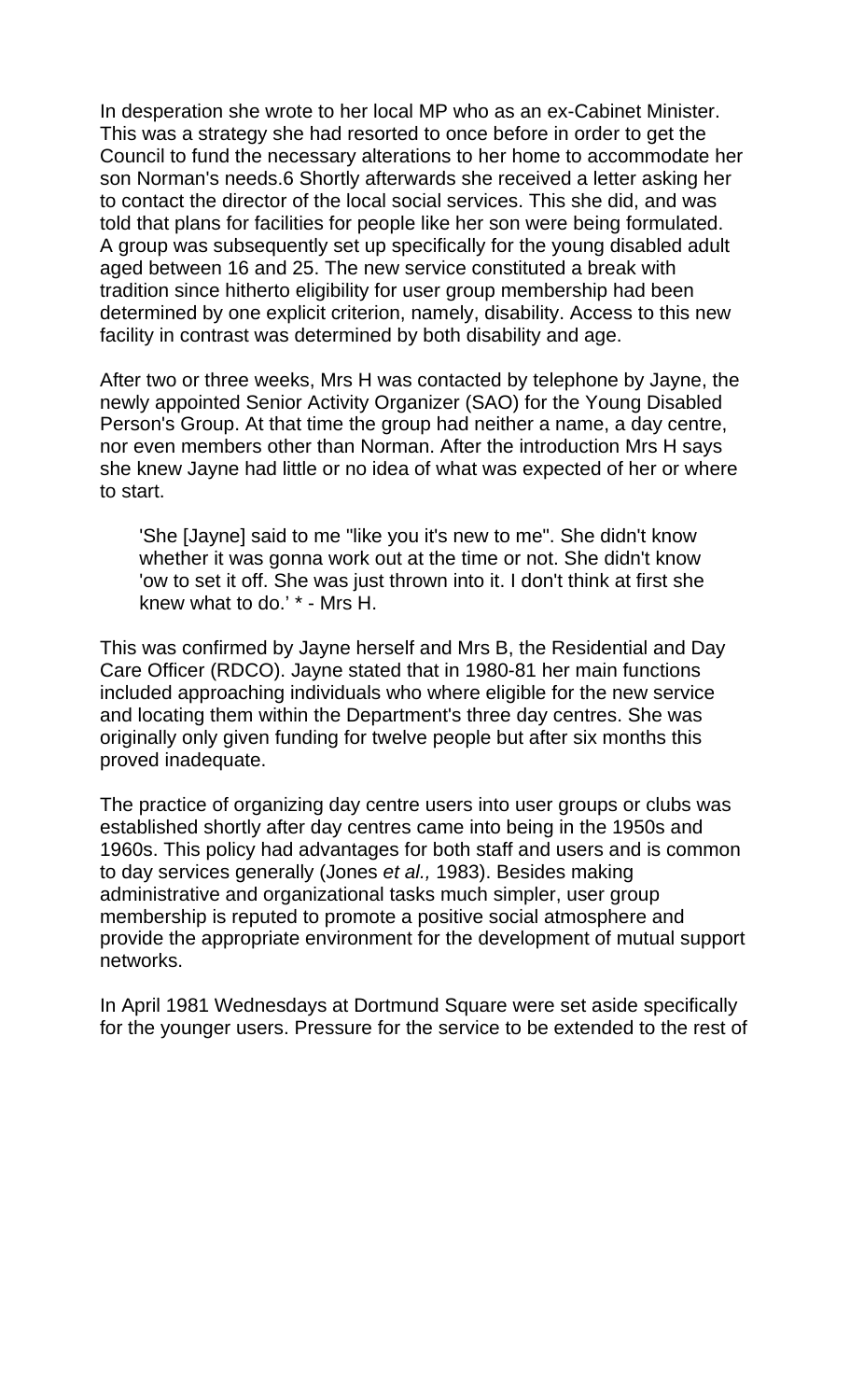the week came from users and their families and the group began visiting the other centres on the remaining weekdays, in conjunction with other user groups. Wednesday remained the only day when they had a unit to themselves- As in most day services (Carter, 1988) these units were normally closed at weekends. This policy meant that Jayne and any subsequent staff assigned the group would be peripetatic, unlike other day centre workers who were based in one location only. As noted earlier, during the study period there were thirty-six people on the group's register and, in contrast to the majority of other day centre users. most used the service three times a week or more. Only six attended twice while ten of the group visited the centres every weekday.

After working with the younger users for three months on a voluntary basis, Jackie was appointed the group's permanent Activity Organizer (AO) in 1982. In the following year the group adopted the name Contact. As most people used day services only once or twice a week, each centre had five separate user groups known by the day when they met, for example, the Alf Morris Monday group. Contact was the first group in this system to adopt a specific name. The idea is said to have emerged from both users and staff and the name was chosen for its explicitly social connotations.7 Twelve months later Dortmund Square was closed for a year for extensive renovation and the group moved to Alf Morris on Wednesdays. The service changed little until after the study period (see Chapter Eight) apart from the introduction of explicitly educational activities and the addition of more staff. When the local authority began employing workers through governmentsponsored employment schemes in 1985, Andrea was appointed Contact's official Care Assistant (CA). After her twelve-month contract expired and she took a permanent post at Alf Morris, she was replaced by Annie and Pete. In June 1986 Contact's complement was increased to five when Mary was employed on the same basis. Hitherto the tasks normally performed by CAs were done by Jayne or Jackie, or when necessary by workers from the host centre.

The evidence suggests that the expansion and development of this day centre system has been stimulated and influenced to a large extent by consumer demand. The original service was expanded because the facilities were inadequate and over-subscribed. User stimulation highlighted the need for separate social activities for the younger impaired in the mid *1960s.* But specific provision for this user group was not forthcoming until the *1980s.* Whether or not the Local Authority was formulating plans for the introduction of this service at that time is difficult to ascertain, but the data suggest that it finally came into being because of external pressure initiated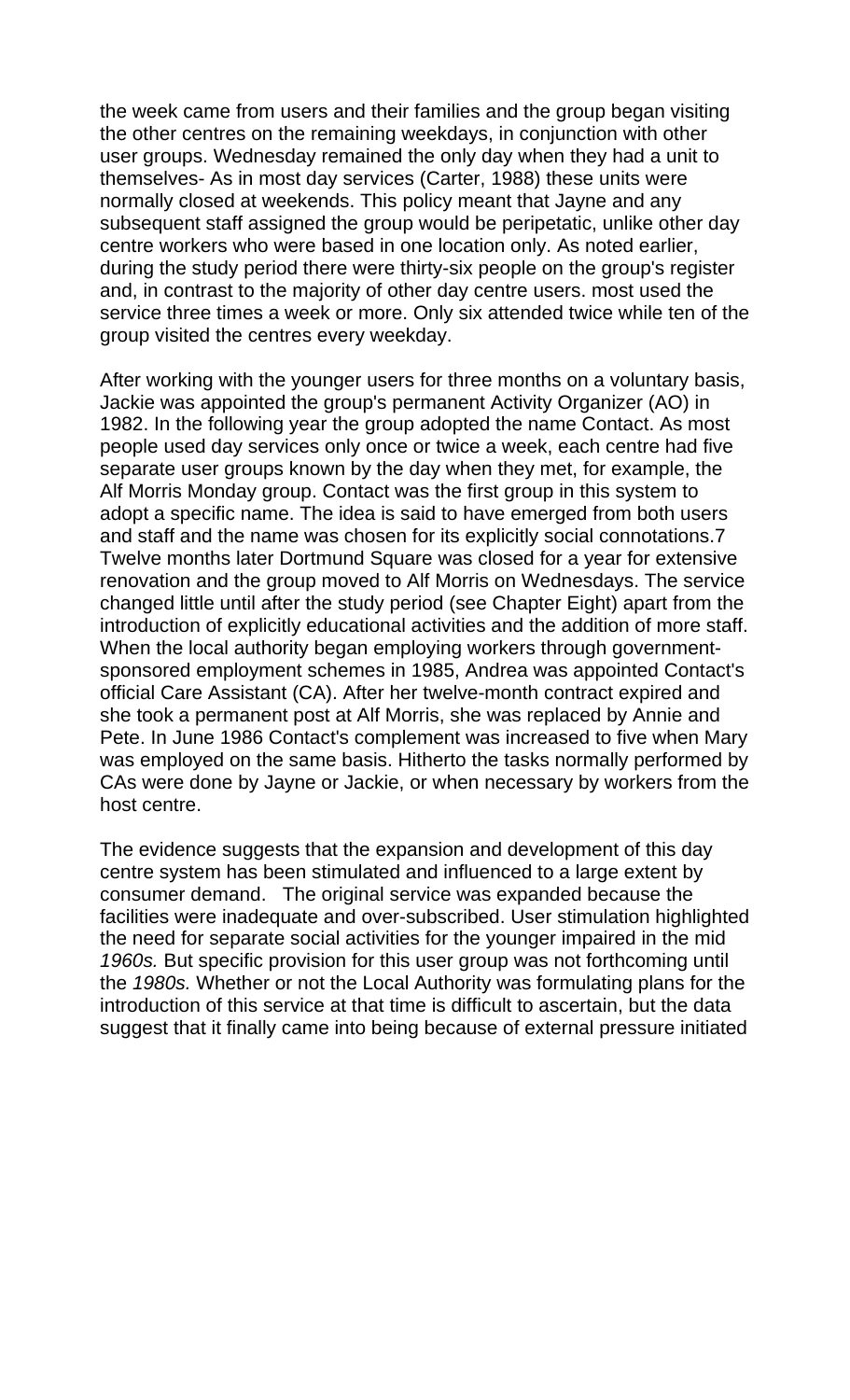by the lone parent of a disabled youth. Moreover, since its inception the evolution of this provision has been decidedly ad hoc and unstructured, and much influenced by users. As a result several established policies within the system were changed. Firstly, eligibility for membership of the new user group was dependent on two specific criteria rather than one, namely, impairment and age. Secondly, a five-day service was demanded and subsequently provided. Thirdly, the group had its own permanent staff. Fourthly, the group adopted a name which conveyed a particular meaning. And finally, the new service was not based in one day centre but in three.

The three centres used by the group were all larger than the average day centre which accommodates forty-eight users (Carter, 1981). But they differed from one another in terms of age and architecture. The Alf Morris centre was the largest with a capacity for 120 users. It was used by Contact on Mondays, Wednesdays and Fridays. Situated about three miles from the centre of the town in a relatively deprived urban area, it comprised three separate buildings, each with its own kitchen and toilets, joined together by one single corridor (see Figure 1). The complex did not stand alone but was an adjunct to the much older social services offices used by the authority's social workers, (known locally as 'The Blind Welfare' because they once housed welfare services for the blind), a large sheltered workshop for the physically impaired, and the central garage for the city's social services transport division.

The front of the Alf Morris centre is separated from the road by narrow unkempt gardens and wrought iron railings. Across this road stands a separate sheltered workshop for the physically and mentally handicapped which opened in December 1986. The centre's three entrances were easily visible as there was a large white sign at each advertising the building's name, function and sponsors.

The largest of the main buildings, known as 'the bottom', housed a number of craft areas, a large hall, which was almost empty, and the office used by Contact staff. The middle structure included a large hall with a stage at one end, in front of which stood a full-size grand piano. It was furnished with plastic-topped dining tables, each surrounded by an assortment of officetype chairs. This was the centre's main dining area throughout the research period. The smaller rooms adjacent to the hall were all the size of a large domestic lounge, and contained softer lounge-type chairs and coffee tables. They were used for discussion groups and small classes. The remainder of the building accommodated more craft areas, the sick room,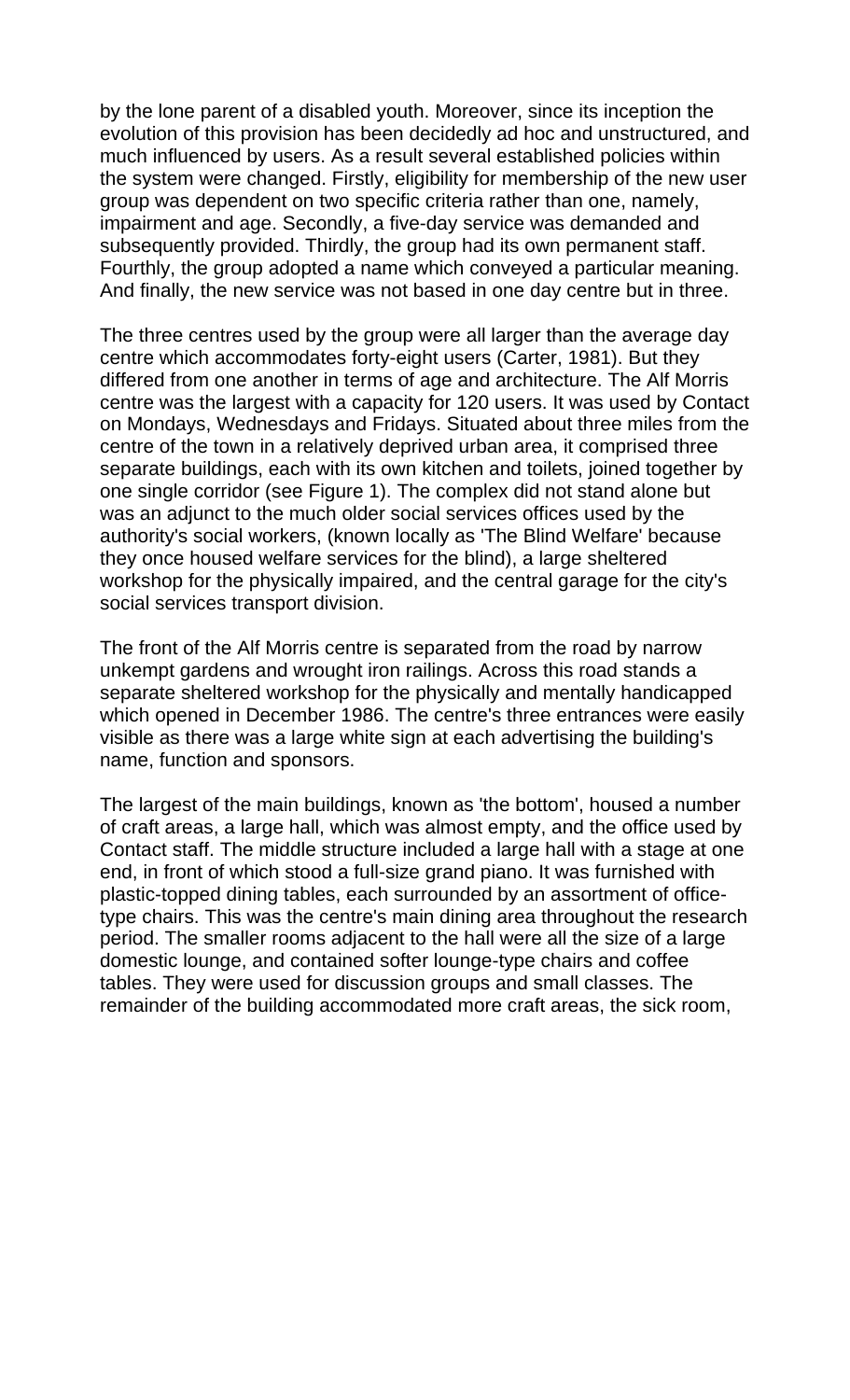

- 1 Rooms used by Contact Group
- 2 Store room<br>3 Kitchen
- 
- 
- 5 Managers office
- 6 Female toilets 7 Male toilets
- 8 Kitchen Icookery classesl
- 9 Woodwork area
- 
- 
- 
- 
-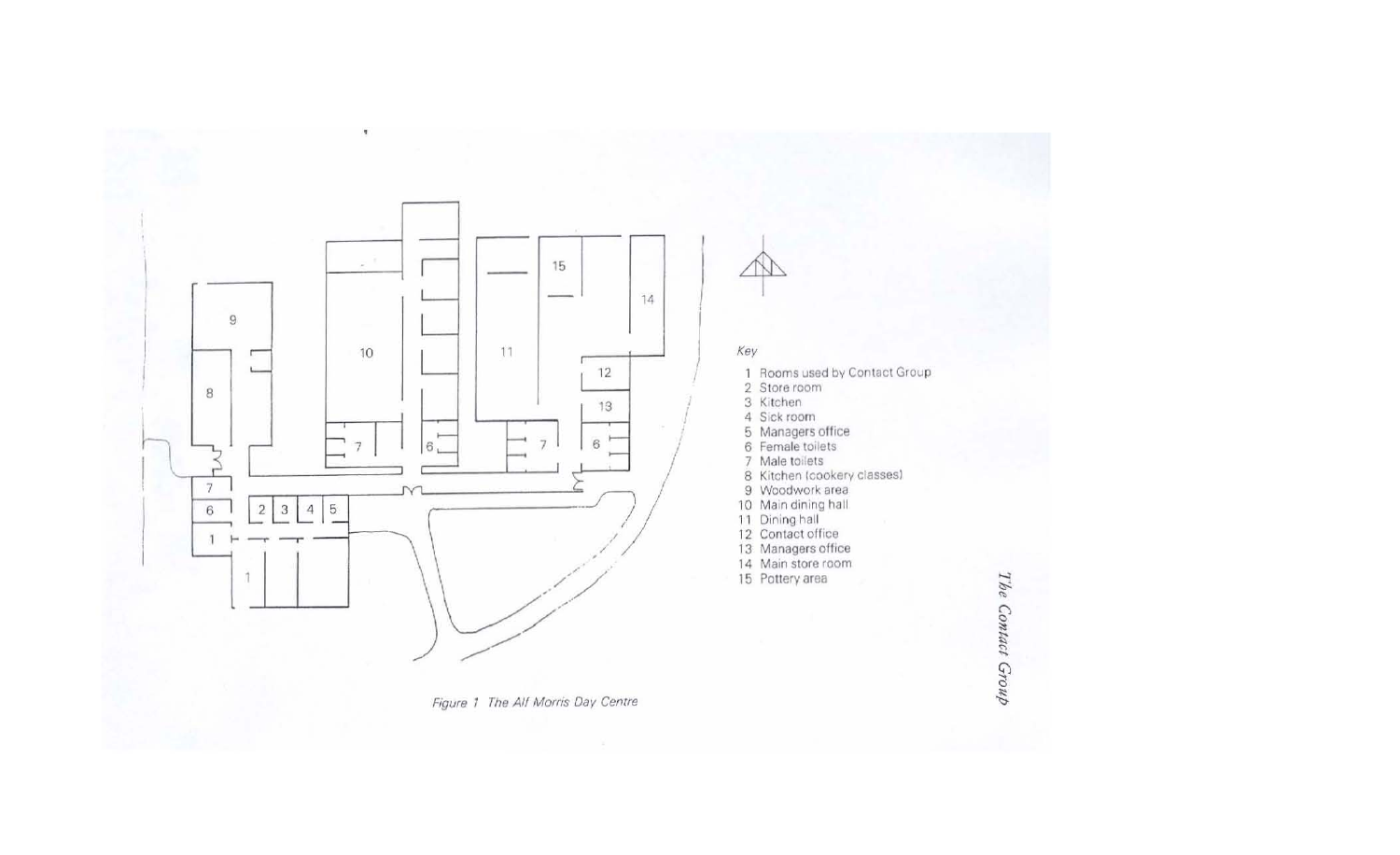the general office -which housed the clerical staff and the Officer in Charge (OIC) -and the two rooms used by the Contact group.

The larger of these rooms measured 12 by 6 metres and the smaller 6 by 7. At the far end of the larger room was a fire escape leading to the grass verge. This was skirted on two walls by cupboards similar to those found in domestic kitchens. Other furnishings included several office chairs, two or three lounge chairs and a free-standing set of shelves containing a plethora of literature pertaining to disability. This included pamphlets about welfare benefits, organizations for the disabled and self-help groups. In the centre of the large room four tables were usually pushed together and surrounded by chairs. A quarter-size snooker table stood in front of the fire doors. And to the right of the door there was usually a tea trolley containing coffee and tea making facilities for users to make their own drinks. The smaller room contained a pool table, three or four lounge chairs, a small coffee table, a metal cupboard containing games and equipment, a fish tank with tropical fish, and a dozen or so small potted plants. When the rooms were being used by Contact there was usually a television, a record player and a computer in evidence. The walls, as in the rest of the complex, were painted in pale pastel shades and covered in posters, paintings and photographs. Although there was an official notice board outside the OIC's office, anything of interest to the Contact users was stuck to the wall immediately above the drinks trolley. As in the rest of the centre there were no carpets on the floor. It was covered with heavily cushioned vinyl material. There were no stairs in the centre and all facilities such as toilets, doors and so on, were specially adapted for people with impairments.

It was evident, however, that the entire structure was in need of redecoration and repair. Although the walls and woodwork were painted in light colours, their hue had diminished with time and continuous wear and tear. They appeared drab and dingy. The roof leaked in several places when it rained. Throughout the study buckets had to be placed in the centre of the main corridor just outside the Contact areas and in the middle of the large room itself to catch rainwater. In the male lavatory adjacent to the Contact rooms one of the two toilet seats was detached from the bowl from August to November. Two of the four fluorescent tubes which lit the smaller Contact room were out of action for the whole of the study. And the piano was unplayable because it needed tuning. This sorry state of affairs was attributed by all respondents to the authority's lack of funds.

The Engineers' day centre was used by Contact on Tuesdays. Only twelve years old in 1986, it was situated in the middle of a municipal housing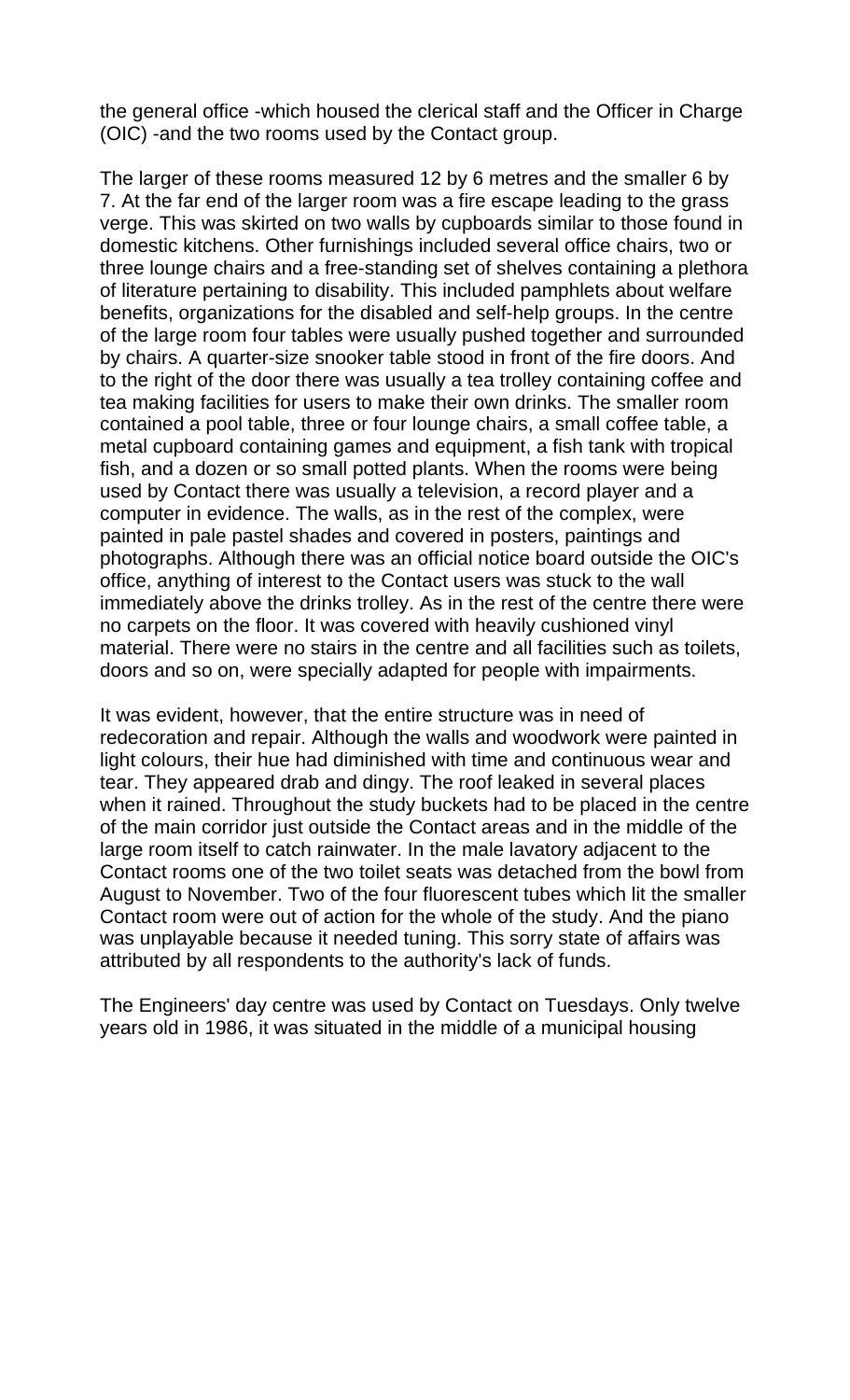development built around the turn of the 1960s about three miles from the centre of the city. It was easily distinguishable from its surroundings because it was the only structure which was one storey high and stood in its own grounds approximately thirty metres from the adjoining roads. There was a large car park in front where one or two of the social services' minibuses were usually parked. (These vehicles were painted bright red with the local authority logo etched out in white on the sides and back and were unpopular with many users because of their stigmatizing appearance). There was also a large sign over the main entrance similar to that at Alf Morris. The furnishings and fittings were in almost immaculate condition and there was a general sense of order which was lacking in the other two units used. There were no visible recreational facilities such as snooker tables, for example, and there was little on the walls in terms of posters or Alf Morris. But the french windows opened onto a large concrete patio where users could sit or play ball games when the weather allowed (see Figure 2). The room was furnished with a number of dining tables, which doubled as workbenches, and several chairs. Lunches were normally served in the hall. Adjacent to this area was a fully carpeted lounge-type room measuring 6 by 7 metres which housed several comfortable chairs, a coffee table and a large television. It was rarely used by Contact but was frequently used by other user groups for discussions and classes.

Located close to the centre of the town in a run-down residential sector of the inner suburbs, the Dortmund Square day centre also stood out from its neighbours because of its well-maintained exterior. There was also the obligatory sign next to the front door, and there were usually one or two social services' minibuses parked outside. To the west of the structure was a small car park which was once a playground. Entry was through the double doors at the front. The regarded as a IOO-place unit, Dortmund Square only catered for sixty users a day in 1986-87. The hall was filled with twelve dining tables, each surrounded by five or six chairs, and a quarter-size snooker table. In front of the stage were a number of lounge chairs, a coffee table and an old radiogram. At the opposite end was a small table holding a computer and monitor, and a dartboard was pinned to the wall next to it. In the library there were eight lounge chairs, a coffee table, a television, and a bookcase which held less than twenty books. The walls of the hall were adorned with artefacts similar to those at Alf Morris. And the floor was covered in the same vinyl material apart from the area in front of the stage which was carpeted. All the fittings had been adapted for the disabled.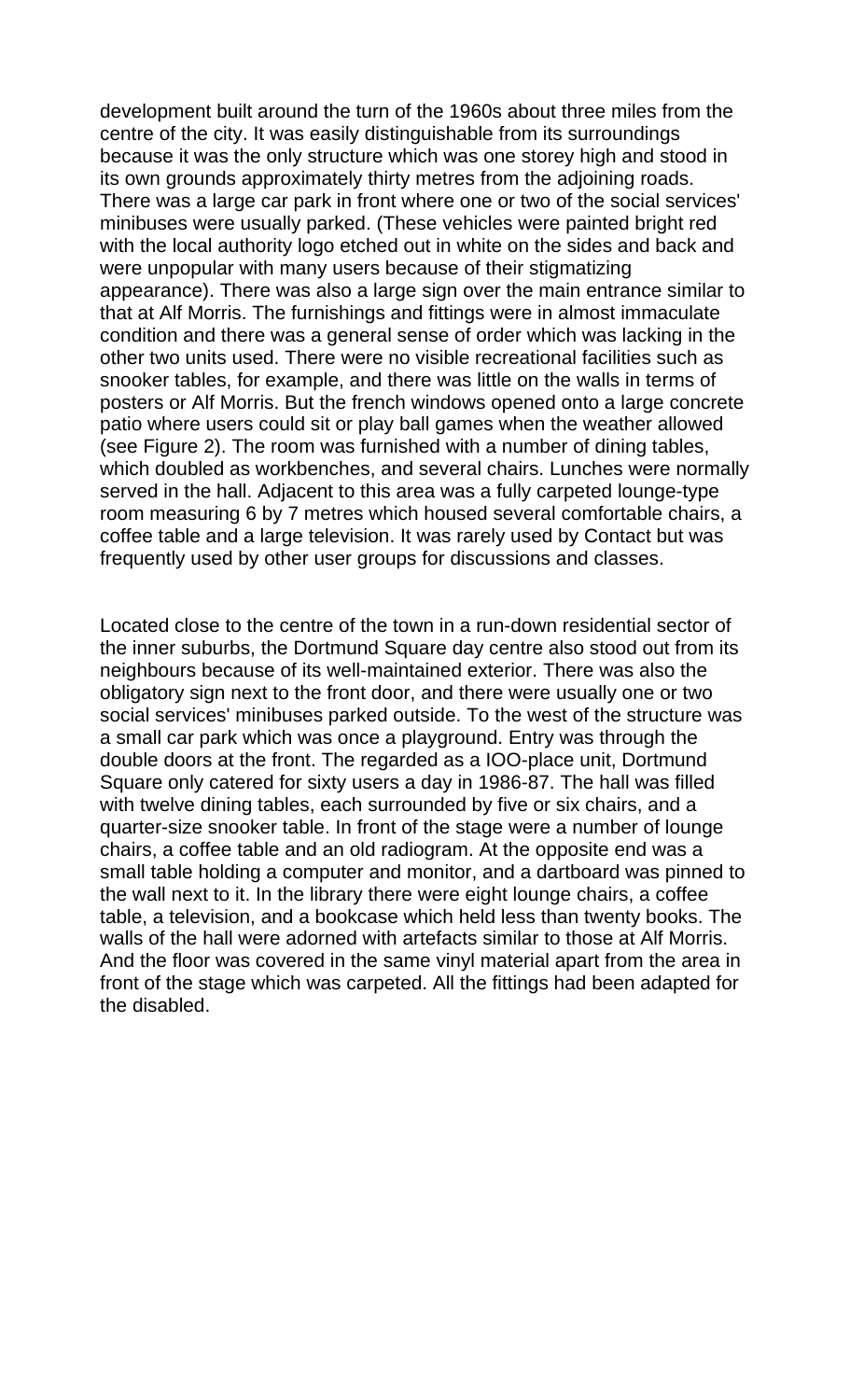

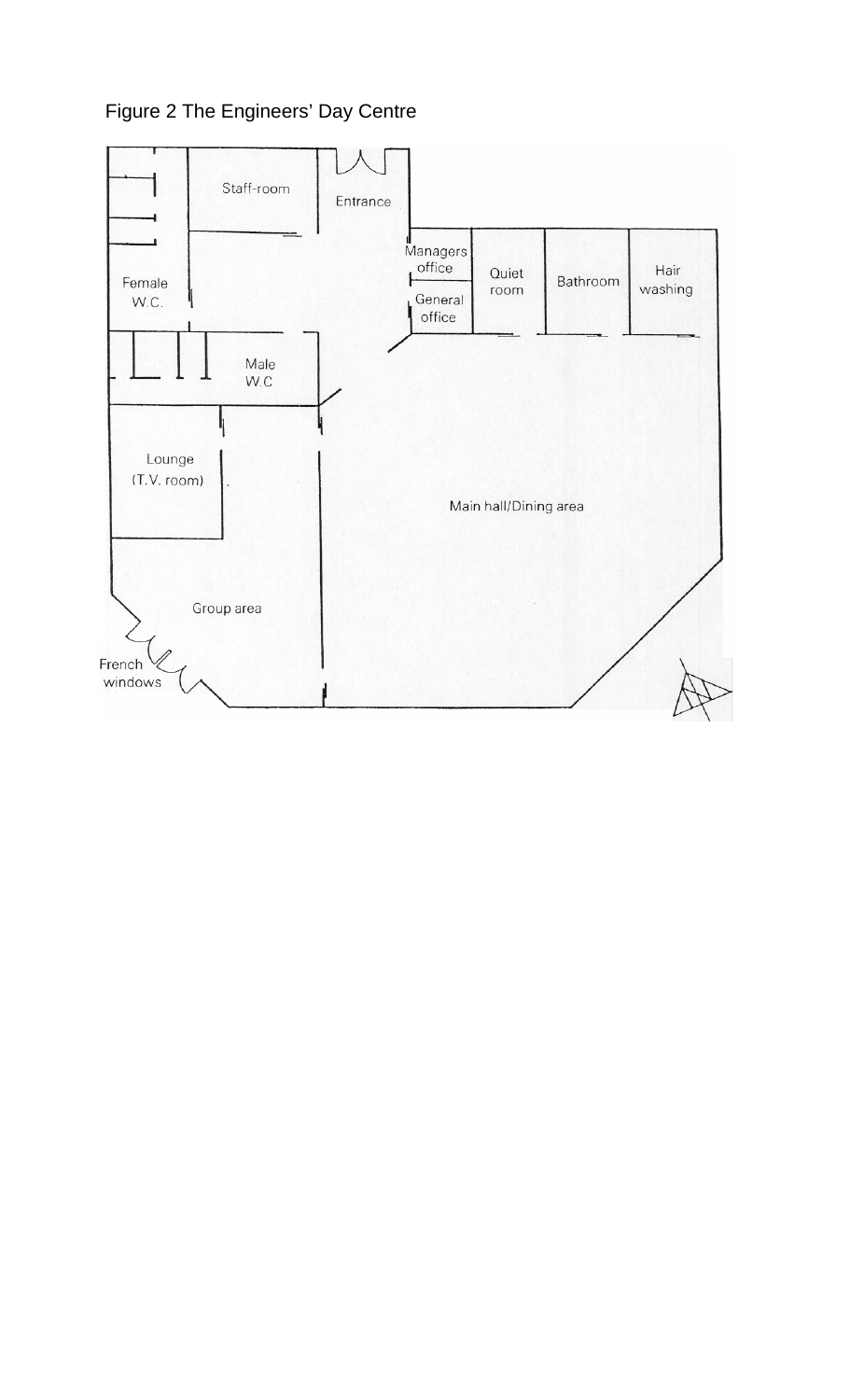Dortmund Square was the only centre where the younger users did not have an area specifically for their own use.

*Figure* 3 *The Dortmund Square Day Centre* 

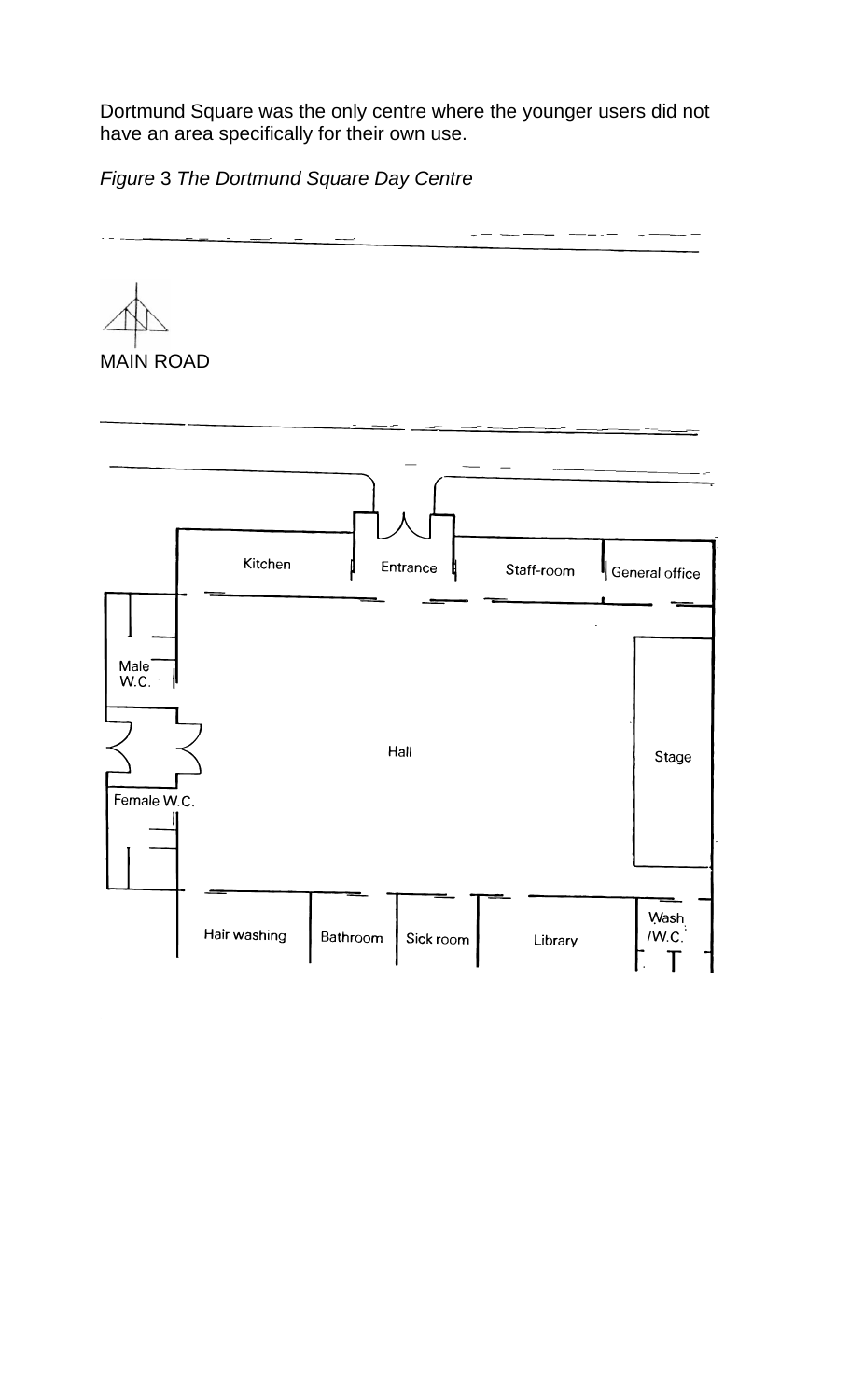All three centres were used exclusively by the physically impaired albeit but the majority of other users were significantly older than the Contact group. table 5 shows the average number of other users during the period of formal participation.

*Table* 5 *Average day centre attendance:* 1 *July* 1986 *to* 1 *January* 1987 *(not including the Contact Group)* 

| Day | Centre            | Capacity | <b>Other Users</b><br>Over 60 years<br>Total<br>Over 30 years |        |      |        |    |
|-----|-------------------|----------|---------------------------------------------------------------|--------|------|--------|----|
|     |                   |          | Male                                                          | Female | Male | Female |    |
| Mon | <b>Alf Morris</b> | 120      | 24                                                            | 10     | 26   | 19     | 79 |
| Tue | Engineers'        | 100      | 11                                                            | 9      | 21   | 10     | 51 |
| Wed | <b>Alf Morris</b> | 120      | 22                                                            | 13     | 35   | 25     | 95 |
| Thu | Dortmund Sq       | 60       | 6                                                             | 4      | 11   | 6      | 27 |
| Fri | <b>Alf Morris</b> | 120      | 16                                                            | 15     | 39   | 18     | 88 |

*Source: data provided by the OIG of each unit* 

### *Table* 6 *Average attendance for the Contact Group:* 1 *July* 1986 *to* 1 *January* 1987

| Day | Centre            | Numbers on register |        | Actual attendance |      |        | Other<br>users |    |
|-----|-------------------|---------------------|--------|-------------------|------|--------|----------------|----|
|     |                   | Male                | Female | Total             | Male | Female | Total          |    |
|     |                   |                     |        |                   |      |        |                |    |
| Mon | <b>Alf Morris</b> | 16                  | 17     | 33                | 13   | 15     | 28             | 79 |
| Tue | Engineers'        | 13                  | 12     | 25                | 8    | 9      | 17             | 51 |
| Wed | <b>Alf Morris</b> | 17                  | 17     | 34                | 15   | 15     | 30             | 95 |
| Thu | Dortmund Sq       | 14                  | 15     | 29                | 12   | 13     | 25             | 27 |
| Fri | <b>Alf Morris</b> | 10                  | 9      | 19                | 8    |        | 15             | 88 |

*Source: official Contact register for* 1986-878

Table 6 shows the average attendance figures for the Contact group for the same period.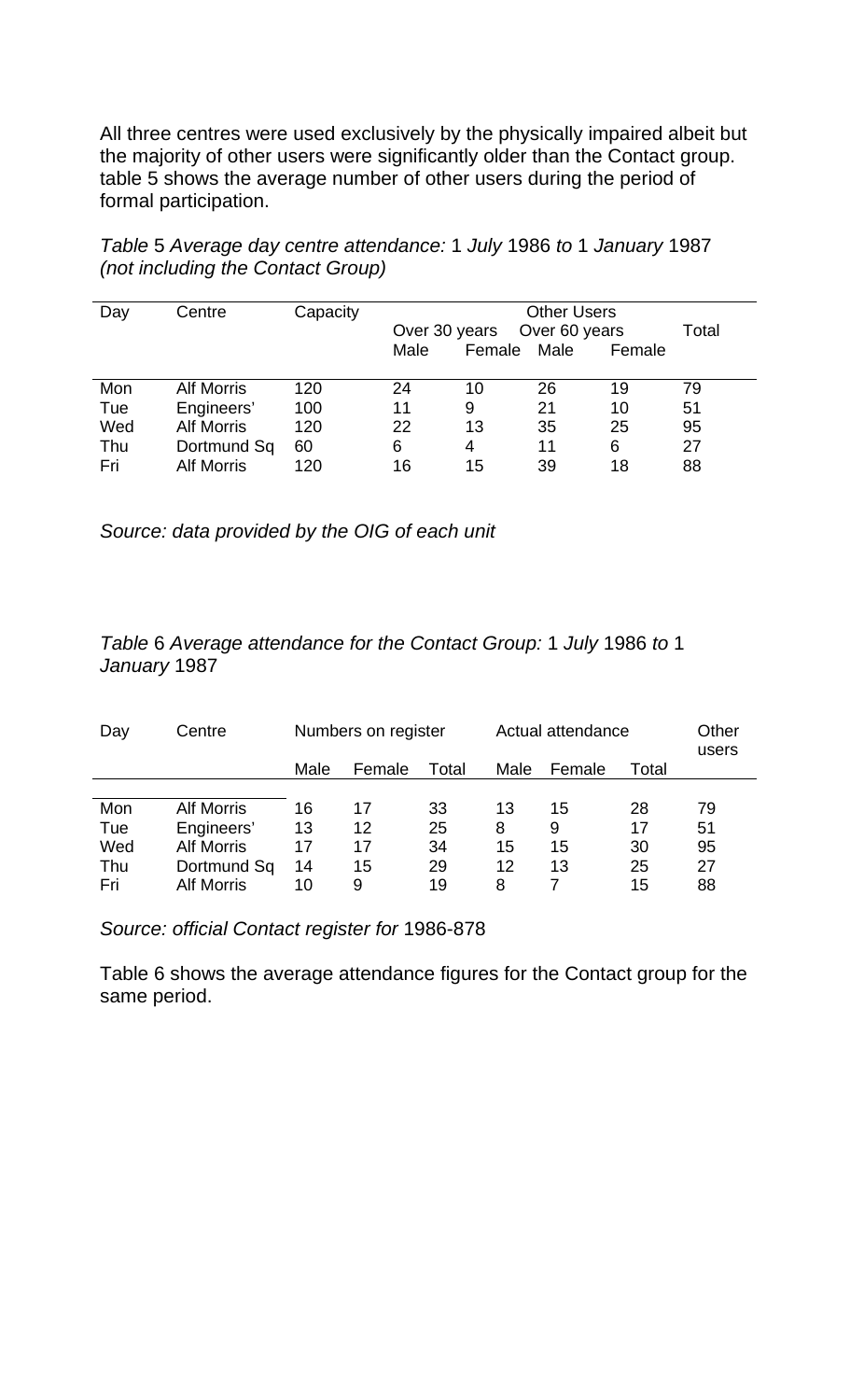In all three centres priority was given to the elderly. The areas allocated to Contact at both Alf Morris and the Engineers' were disproportionate to the group's size and the space available. At Dortmund Square specific tables were 'unofficially' reserved for elderly users. This was generally accepted by all concerned. Contact members would normally congregate at one end of the building while other users sat at the other.

In the interests of safety the younger impaired were not allowed to use the kitchens in any of the centres. This did not apply, however, to other user groups. At both the Engineers' and Dortmund Square, there were constraints on the level of noise allowed because of the close proximity of the elderly. I never saw a radio or tape recorder at the former and while the younger users did play the radiogram at the latter, it was kept low. Even at Alf Morris the youngsters were occasionally asked to keep' the volume down' if older users complained or Alf Morris staff felt that the noise coming out of the Contact area would upset them. These restrictions stimulated much resentment from some elements within the Contact group which was made worse by the fact that many of the principal activities in the centres were organized for the elderly. At Alf Morris for example, the main dining hall was frequently used for 'old-time' dancing but never a disco. At both the Engineers' and Dortmund Square centres 'Bingo' or 'Oi' (a similar game involving playing cards) was played religiously every Tuesday and Thursday afternoon between 2.00 and 2.30. One of the few organized entertainments at the latter during 1986 was a recital by two retired light opera singers, whose choice of material was Gilbert and Sullivan. Such activities were not appreciated by most of the Contact members, underpinning the view that the needs of the younger day centre user are incompatible with those of the elderly.

This section has shown how the three day centres used by the Contact group were segregative in terms of location, appearance and admission policies. While it may be argued that this is unavoidable to some degree since any structure which is adapted for people with disabilities will stand out from its neighbours and because limited resources prevent local authorities siting day centres in more appropriate neighbourhoods, differences were accentuated by stigmatizing signs and symbols such as social services' minibuses. It also shows how provision was generally organized around the needs of the elderly who were given priority with regard to facilities and activities. Besides underpinning the assertion that the development of services for the younger user were unstructured, the data identifies some of the difficulties encountered in centres serving both young and old.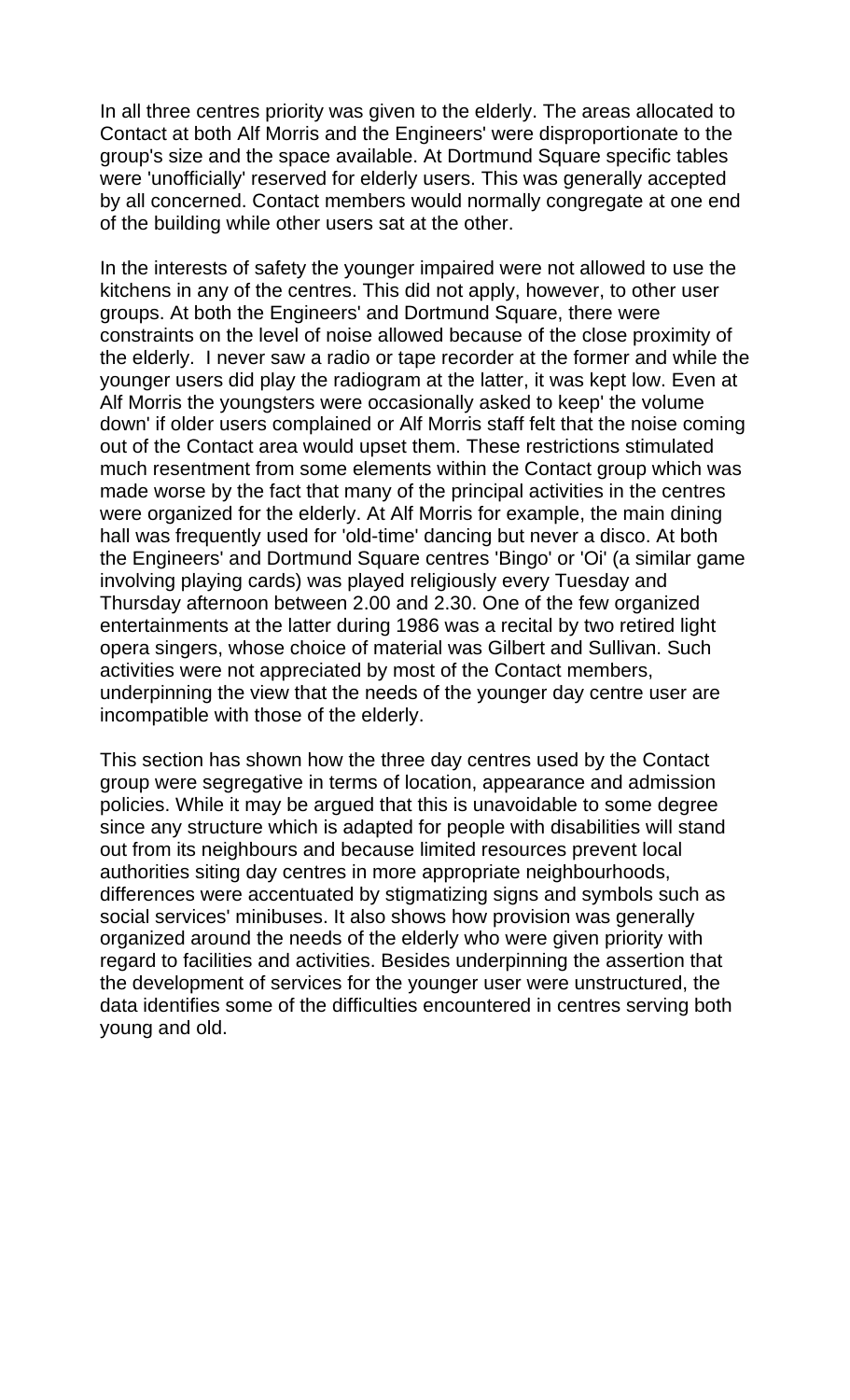The Staff and their General Aims with regard to the Younger Day Centre User

This section focuses on the organization, training and roles of the day centre personnel, as well as their general aims in relation to the younger user. It is divided into four separate but related parts. The first, covering the organization of staff, suggests that the occupational structure is organized for services consonant with traditional notions of 'care' and 'warehousing' but that the more formal aspects of that organization, apparent in the system generally, are not visible in the Contact framework. The second part covers staff training and reports that the majority of senior personnel held professional qualifications. This contrasts with the findings of earlier research in this field (CCETSW, 1974; Carter, 1981; Kent *et al.,* 1984) but is in keeping with recent trends in the personal social services and residential institutions in particular (Goodall, 1988). Training was noticeable by its absence in other sectors of the workforce, notably among CAs, but this was less problematic in the Contact format than in other day centre units. The third section suggest that senior staff roles in Contact were more complex than their equivalent in other user groups and that the role of CAs in relation to the younger user was essentially social. Finally, I examine the general aims of staff regarding this user group, which encompass the provision of social and, where possible, rehabilitative activity within an unfettered atmosphere. I argue that this is compatible with the 'enlightened guardian' model discussed 'above.

Because, strictly speaking, day centres do not have goals or aims, albeit individuals within them do, and because goals in this situation are impossible to measure and may be indistinguishable from means (Carter, 1981), the notion of aims is problematic. In any case little official documentation on goals in relation to the younger user exists. However, the RDCO, Mrs B, suggested that,

'because we're lumped with the elderly I suspect the policy that would come out of higher management would be that it's [the aim of the service] to provide social and environmental amenities for people during the day and give relief to relatives.' \*

This aim was reflected by the division of labour in the centres which included no acknowledged re/habilitation professionals. The official staff/user ratio for each unit was one to ten and higher than the national average.9 But senior staff suggested that it was nearer one to eight.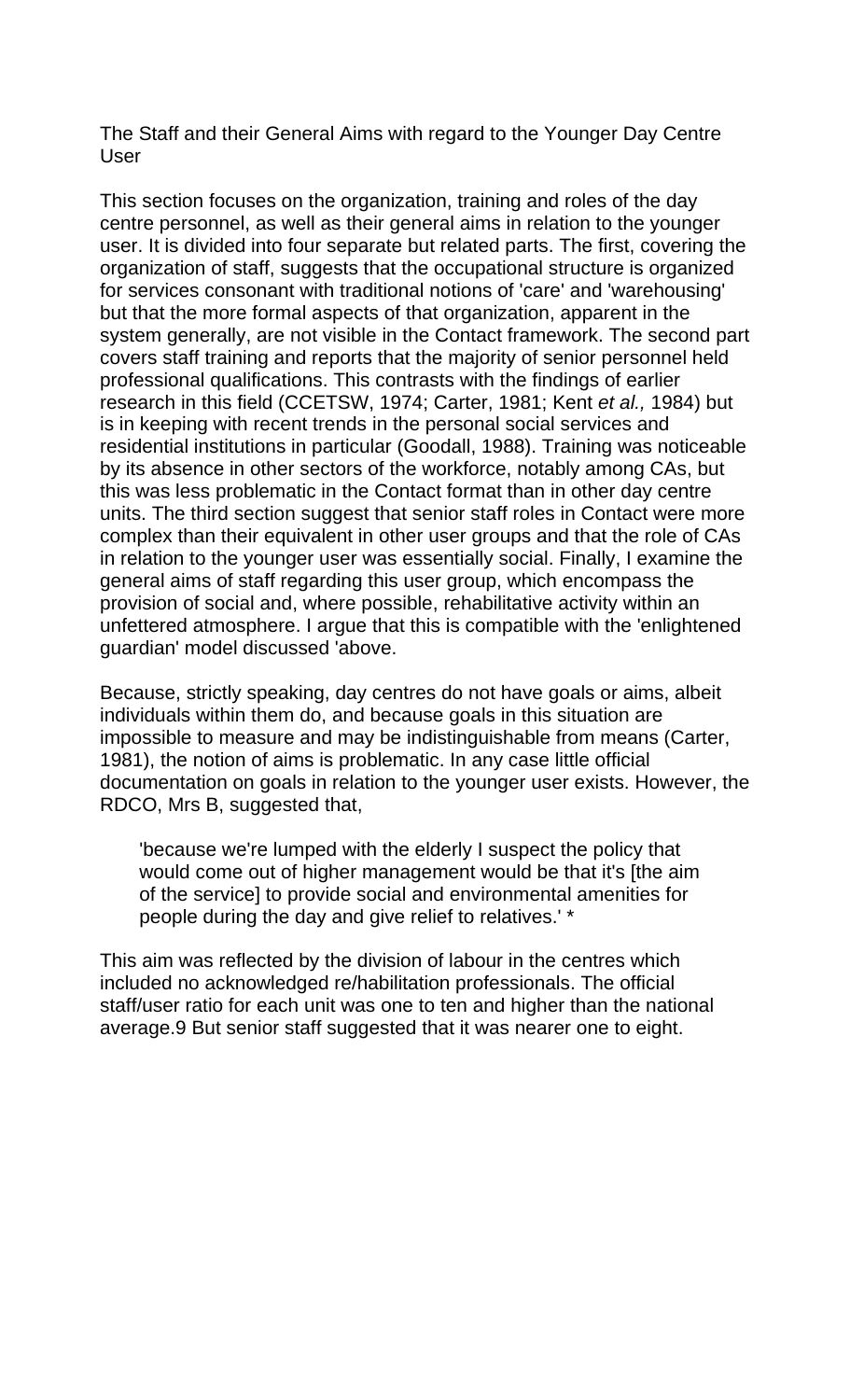Although Tables 7, 8, 9 and 10 suggest that the staff/user ratio is lower than one to eight, the hours worked by part-time senior staff varied considerably and all part-time CAs, both permanent and those employed on government schemes, worked alternate shifts - 9.00 a.m. to 1.30 p.m., or 10.30. a.m. to 4.00 p.m., with half an hour for lunch - amounting to twenty-five hours per week. The data does not include maintenance staff, cleaners and caretakers who are not normally present when users are in

### *Table 7*

*Staff working at the Alf Morris Day Centre: 1 July 1986 to 1 July 1987* 

| <b>Job Title</b>                             |                  | Full-time<br>Female      | Male | Part-time<br>Female | Male |
|----------------------------------------------|------------------|--------------------------|------|---------------------|------|
| Officer in Charge<br><b>Clerical Officer</b> | <b>OIC</b><br>CO | $\blacksquare$           |      |                     |      |
|                                              | (GS)             |                          |      |                     |      |
| <b>Senior Activity</b><br><b>Officer</b>     | <b>SAO</b>       | 1                        |      |                     |      |
| <b>Activity Organiser</b>                    | AO               | 2                        |      | 2                   |      |
| <b>Care Assistant</b>                        | CA               | $\overline{\phantom{0}}$ |      | 9                   |      |
| <b>Care Assistant</b>                        | CA<br>(GS)       |                          |      |                     |      |
|                                              |                  | Total 24 permanent staff |      |                     |      |
| <b>Voluntary workers</b>                     | VW               |                          |      |                     |      |

Key

(GS) = Workers sponsored by Government Employment Schemes

*Source: data supplied by OIC*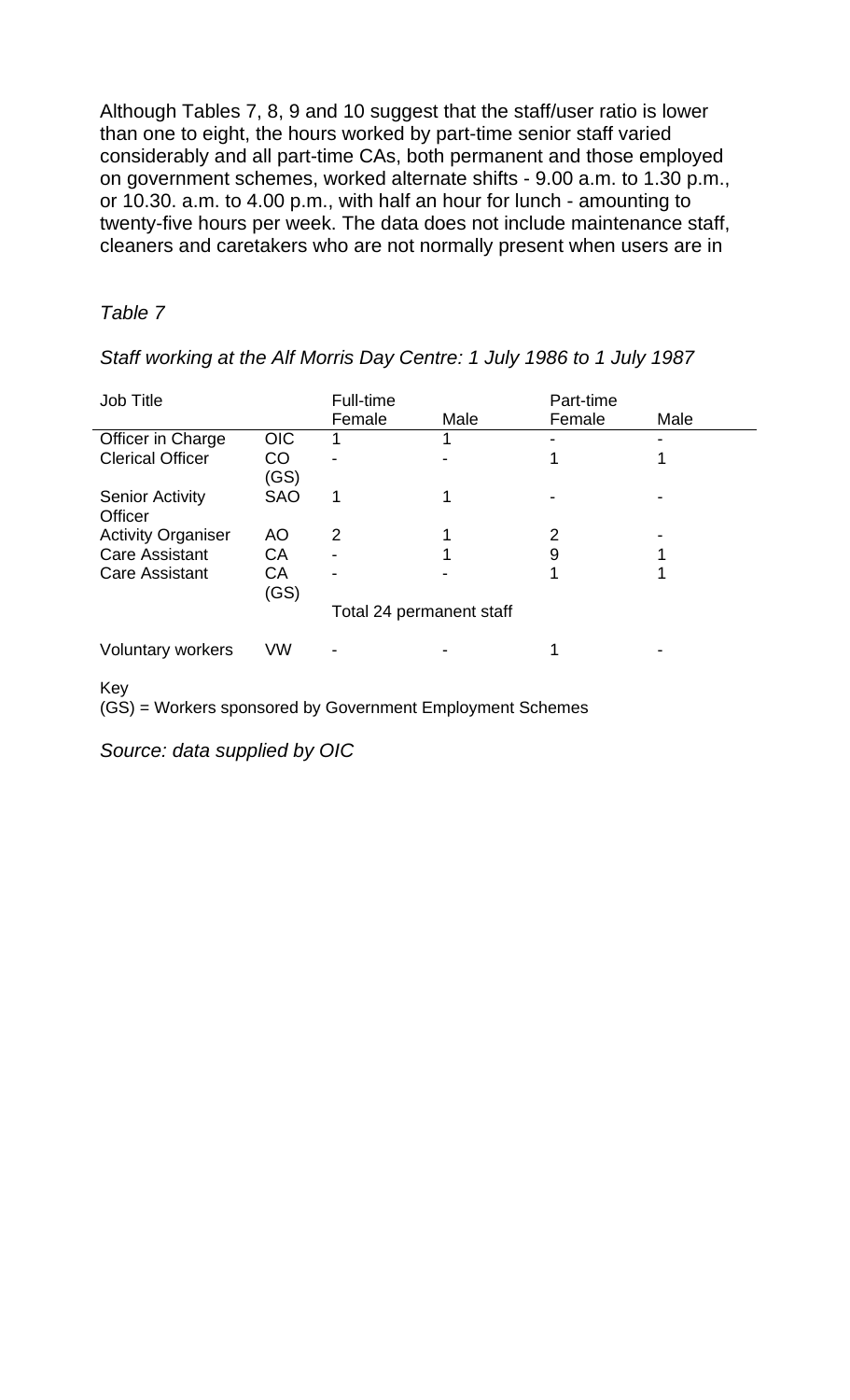*Table 8 Staff working at the Engineers' Day Centre: 1 July 1986 to 1 July 1987* 

| Job Title                 |            | Full-time                |      | Part-time |      |
|---------------------------|------------|--------------------------|------|-----------|------|
|                           |            | Female                   | Male | Female    | Male |
| Officer in Charge         | <b>OIC</b> |                          |      |           |      |
| <b>Clerical Officer</b>   | CO         | $\overline{\phantom{0}}$ |      |           |      |
|                           | (GS)       |                          |      |           |      |
| <b>Senior Activity</b>    | <b>SAO</b> | 1                        |      |           |      |
| <b>Officer</b>            |            |                          |      |           |      |
| <b>Activity Organiser</b> | <b>AO</b>  |                          |      |           |      |
| <b>Care Assistant</b>     | CA         |                          |      | 3         | 3    |
| <b>Care Assistant</b>     | CA         |                          |      | 1         |      |
|                           | (GS)       |                          |      |           |      |
|                           |            | Total 12 permanent staff |      |           |      |

Voluntary workers VW not known

Key

(GS) = Workers sponsored by Government Employment Schemes

*Source: data supplied by OIC* 

## *Table 9 Staff working at the Dortmund Square Day Centre: 1 July 1986 to 1 July 1987*

| Job Title                 |            | Full-time                |                | Part-time      |      |
|---------------------------|------------|--------------------------|----------------|----------------|------|
|                           |            | Female                   | Male           | Female         | Male |
| Officer in Charge         | <b>OIC</b> |                          | $\blacksquare$ | $\blacksquare$ |      |
| <b>Clerical Officer</b>   | CO         |                          |                |                |      |
|                           | (GS)       |                          |                |                |      |
| <b>Senior Activity</b>    | <b>SAO</b> |                          |                |                |      |
| Officer                   |            |                          |                |                |      |
| <b>Activity Organiser</b> | AO         |                          |                |                |      |
| <b>Care Assistant</b>     | CA         |                          |                |                |      |
| <b>Care Assistant</b>     | CA         |                          |                |                |      |
|                           | (GS)       |                          |                |                |      |
|                           |            | Total 11 permanent staff |                |                |      |
| <b>Voluntary workers</b>  | VW         |                          |                |                |      |

Key

(GS) = Workers sponsored by Government Employment Schemes

*Source: data supplied by OIC*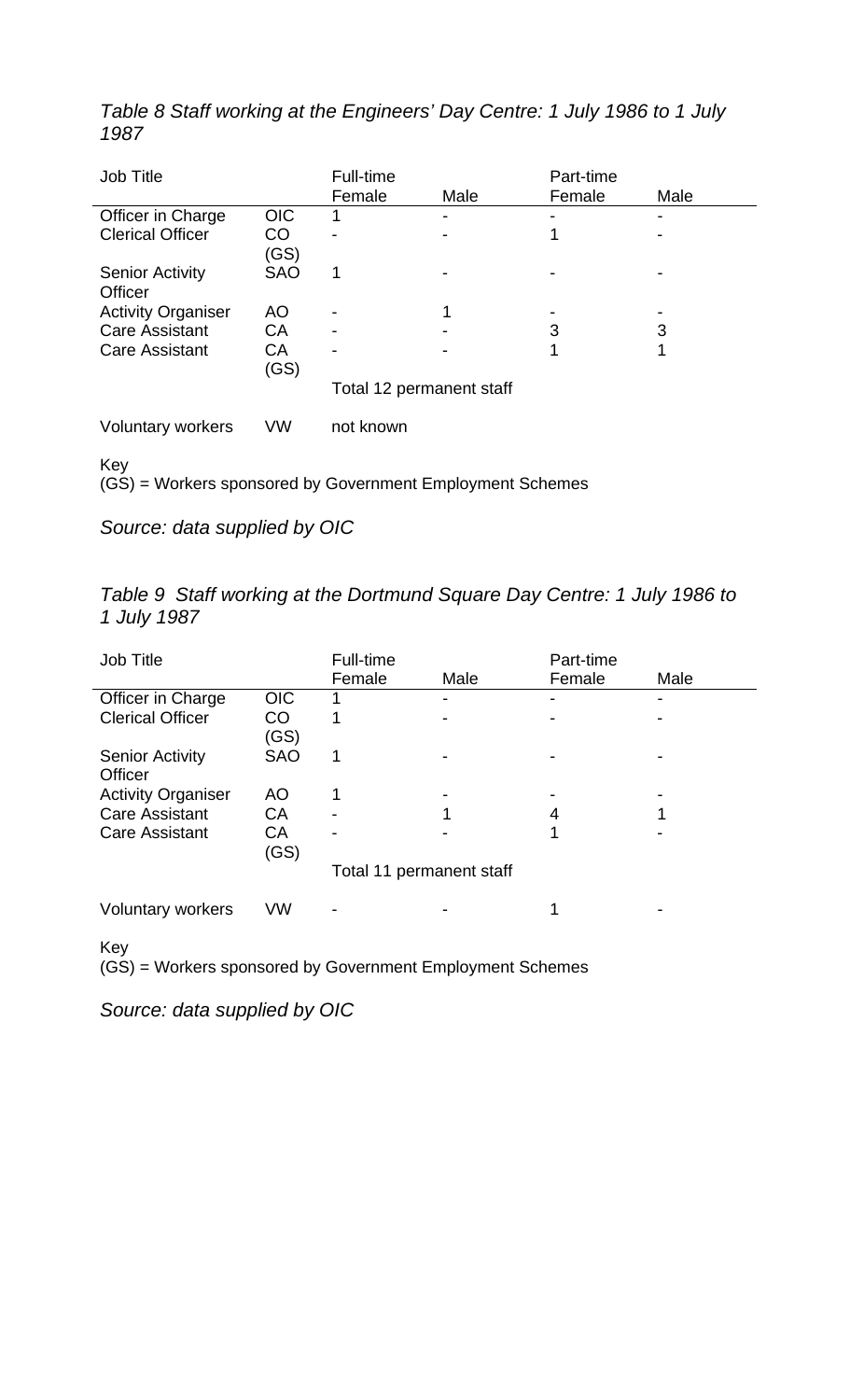| Job Title                           |            | Full-time<br>Female     | Male | Part-time<br>Female | Male |
|-------------------------------------|------------|-------------------------|------|---------------------|------|
| <b>Senior Activity</b><br>Organiser | <b>SAO</b> |                         | ۰    |                     |      |
| <b>Activity Organiser</b>           | AO         |                         |      |                     |      |
| <b>Care Assistant</b>               | CA<br>(GS) | $\blacksquare$          | ۰    | 2                   |      |
|                                     |            | Total 5 permanent staff |      |                     |      |
| <b>Voluntary workers</b>            | VW         |                         | ۰    | 2                   |      |

*Table 10 Staff working with the Contact Group: 1 July 1986 to July 1987* 

Key

(GS) = Workers sponsored by Government Employment Schemes

# *Source: data supplied by OIC*

the centres. Nor do they include teachers employed on a contract basis. These tables underpin Carter's (1981) findings that more women than men work in day centres and the general view that women make up the bulk of the labour force in the caring industry.

In terms of official occupational demarcation, responsibility for all day services for the physically impaired, as well as residential care, rested with the RDCO, Mrs B. She was accountable to the chief executive of the Local Authority and responsible for the organization, administration and running of the centres. This included finance, staffing, development and user welfare. OICs bore the responsibility for the internal workings of each centre and were accountable to the RDCO. Their duties included administration (which according to the three OICs interviewed took up at least 40 per cent of their time) staffing (recruitment, 'on the job' training and deployment in conjunction with the RDCO) and the general organization and coordination of internal resources and facilities. They liaised with users' families and other agencies, such as social workers, and took responsibility for users' welfare while they were in the centres. Within the units COs carried out the routine paperwork.

The SAO's primary function concerned the development, organization and delivery of services and activities for a given user group. This included the deployment and supervision of subordinate workers. They were expected to assume the duties of the OIC when necessary, if the latter was ill or on holiday for example. The AO was directly accountable to the SAG and had a similar function but was more involved with the actual activities at user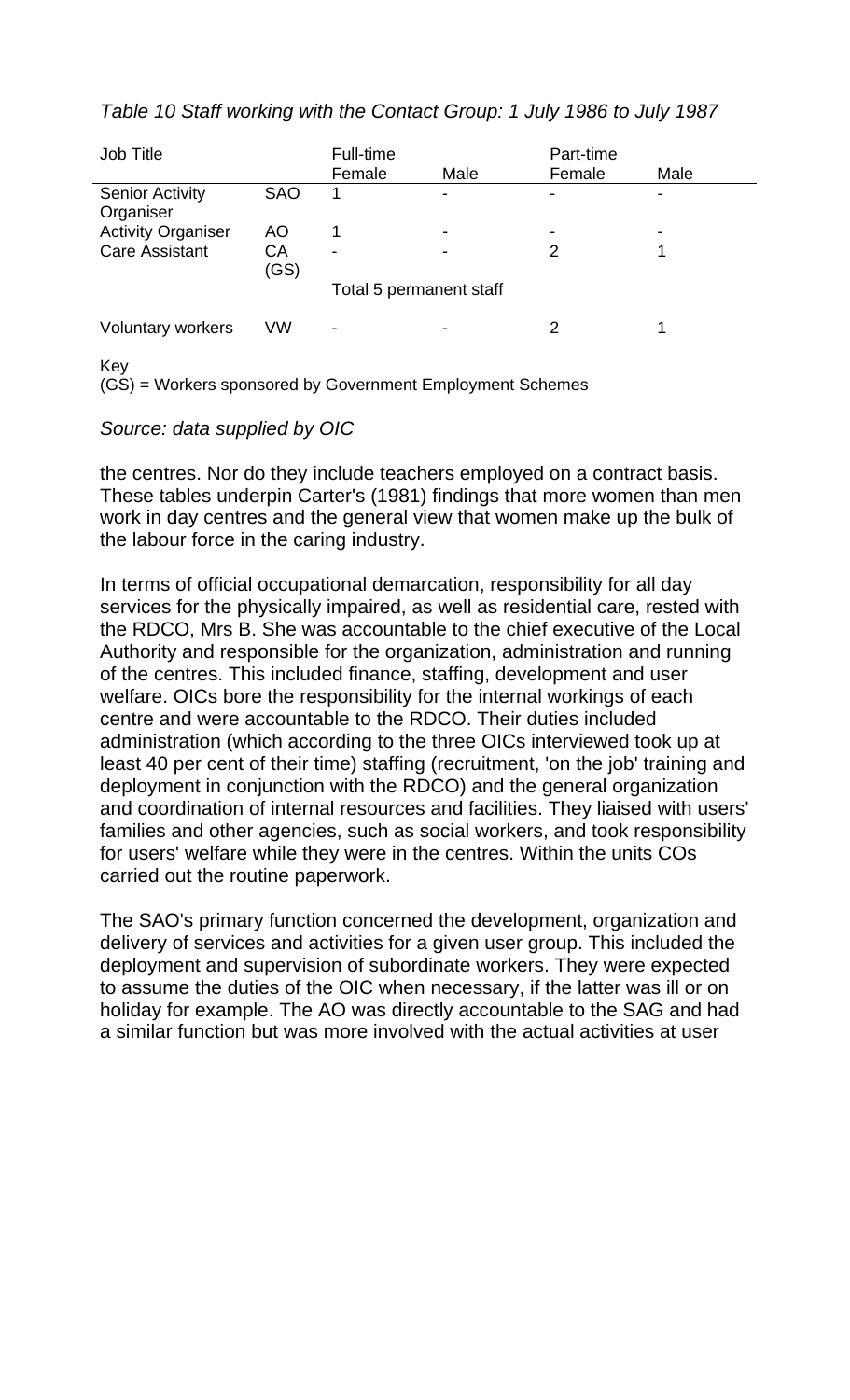level. As with the SAD, they had a supervisory role in relation to CAs and VWs. Whether employed by the Social Services Department or sponsored by government employment schemes, CAs were at the foot of the staff hierarchy. Their primary tasks included physical tending where appropriate, which involved helping users with the toilet, bathing or eating, and psychological support through conversation, participating in activities and general social interaction. In contrast to all other categories of permanent workers who worked in the system, CAs spent almost their entire working day with users. VWs also fulfilled an essentially social function, although in specific cases they adopted a didactic role if helping users master new skills such as computing. Officially they were not expected to cater to any of the users' physical needs.

While there were no uniforms or formal badges of authority worn in the centres there were clear divisions between those with authority and those without. The two female OICs interviewed had decidedly 'cultured' accents which the Contact users and several of the younger staff interpreted as 'posh' or 'stuck up'. And although most of the staff were referred to by their first name this did not apply to Mrs W, the OIC at the Engineers', or Mrs F, her opposite number at Alf Morris, and one or two of the older AOs. There was also a significant age gap between most of the senior staff and the CAs. The recent policy of introducing CAs into the system via employment schemes had apparently transformed both the staff *I* user ratio and age distribution of staff generally. While most of the average age was 36. This was in accord with Carter's (1981) findings. CAs on the other hand were much younger. Only three of those interviewed were over 25, and their mean age was just 21 years. Two of the four VWs were in this age group, and the other two were 30. Of the four teachers who took part in the study, only Hilary from the Engineers' was middle-aged. The others were under 30.

In two of the units formal policy was mediated through a combination of staff meetings and direct supervisory control. At Alf Morris there were different meetings for each level of staff. The OIC discussed each day's activities with SAOs and AOs between 8.30 and 9.00 a.m. before the users arrived. The SAOs and AOs then met with the CAs and VW s who were assigned their particular section at 10.15. Although supervisory staff felt that there was some two-way communication between them and OICs, it was generally agreed that the meetings between them and CAs involved little more than a dissemination of information from supervisor to subordinate. At no time during this study were meetings held where all staff were present. At Dortmund Square, however, staff meetings took place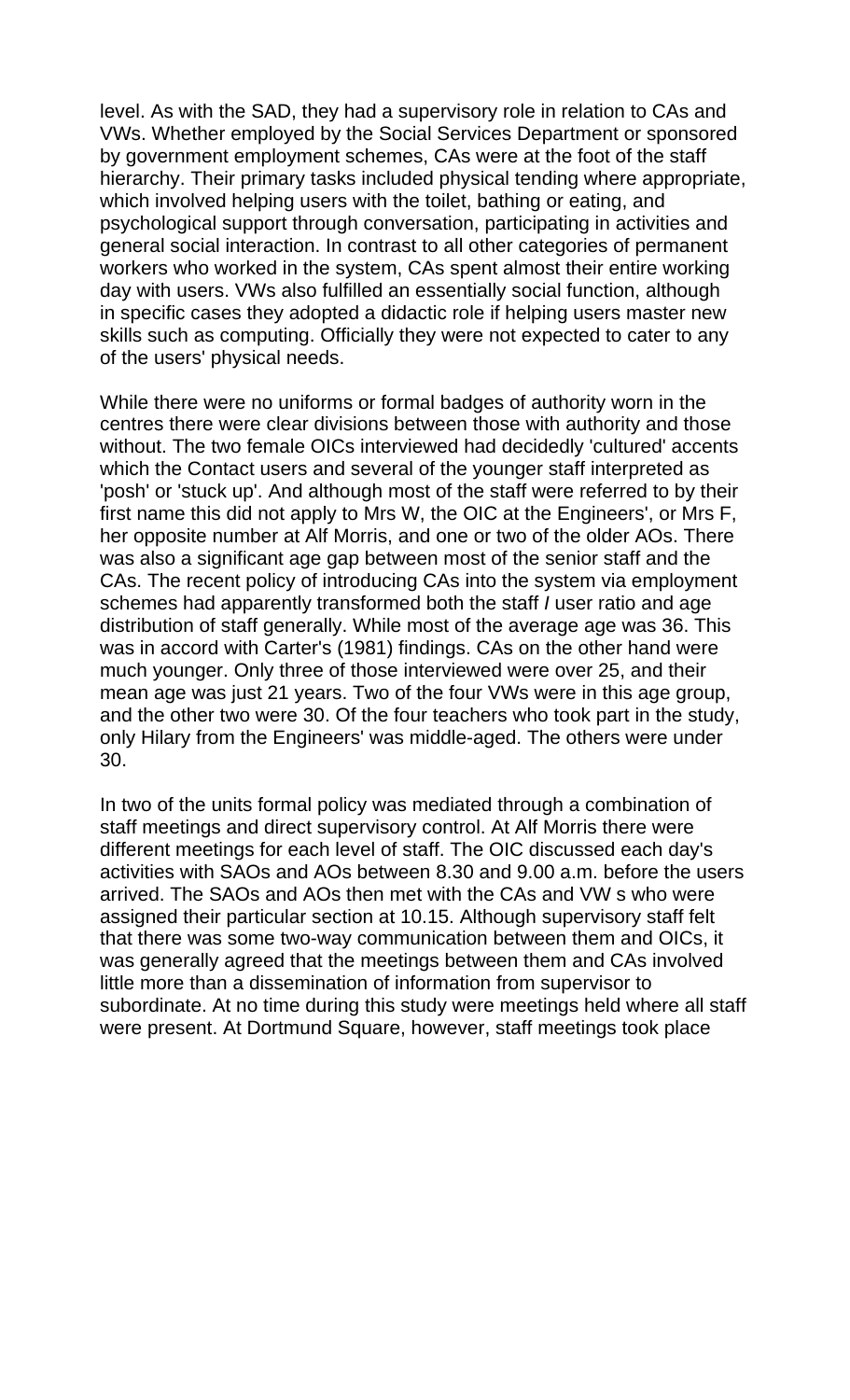immediately after lunch at 1.00 and did include all the workforce. But junior staff said that there was little scope for them to put their ideas forward and that policy was determined by management. Mrs W at the Engineers' considered staff meetings unnecessary because she felt she was always in close contact with 'her people'. While her authority was legitimized by her position in the staff hierarchy she also had an unmistakable authority that comes with age and years of practised professionalism. She had the demeanour of a hospital matron, a reputation for unrivalled efficiency and fairness and was held in high esteem by all the Engineers' workers and the centre's elderly users. This view, however, was not shared by several of the Contact members.

In all three day centres, a staff rota system was operated which applied to all workers except those AOs who had a particular skill or were in charge of a specific user group. For example, Bob and Rick at Alf Morris were exempt from the rota, the former because he was a qualified woodwork teacher and in charge of the carpentry shop, and the latter because he was responsible for the Insight group. This policy was rationalized by management on the basis of giving them more flexibility in terms of staff deployment, it enabled workers to acquire new skills and it maintained the necessary social distance between helpers and the helped. This last point is generally considered desirable in most institutions where long- term care is provided in order to preserve staff's fairness and impartiality when dealing with users and to minimize undue stress and anxiety for both parties through excessive personal involvement (Miller and Gwynne, 1972). The divisions between different staff levels and between staff and users also extended to tea breaks and mealtimes. In all the centres OICs usually had their breaks in their office while other workers had designated recreational areas where they could go for a cup of tea, eat their lunch or socialize with colleagues away from users.

None of these formal arrangements, however, were evident within the Contact framework. Because the group was peripatetic, there no facilities specifically allocated for Contact's staff's use. Even the office at Alf Morris used by Jayne and Jackie was shared with other personnel. All workers were on first-name terms both with each other and with users. Neither Jayne nor Jackie was considered 'posh' or 'stuck up' by other workers or by the younger users. And although they were both in their mid-thirties the age gap between them and the younger staff as well as some of the Contact members seemed minimal. Both women wore relatively fashionable clothers and had little difficulty discussing topics of mutual interest with CAs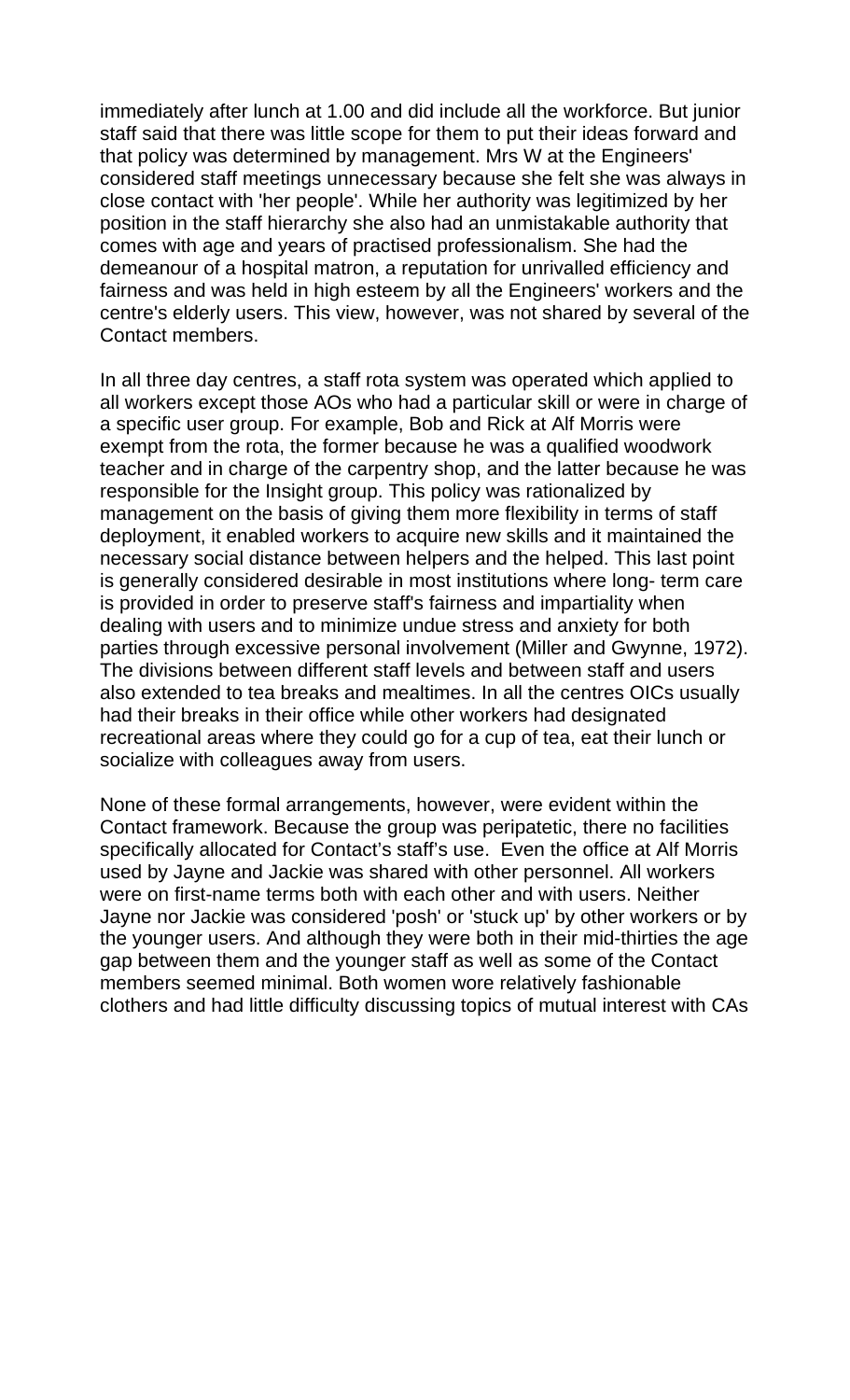and users. Jayne attributed this to their considerable experience 'working with the youngsters'.\*

Another factor unique to the Contact workforce was that none was included in any of the formal staff meetings held in the centres. Any data regarding them or the younger users were given direct to Jayne by Mrs B, the RDCO, or one of the OICs as appropriate. It was then passed on to whomever it concerned. Staff discussions about group policy were held between 8.30 and 9.00 a.m., before the users arrived or whenever the situation warranted it, usually in the same room as the users. Staff rotation did not apply to the Contact workforce. And since staff and users had free access to tea and coffee throughout the day and smoking was not prohibited, tea breaks were regarded as unnecessary. In addition, they ate their lunch in the same areas as the Contact members.

Carter (1981) has shown that the type of staff generally employed in day services are often well suited to the 'caring' role. 11 However, with the growing emphasis on rehabilitation rather than 'warehousing', particularly for the younger user, one source has suggested that there is an urgent need for the recruitment of therapists and other 'professionals in rehabilitation' to work in day centres (Kent *et al.,* 1984). The evidence shows that while there was an absence of such recognized rehabilitative professionals as occupational therapists working in this system, those employed in senior posts were professionally trained. This level of training was not evident in other sections of the workforce, especially those at the *foot* of the staff hierarchy.

Apart from Mrs W, a CA at Dortmund Square named Vera, and Hilary, the arts and crafts tutor at the Engineers', all those who worked with Contact during the study period had been employed from the time of, or since the group's inception. Only one of the senior staff interviewed had transferred from what could be termed a 'blue collar' occupation, in contrast to the pattern found by Carter (1981) in the 1970s whereby nearly a quarter of day centre personnel had transferred from blue collar or manual trades. The exception among those studied was Patrick, who joined the service in April 1986. He had formerly worked in the office of a road haulage firm. Though he had no prior experience of work with the disabled, he decided he wanted to do something 'worthwhile' after being made redundant, having been sensitized to the difficulties of impairment by his mentally handicapped niece. The remainder were all experienced in this or related fields and/or were professionally qualified.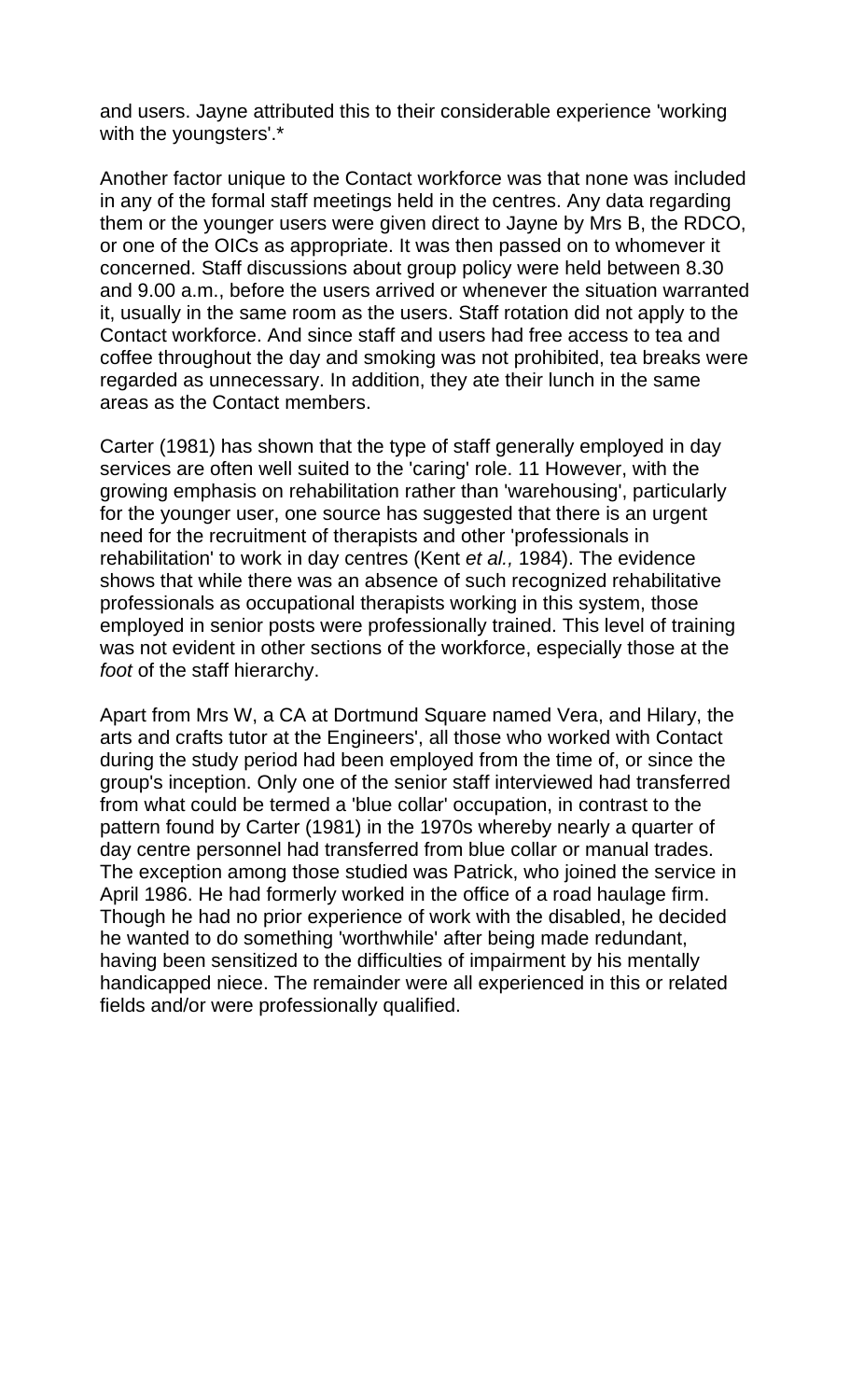Mrs B, the RDCO, was a state registered nurse (SRN) and had a successful career in the health service before joining the Social Services Department in 1982. Of the three OICs interviewed, Mrs W had worked in the civil service as an administrator before her appointment as manageress of the Engineers' in 1974.

Her husband was impaired and she had been heavily involved in voluntary work, for disabled ex-servicemen since 1945. Andrew at Alf Morris was employed in boys' clubs and residential homes for the mentally handicapped before he joined day services in 1985. He held the Certificate in Social Services (CSS) and was a study supervisor for in-service students on this course.12 Sandra at Dortmund Square had a degree in Home Economics and before joining Dortmund Square in 1985 had been involved in charity work for the church.

Those workers in the middle tiers of the day centre hierarchy were equally well qualified. Bob, the AO at Alf Morris, was a trained teacher. Denise, who held a similar post at Dortmund Square, had been a physical education instructor and had worked as an auxilliary nurse in hospitals for the mentally ill. Both began working in day services in 1981 and both held the CSS. The remaining AO interviewed, Rick, had a degree in Fine Art and before his employment at Alf Morris in 1986 had worked in residential institutions for the physically impaired. Jayne was a qualified youth worker and had been employed in this capacity until 1978, when she took a job in the local Physically Impaired and Able-bodied (PHAB) club. Her associate in Contact, Jackie, was an SRN and held the Certificate of Qualification in Social Work (CQSW). Before joining day services she had held posts in both professions. The four teachers interviewed were all experts in their respective fields but had no specialist training for work with the physically impaired. Apart from Hilary, who started work at the Engineers' shortly after it opened, the other three had all been employed on a part-time basis since 1985 specifically for work with the younger users. All these individuals perceived working in the caring industry as more than simply a job. It was their chosen occupation, in other words, a vocation.

The background and motivation of the CAs were very different from those of their senior colleagues. Of the nine CAs interviewed, only the three who worked at Dortmund Square had not joined the service through government employment schemes. Before his employment with social services in 1984, Jimmy had worked for six months in an old people's home. One of his two colleagues, Vera, had worked at Dortmund Square since 1962. She became a CA after being made redundant from her job as office cleaner for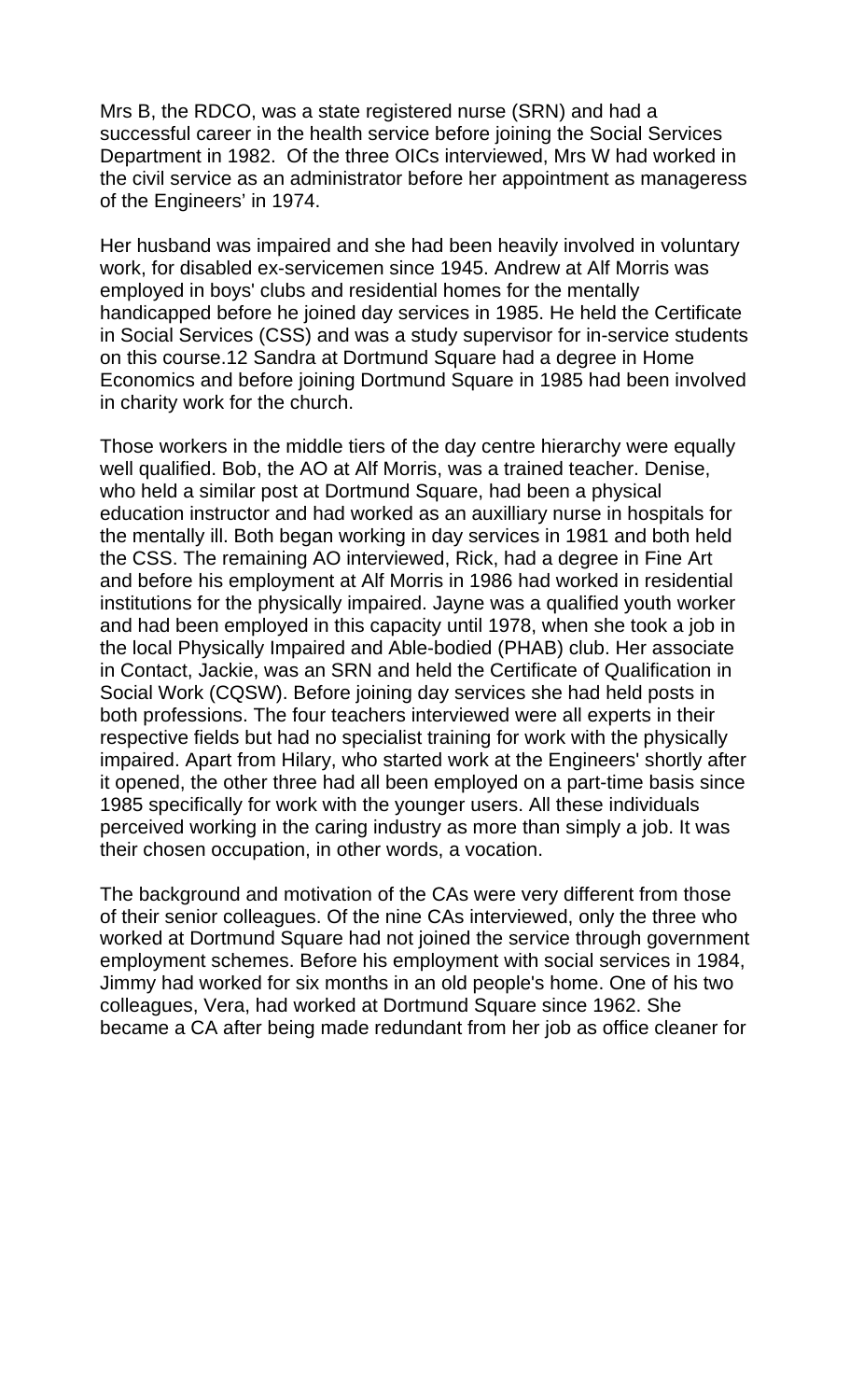the local authority. Her associate, Sally, had no prior experience of work in this or related fields, other than nursing an invalid relative at home. She joined the Dortmund Square staff in 1983.

Of those who entered the service via employment schemes, only Annie had any acknowledged marketable skills. She had a degree in the History of Art. The remainder had little work experience at all other than temporary and part-time unskilled jobs in the service sector. None appeared to feel the need to justify their choice of work. They each said their main reason for taking the job was to get off the dole. None of them had any previous knowledge of disability and confessed that if it had not been for the current employment situation, they would never have considered working with people with impairments. It is not surprising therefore that their introduction into an environment where the majority of people were impaired was traumatic.

Initial encounters between the able-bodied and the physically impaired are frequently uneasy, especially if the former have little experience of the latter. This is due to the value our society places on physical wholeness and our tendency to formulate opinions of others on relatively superficial information such as eye contact and physical appearance (see Goffman, 1968). Segregating the disabled from the able-bodied in institutions such as special schools, compounds this problem further, since neither group is equipped with the necessary skills to overcome its unease. Due to their experience and training senior staff had few difficulties in this particular area, but this was not the case for the young CAs. The situation was not helped by the lack of preparation they received before entering the units. Their initial training consisted merely of a verbal description of their duties at the formal interview for the job and a brief look around the centre where they were to work. All the CAs said this process gave them no idea of what to expect.

None of these workers was prepared for the variation in impairments, the different behaviour patterns and different values and norms which existed in the day centres. Some spoke of the acute embarrassment they felt when they first saw individuals without clothes whose limbs were a different shape to theirs and of their compulsion to stare. Others were shocked by the apparent normality of epileptic-type seizures and how other users and some staff virtually ignored them. One male CA said he had never seen anybody have a 'fit' before, but on his first day there were two. Another girl found it hard to get over being asked by a complete stranger to take her to the toilet. Others commented on feeling sick when they first fed someone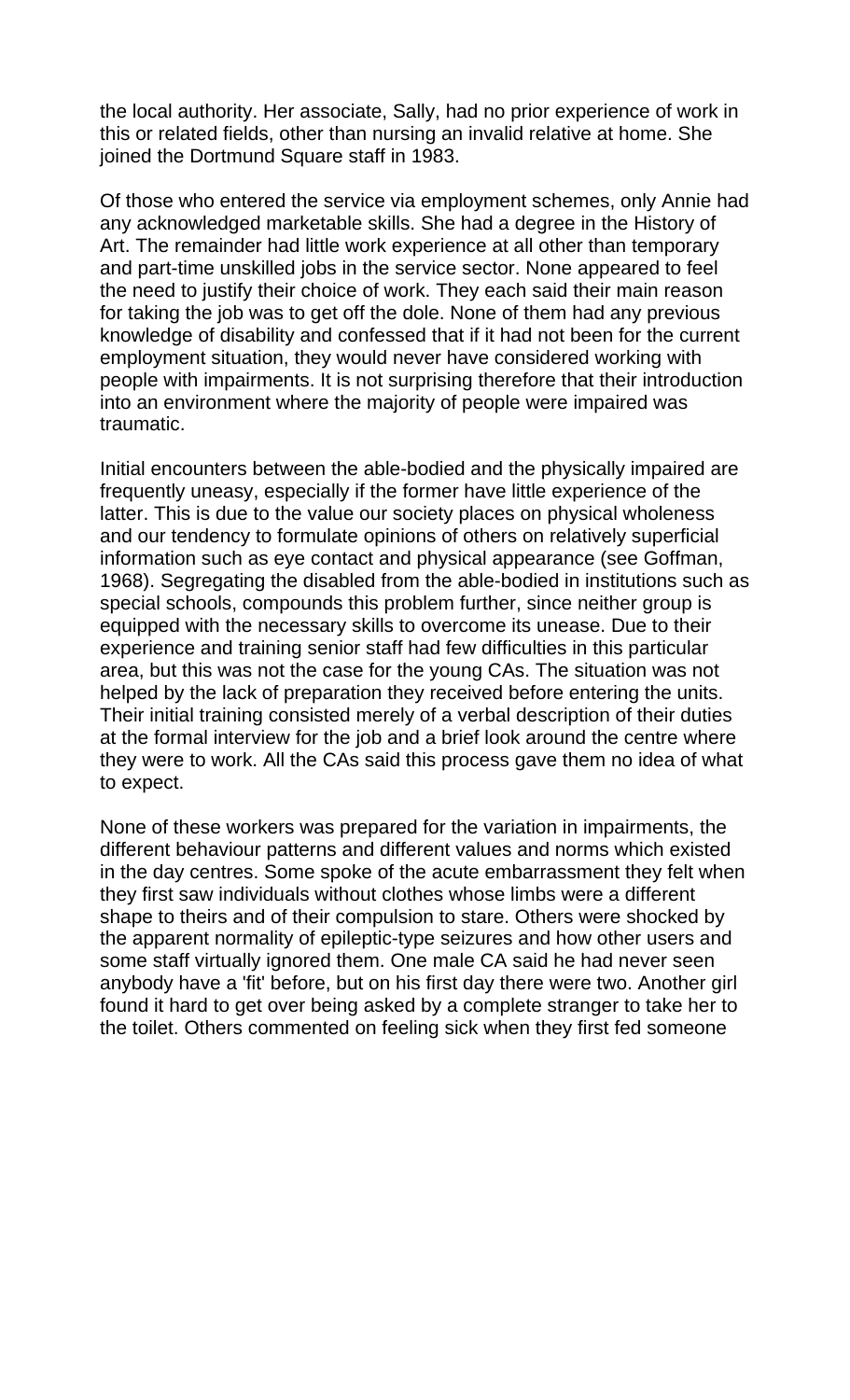who could not swallow properly and ate with their mouth open. As Annie put it just before she left,

'Most people think disability's just about wheelchairs. .., it's not.'\*

How these workers coped with these experiences varied from individual to individual, but some never managed successfully. All the staff could recall CAs who had left the service after only a few days because they could not cope with the work.

The trauma of these experiences might have been avoided with careful induction and training. The only real training they received was the' on the job' variety and six afternoon classes, each one week apart. Since the latter were only run at specific times of the year, most CAs worked in the centres for some time before they went to them. For example, Annie and Pete joined the service in April 1986 and their training course did not begin until the middle of June.13

Ironically, because these workers were at a psychological disadvantage when they started in the centres, initial interactions between them and users were conducted on a relatively equal footing. This was evident on the two occasions when new CAs began working in the centre and conversations were initiated by users. This is consistent with Thomas's (1982) observation that young people with disabilities are adept at helping the able-bodied through the' awkwardness barrier' during social interaction. Once the period of adjustment was over, all the CAs adopted what Dartington, Miller and Gwynne (1981) term a 'really normal' position in their attitude toward users.

'It's a bit of a shock at first, but you soon get used to it, an' then it's like they're not handicapped. You don't realize they're handicapped. It's just at first it's a bit of a shock.'\* -Tracey A

Once they had adopted this view many became sympathetic to the difficulties and injustices experienced by the users outside the centres.

'There's a lot more that they [Contact members] could do than come to a day centre that's full of old people. They're on'y 'ere 'cos people outside won't give 'em a chance. There's a lot o'people in 'ere who'd be OK outside if people'd just give 'em a chance.' \* -Pete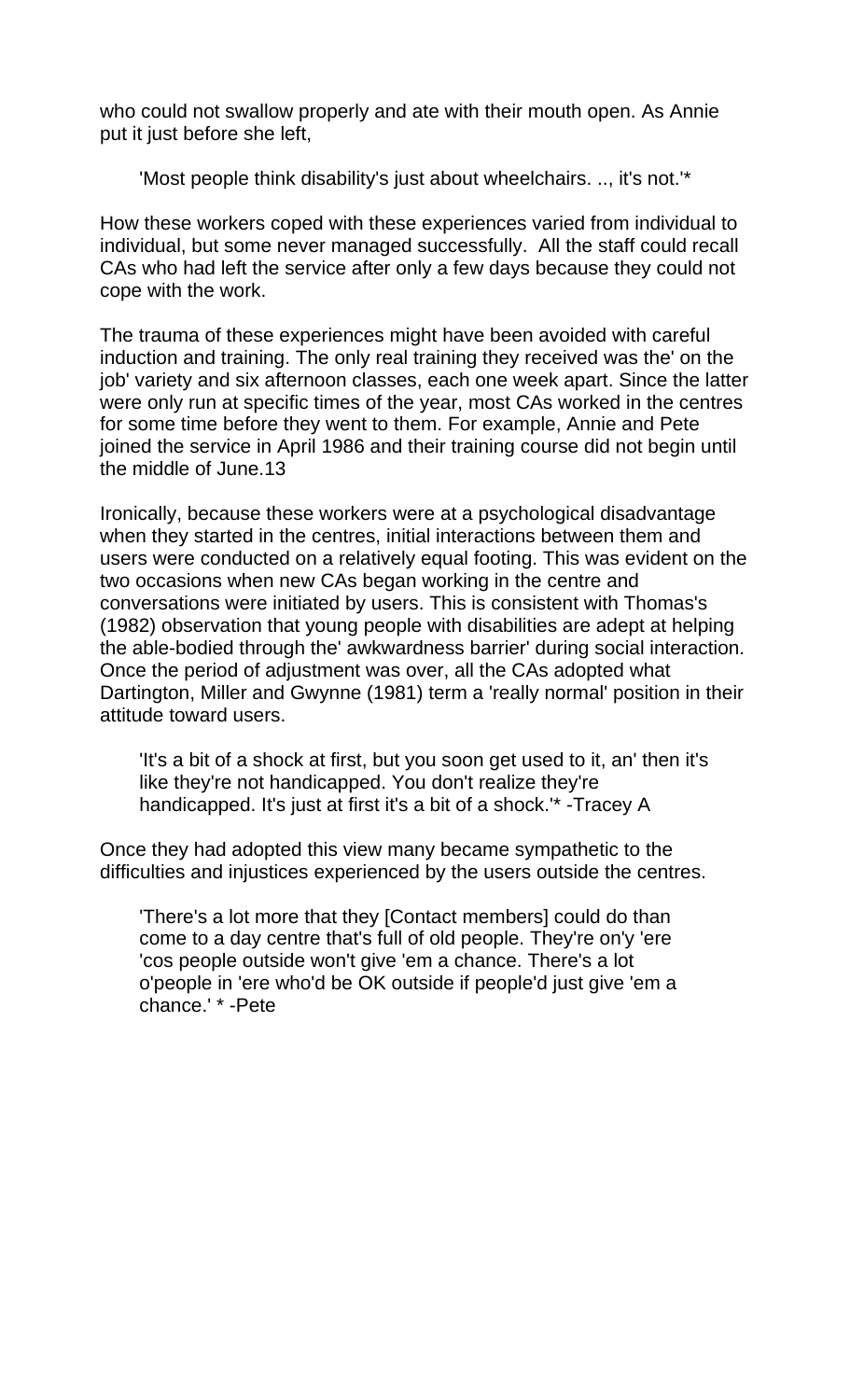It is common for able-bodied people who are in close contact with the impaired to take this or a similar view. In his analysis of interactions between the stigmatized and the normal, Goffman (1968) referred to such individuals as 'the wise'. It is important that any barriers between staff and users are quickly broken down because in Contact the biggest part of the CAs' role was social.

Some researchers have argued that the constant movement of staff in institutional settings is responsible for many of the problems associated with helper/helped relations (Menzies, 1960; Strauss *et al.,* 1964). It has been suggested that where there are established staff and stable relations between staff members, flexible patterns of work and informal specialization can develop (Alaszewski, 1986). The following data suggest to some degree that this had occurred within the Contact group.

From the users' perspective, the roles of SAO and AO were the same. The only difference according to Jayne and Jackie related to overall responsibility, which rarely concerned users, and paperwork, which in practice the two women shared equally. Although in the centres generally the responsibilities of the two roles were clearly specified, several of the senior staff felt their respective job descriptions were grossly inadequate when considered in relation to the system's limitation, in terms of 'on site' professional support, back-up services generally, and the complex and varied needs of the younger users.14

Because of these considerations, senior Contact staff had adopted an explicitly flexible approach.

'You've just got to do what's necessary at the time. We've never worked any other way. I know there's pressure on for everyone to do their bit, the care assistant does the caring, the activity organizer does the activities and the management does the managing. But I don't think in this type of work you can have that because the youngsters don't care whether you're a manager or a care assistant for starters. I mean the point is, if their needs are there then are there then I don't think it matters who you are '\* - Jayne

Because of this flexibility the roles of SAO and AO within the context of the Contact group had innumerable sub-roles which were largely dependent on the perceptions of others, both users and other professionals. Apart from the designated functions, which entailed the development, coordination and organization of user activity and the supervision of subordinate staff, the six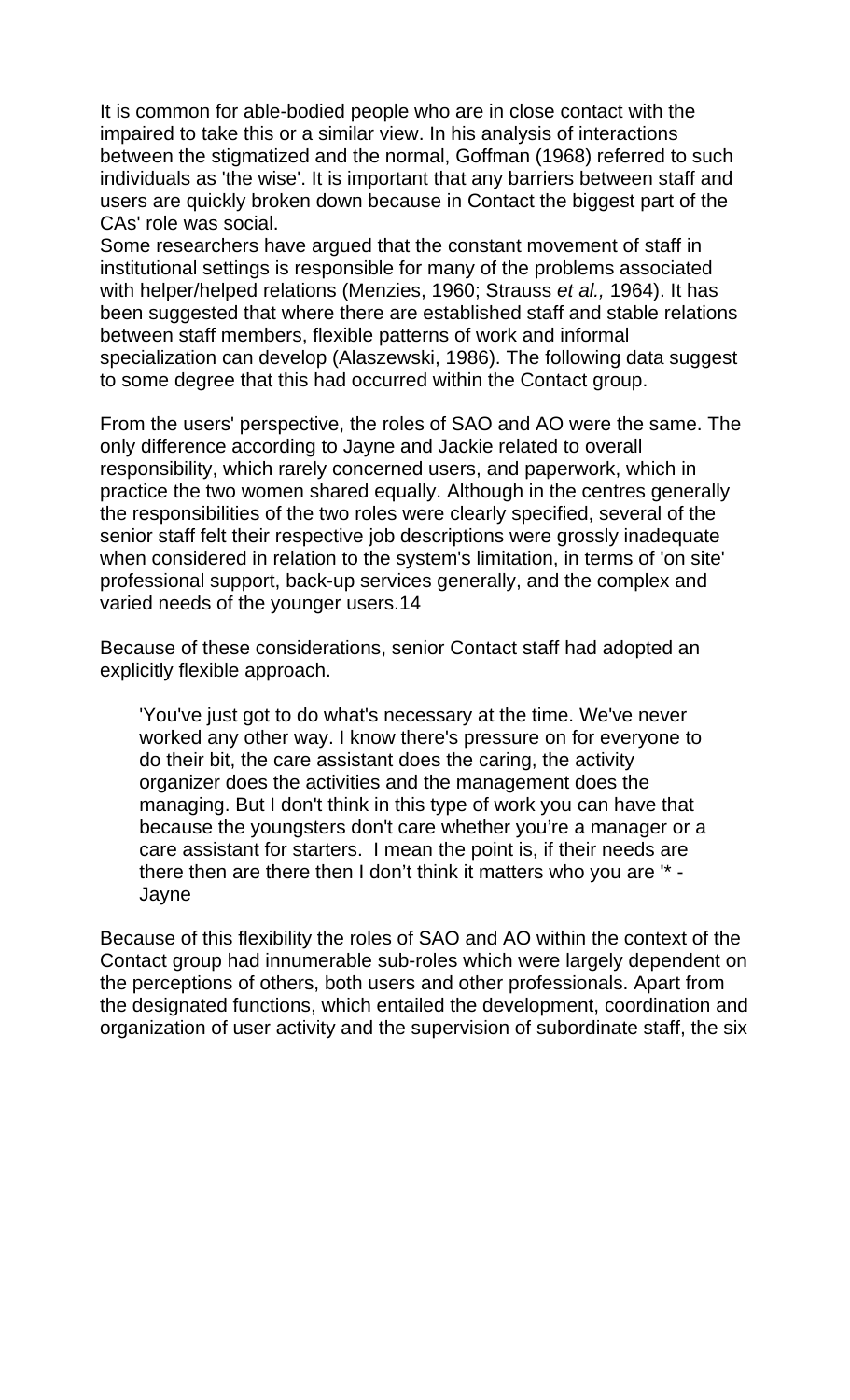most notable sub-roles included resource worker, social worker, advocate, counsellor, nurse, careers advisor and CA. A more apt description of the senior staff role(s) within Contact would be 'in-house key worker(s)'. This term was used by Glendinning (1986) to refer to a designated resource worker situated in a local authority department whose task was to provide information, advice, practical help and support to families caring for a severely handicapped child. In respect to the present study, however, it refers to senior day centre staff who provide a similar service not just for day centre users, but also their families.

With regard to the SAO's and AO's official duties, data gleaned from formal interviews suggested that much of the impetus for user activities came from the users themselves. The main problem for staff was trying to accommodate their ideas within the limited resources available. 15 Supervision of junior staff was carried out during the normal course of the day's events with the minimum of fuss. The only visible conflict between senior Contact personnel and the group's CAs throughout this study concerned Pete's lateness. And although this problem was never fully resolved it was not considered serious enough to be referred to a higher authority by either of the two women.16

Frequently users, their families and other professionals drew on the expertise of senior Contact staff on matters relating to users' needs. For example, one girl asked Jackie where she could by rubber shoes for her crutches. Another user's family asked Jayne's advice on firms specializing in wheelchair repairs. Jackie was also involved in the acquisition of grants for a special typewriter for a girl with limited hand movements at the suggestion of the girl's doctor. These types of incident occurred because a number of users and their families had had little or no contact with social workers and seeking help from them was said to be a long drawn out process. Consequently they looked to day centre staff in times of crisis. This pattern accords with the claim of one source that social workers regard working with the handicapped and elderly as less rewarding than social work in other areas (Rees, 1978).

Elderly users' kin would normally deal with the OIC when the situation warranted it, rather than the SAO/ AO of her/his user group. But partly because of the youth of the Contact members and the fact that the group was peripatetic, there was a higher level of involvement between some users' families and senior Contact personnel. Certain users also sought staff's help when dealing with other professionals. One individual who lived in a residential home asked Jackie to help her seek new accommodation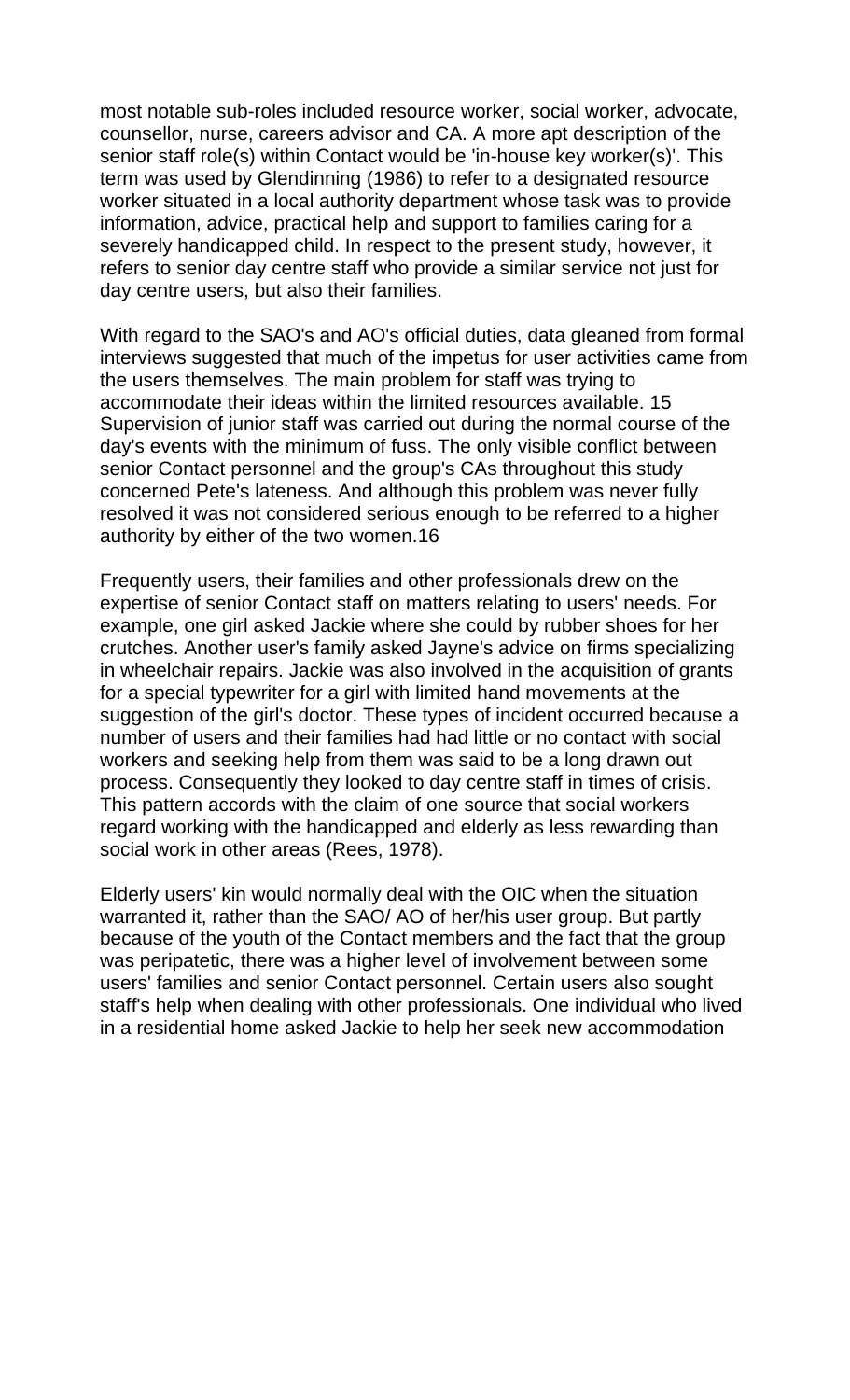because she was unhappy where she was living. A male user whose disabled girlfriend was pregnant asked the SAO for help with maternity grants. She also acted as their advocate at a case conference concerning their eligibility for parenthood. Counselling facilities are increasingly considered an imperative for institutions dealing with young people with disabilities (Henshall, 1985), but since there was none available in this system counselling was an integral component in the senior staff's repertoire of roles.

Counselling sessions took one of two forms, involving either spontaneous confidential discussions when the situation warranted it, or a pre-arranged series of private conversations. There were several examples of the former during this study. Usually the topics covered were general depression or difficulties with parents, and regular meetings were set up if the problems were persistent. One example of this occurred when one of the male users was experiencing acute anxiety over the insidious deterioration of his health due to his incurable disease. He had difficulty discussing the subject with his parents. Neither type of counselling was initiated without mutual agreement between user and staff.

Over two-thirds of the user respondents said they would discuss personal matters with one or other of the senior staff. This is consistent with the findings of such commentators as Anderson and Clarke (1982) who note that young people with disabilities typically discuss their feelings and difficulties with day centre staff. It is generally considered desirable to have sexual counselling facilities in institutions for young people with disabilities (Anderson and Clarke, 1982; Meredith Davis, 1982; Henshall, 1985) but in the centres studied this was a 'no-go area' in consequence, or so it was said, of the attitudes of social services higher management rather than day centre staff.

Despite the variety and seriousness of many of the users' impairments, there were no specialist medical staff in any of the units. According to official policy, at least one staff member should have qualifications in first aid, but the identity of this individual was not common knowledge among users nor many of the staff. Consequently junior staff and users looked to those in authority when problems arose. And since adolescents with impairments, like their able-bodied peers, are prone to 'messing about' and/ or knocking each other around, accidents were not uncommon. On top of this several of the Contact group regularly experienced epileptic-type seizures. In one week in November (3-7 November 1986) I counted seven and this was not unusual. Usually when this or other medical problems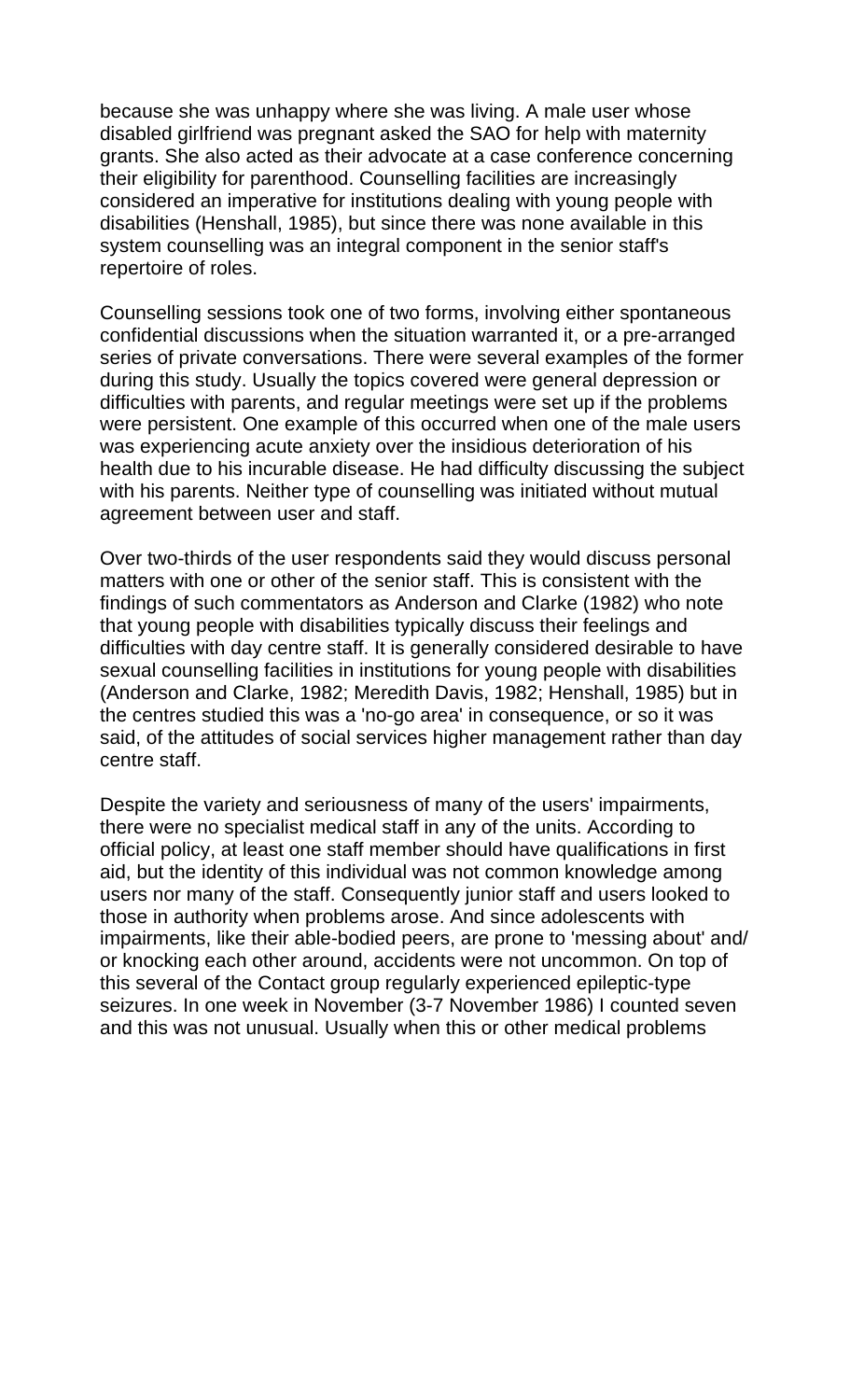emerged Jayne or Jackie would be sought out to act as nurse. Jackie was a qualified SRN but this was not a prerequisite for the job, nor was it common knowledge in the centres.

While all the senior staff acknowledged that because of their relative disadvantages and society's treatment of people with disability generally some form of institutional support may be necessary for some of the Contact users for the rest of their lives, Jayne and Jackie took the view that that support need not necessarily take the form of a day centre. They appeared to take every opportunity to encourage users to seek opportunities elsewhere, providing literature relating to voluntary work, paid employment and training schemes, and giving careers advice and assistance where appropriate. This had benefited a number of Contact members in the past, but during the study period only one male user was introduced to sheltered employment through their efforts. In addition, one girl who left the group to work in a local sports centre claimed that conversations with Contact's senior staff had been the motivating force which made her get off her 'backside' to look for a job. And while she found the job herself, Jackie helped her fill in the application form and stood as her reference. But if not always leading to placements, informal conversations about work, education and re/habilitation were often held between helper and helped around the main tables in the contact areas at Alf Morris, particularly when new information concerning this subject became available. Eight of the users interviewed recalled specific conversations with staff about this issue.

Because the younger user group was regarded as a separate entity in the centres, Contact personnel were expected to cope without assistance in the event of staff shortages. Although Contact had a relatively low helper/helped ratio, there were specific periods in every day when one or two of the CAs were missing due to the shift system they worked. Staff shortages occurred between 8.30 and 10.30 a.m. and between 2.00 and 4.00 p.m., notwithstanding the fact that users began arriving at 9.00 a.m. and did not leave until approximately 3.45 p.m. Moreover, apart from illness, all staff had four weeks holiday a year and both for this reason and because helpers accompanied users on outings or regular activities outside the centres, staff shortages were common. For example, every Monday, four of the group went swimming and Jackie and Pete went with them. Consequently either Jayne or Jackie could be called on to help with physical tending, tasks normally performed by CAs.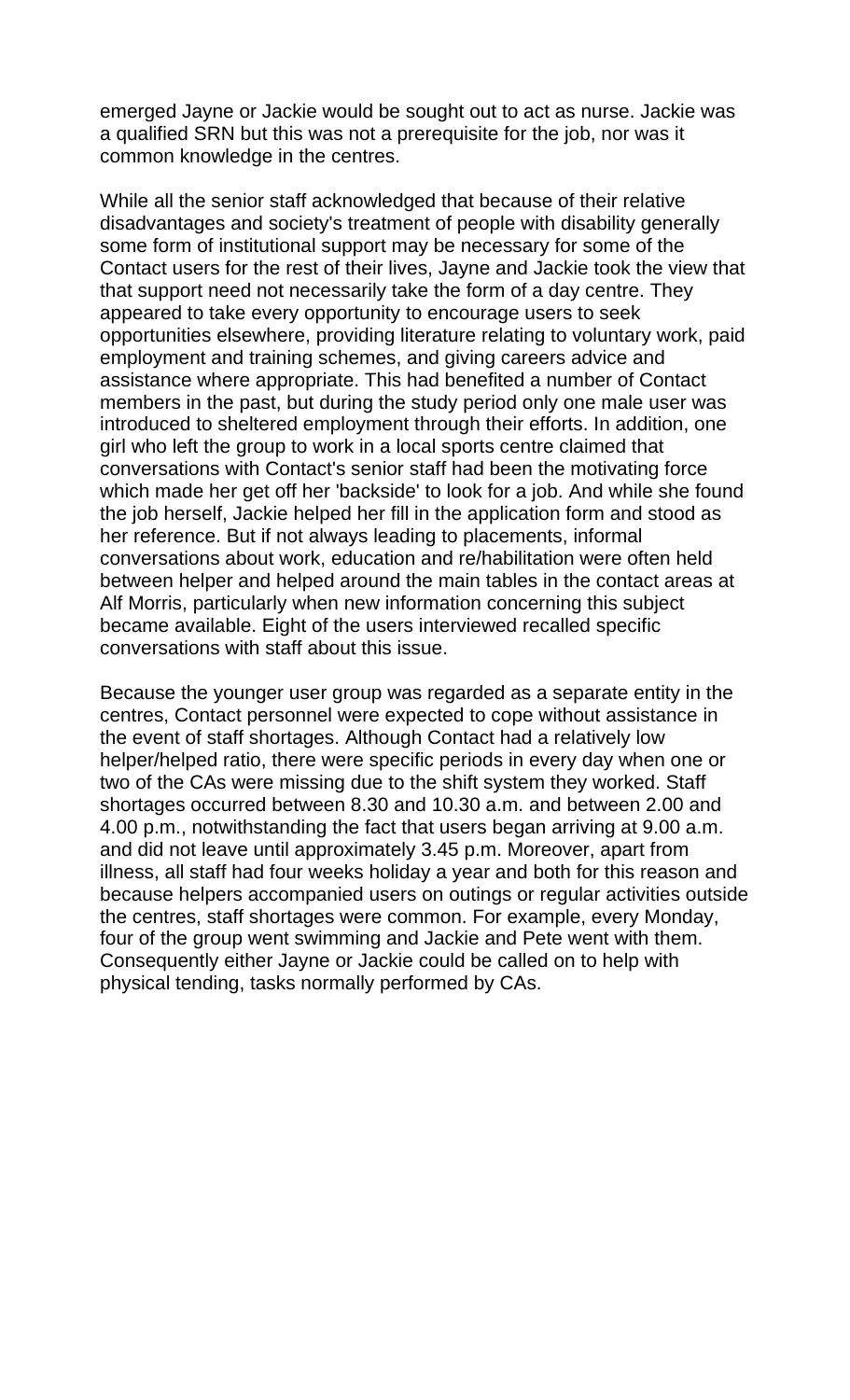Physical tending tasks, bathing, toileting and helping with meals were less demanding and less frequent in Contact than in other user groups in the system. Because those users who needed help in bathing were bathed by their parents, Contact staff did not have to help in this regard. Although ten of the group needed assistance with the toilet some were reluctant to ask for help because of the social taboos attached to this activity.

'For some of them the fear of embarrassment is worse than constipation.'\* - Jackie

And while five group members needed help eating, one never ate in the centres, another only used the service in the long summer holidays when he was not at residential college and a third only needed a minimum of assistance. The main tasks for senior Contact staff as well as the group's CAs were therefore essentially social.

For adolescents with impairments, particularly those who have been segregated in special schools, social interaction with able-bodied peers is now considered essential in the process of rehabilitation since it helps develop the social skills and emotional maturity necessary for the transition to adulthood (see, for example, Anderson and Clarke, 1982; Kent *et al.,*  1984; Cantrell *et al.,* 1985; Brimblecomb *et at.,* 1985). Most of the CAs working in the day centres were ideally suited to this task as they were in the same age group as the younger users,

from similar socio-economic backgrounds and shared the same interests and values. In the Contact group, CAs were expected to initiate, encourage and participate in user activities as appropriate. This usually took one of three basic forms: one-to-one work, formal group activities and spontaneous interaction.

One-to-one work was generally frowned on in the centres because of fear of being accused of favouritism, but was sometimes accepted as necessity in some cases by senior Contact staff. It normally involved a member of staff and those users who, because of the severity of their impairments, or because of their temperament, were unable to initiate social interaction on their own and were ignored by other members of the group. These interactions could involve board games such as chess or draughts or discreet conversation. Formal group activities meant CAs involvement in organized activities such as quizzes, board games, group tournaments and competitions. Spontaneous interaction refers to any social activity which is not formally structured or organized by staff. It could be initiated by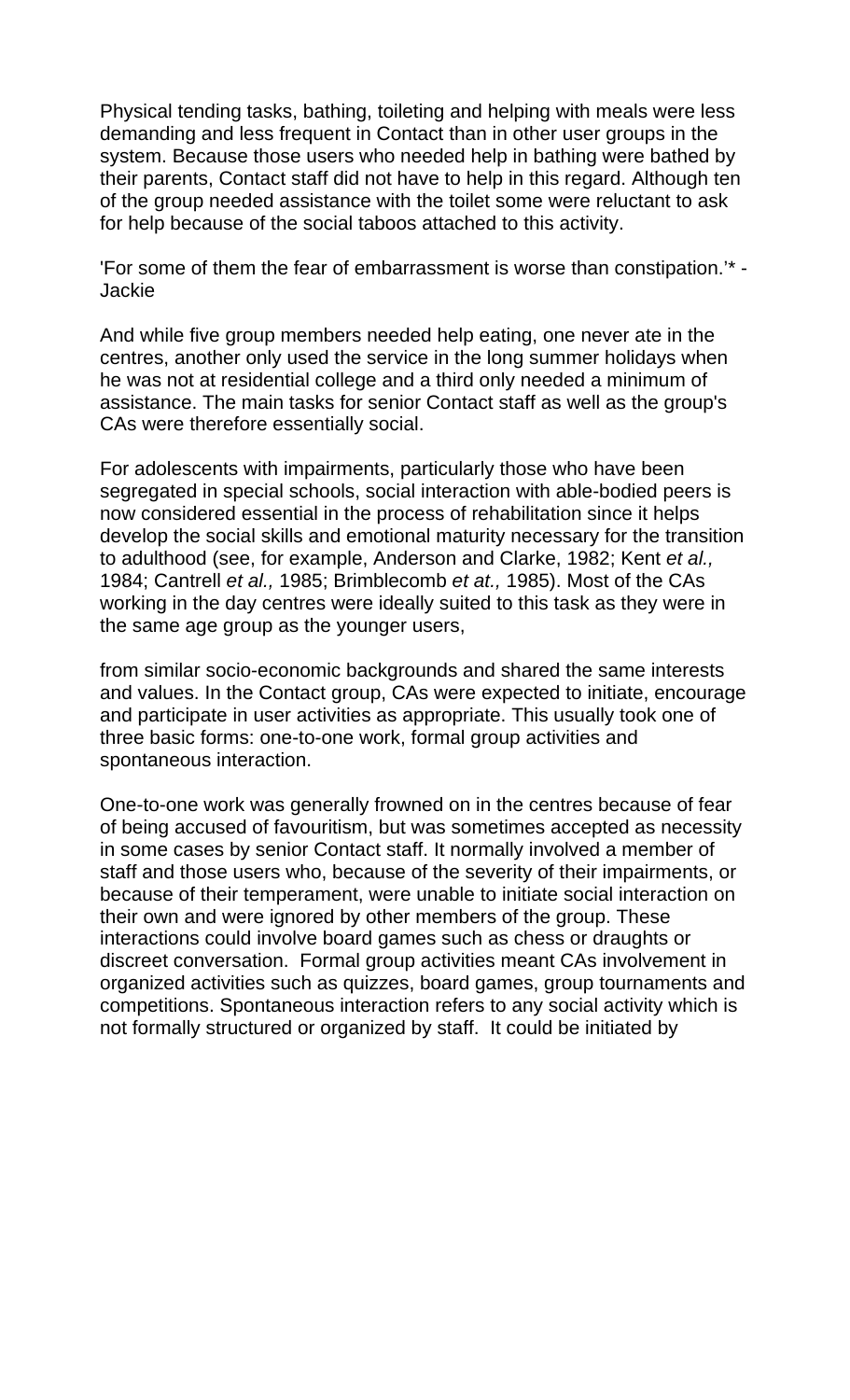individual staff or users and could include almost anything from chatting to listening to music or playing pool. VWs also participated in these activities.

In the circumstances it was inevitable that the level of sociability between these staff members and users was high and that relationships developed which could be considered 'unprofessional'. For example, some of these workers occasionally went to the pub with users outside working hours. Two of the female CAs sometimes visited the PHAB club used by the majority of the Contact group on Friday evenings. When their year of employment in the centres finished 17 and Annie, Pete and Mary left the group, a number of the Contact members were clearly upset. While this emotional involvement may be considered problematic by some observers, in view of the perceived need for this type of interaction and the fact that any interpersonal relations, social or otherwise, runs the risk, such developments can only be seen in a positive light.

While CAs may be criticized for their lack of experience and training, this was not considered a major problem within the Contract framework. Both senior staff and users alike were more interested in their social skills than their technical knowledge. They could not be accused of adopting a patronizing attitude due to professional expertise, unlike others within the day centre hierarchy and the caring industry generally.

It was plain from the empirical data that, despite the limitations of the system, the Contact staff were providing more than simply social and environmental amenities associated with 'warehousing'. All staff interviewed acknowledged that there were crucial social and attitudinal differences between members within the Contact group and that some were more dependent than others. There was also a general consensus that the group's needs were fundamentally different from those of the elderly. Kent *et al.* (1984) suggest that the basis for this difference lies in the fact that while the elderly have established and developed their individuality during the course of their lives, the young have not and need the opportunity to do so. The following statement exemplifies the staff view regarding this subject:

'The youngsters haven't had the experience of life that the old folk have had. A lot of them have led very cushioned lives. They need space, they need to rebel, they need to try things' out. The older groups have experienced so much in life, they come here [day centre] for the social aspect. They're quite happy to come, chat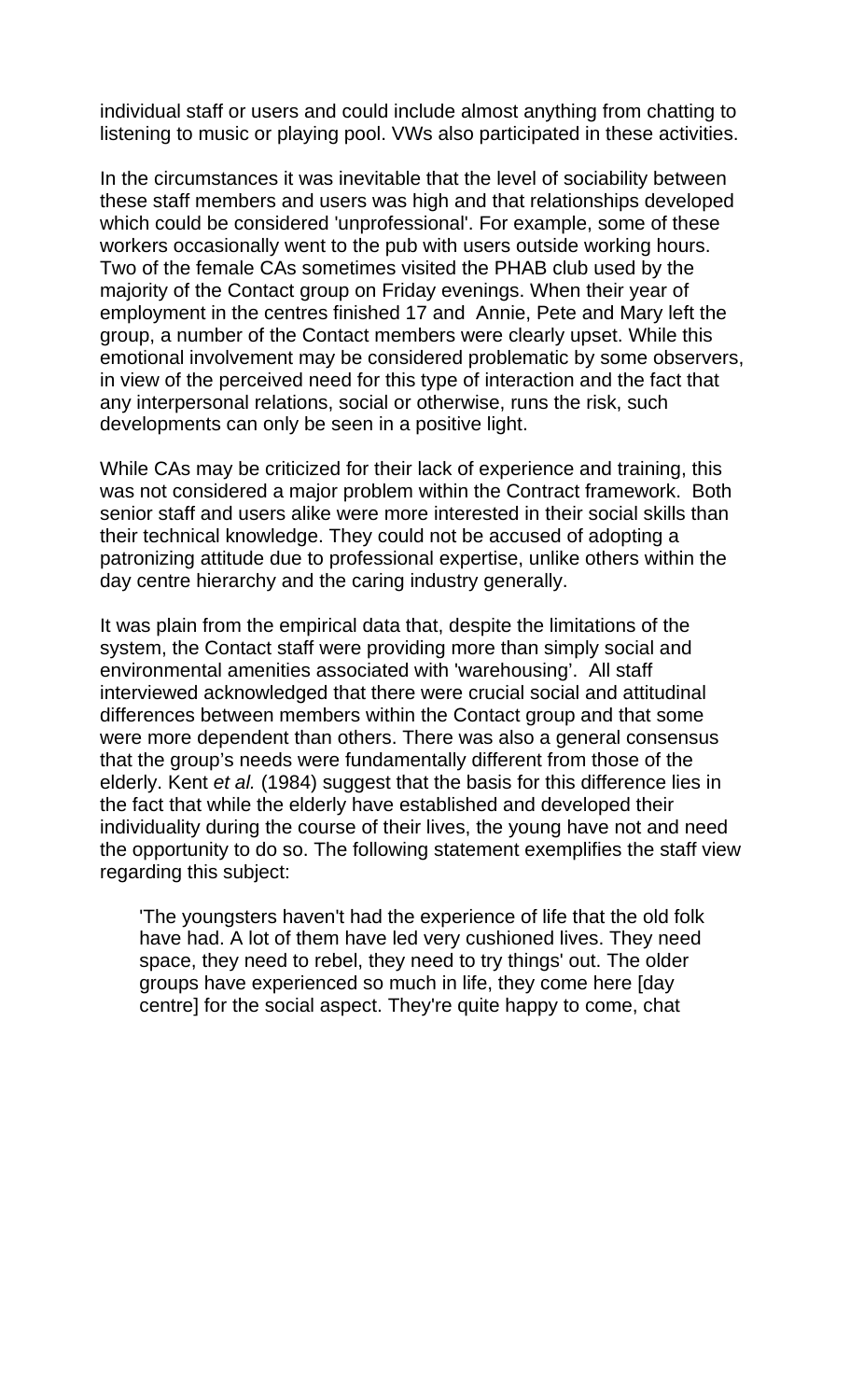and doddle around -not all of them -but most of them are. The youngsters, they need something else.' \* -Jayne

All the staff respondents felt that the social environment was important if only because some of the younger users and their families saw this as the principal reason for day centre attendance. They were also aware that others were looking for something more.

Some of the youngsters and their families see it as a social centre and just somewhere to go. Unfortunately social services is seen as the last option. It's the end of the road. Now, there are some who are quite happy with that, but others aren't.' \* -Jayne

Each senior worker maintained that facilities for rehabilitation should be an essential part of day centre provision for younger users, albeit reservations were expressed by some over the term rehabilitation.

'Rehabilitation has to be built in. You work with issues like rehabilitation and independence in a social setting. There's never been anything written down about rehabilitation. And you can come up with all sorts of problems if you talk about rehabilitation. Rehabilitation is associated with the medical model and we don't have the facilities. But we've had inroads into further education, which helps with the rehabilitation process. It's not an official line. I'd say the way it's evolved, it's moving more and more toward independence training.' \* -Jackie

The RDCO, Mrs B, was quite clear which way she hoped the service would develop.

'I'd like to get to the stage where any disabled person, regardless of age, that comes into a day centre, would hope that ultimately his potential or ability, will be rehabilitated to the state where they no longer need us.' \*-Mrs B

With regard to the younger staff, most were unsure of what the official aims of the service were and some said that they had never been told. They were agreed when asked whether they thought they were social or rehabilitative, however, that they were probably, or should be, both.

Based on interview data, staff's aims with regard to services for the younger day centre user can be summarized as follows: (a) to provide the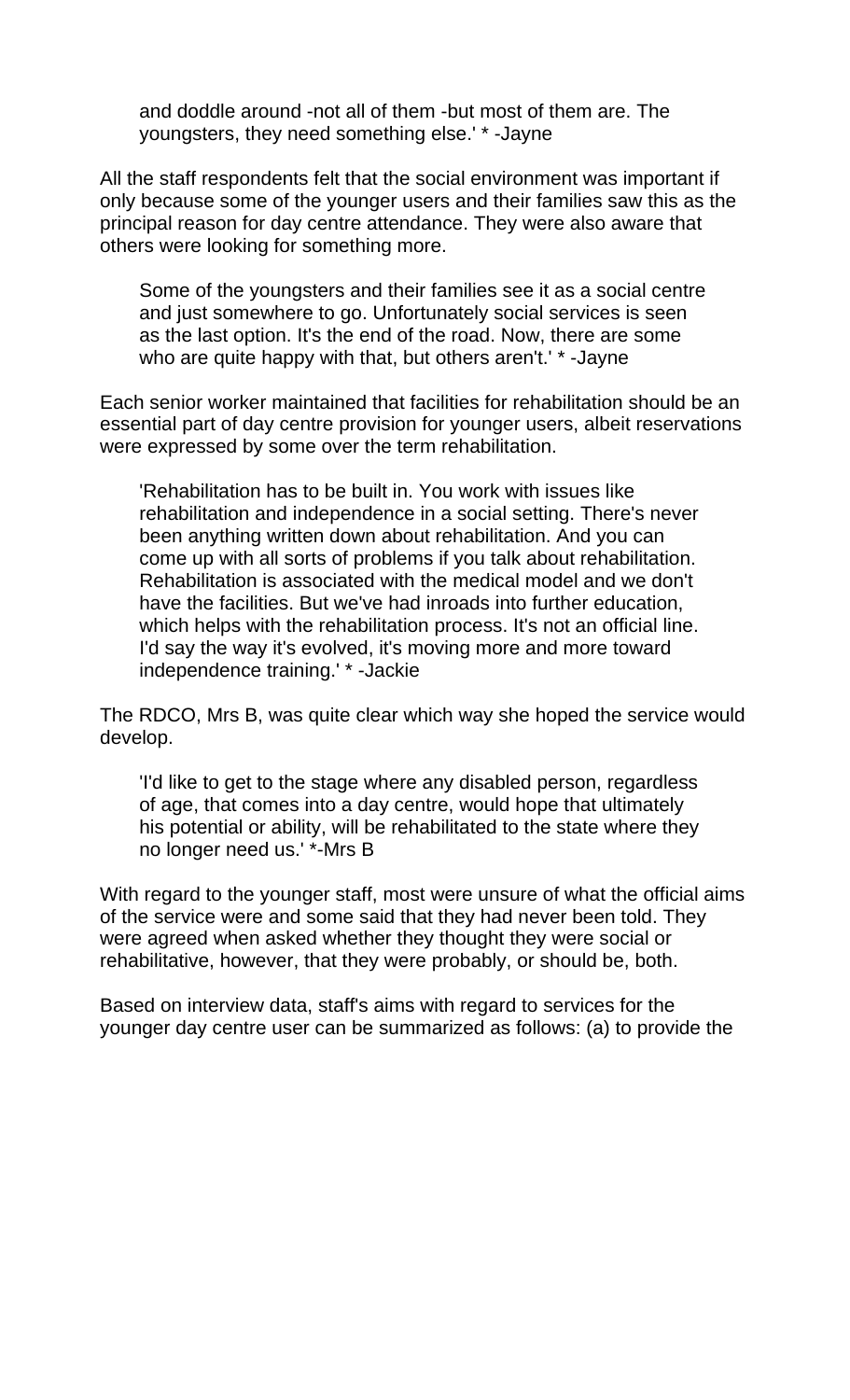practical services and support necessary for young people with disabilities during the day and therefore a respite for relatives and / or their principal carer( *s),* (b) to provide a social atmosphere where younger day centre users can socialize with peers, (c) to provide information and advice for users and their families, and (d) to provide social/ recreational/ diversionary /vocational 18 and, in the non-medical sense, re/habilitative facilities appropriate for young people with physical disabilities. It is important to note that these aims are not listed in any specific order of merit or importance.

In terms of group policy this meant that in the areas allocated to the younger users, all services and facilities were provided in as unconstrained an atmosphere as possible. Contact members were encouraged to look after themselves. For example, transport was available but only if users wanted it. Unlike the policy in other user groups Contact members could help themselves to drinks whenever they felt like it. Helpers only assisted those who could not look after themselves (or fetched boiling water when necessary because the younger users were not allowed in the kitchens). There was none of the ceremony or ritual attached to mealtimes as reported in other institutional settings (see, for example, Alaszewski, 1986). Users could order a meal if they wanted one and sit down for lunch at the same time as other user groups or eat as and when they felt like it. Social services' lunches were unpopular among most Contact members although in 1986 a two- course meal cost only 50 pence. This was because the choice of menu was restricted and repetitious and the quality of the food was regarded as poor. The meals were cooked elsewhere and brought to the centres in pre-heated containers. Consequently their quality had deteriorated by the time they arrived. Usually about half the group ate sandwiches brought from home or bought from the local shops and consumed them in the Contact areas with staff. User participation in all activities was voluntary and controls were kept to a minimum. It was, however, clear that user involvement in the organization and delivery of services was minimal. These issues are dealt with in more detail in Chapter Six.

The staff regimes within the three day centres were officially organized to provide social and environmental facilities for people with impairments as well as a respite for relatives. I likened this to the 'warehouse' model of care. The division of labour in the service generally was traditionally structured with clearly defined staff roles and a relatively formal chain of command. As a result there were clear social and professional cleavages between different staff levels and between staff and users. However,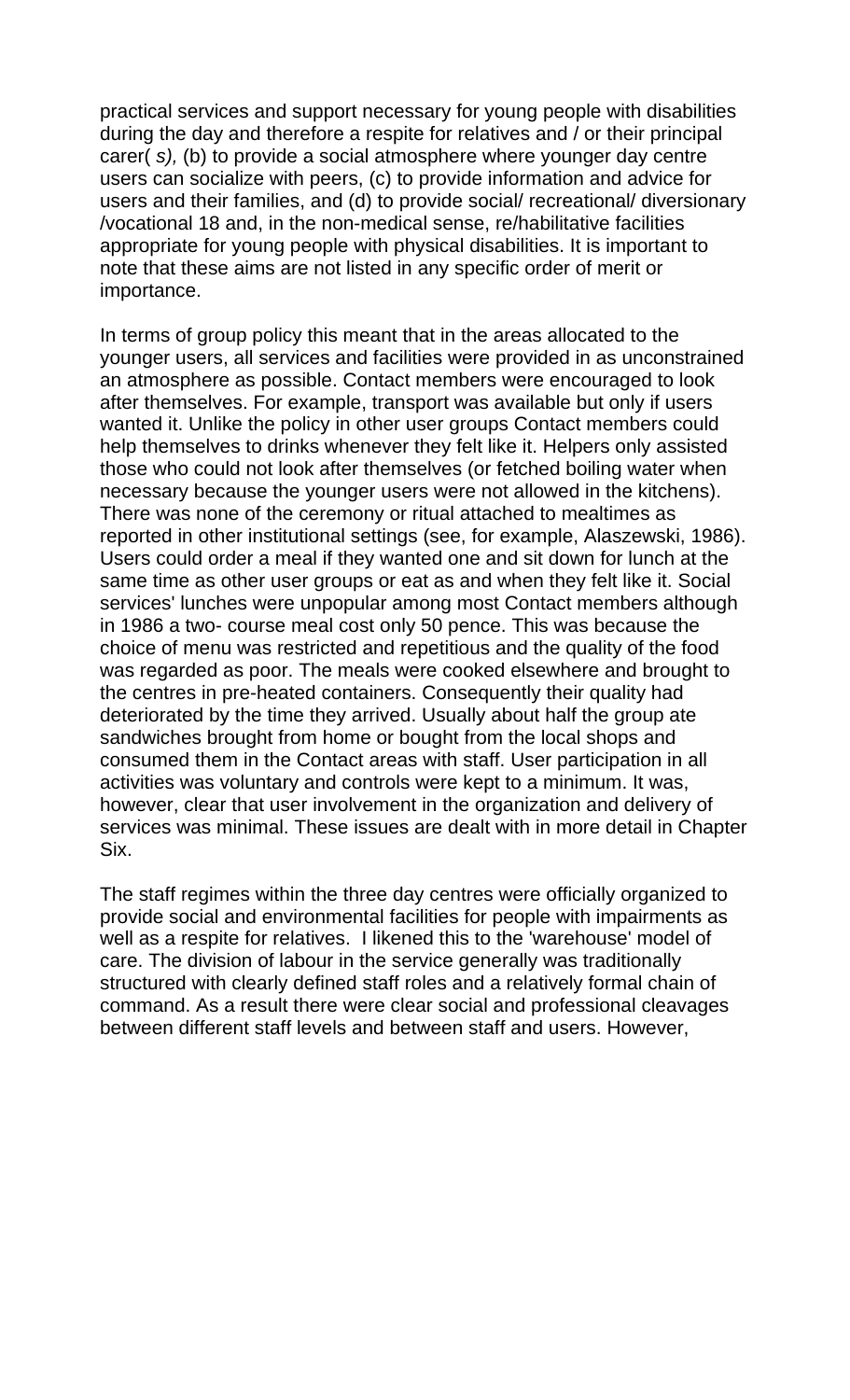because provision for younger users was peripatetic and had a permanent staff, few of these divisions were visible in the Contact group.

I then reported that senior personnel were adequately qualified both in terms of previous experience and professional qualifications. But this was not the case for the CAs, most of whom had no prior experience of, or training for, work with people with impairments. The data suggest that entry into, the service was traumatic for CAs but that this experience was less difficult within the Contact framework. This may be attributed to a number of factors including the similarities in age and socio-economic background between them and the younger users and the fact that many young people with impairments are skilled at helping the able-bodied through the awkwardness barrier. An empathy between these workers and the users developed fairly quickly and had positive results.

Analysis of staff roles illustrated how the stability, informality and attitudes of the Contact workforce led to a flexible pattern of work and informal specialization which was both appropriate and beneficial to the needs of the younger users, particularly in view of the limited facilities available to this user group both inside and outside the centres. Senior staff provided information, advice, practical help and support for users and their families while the principal role of the younger staff was largely social. I suggested that although social relations between CAs and users might in some aspects be considered unprofessional, they should be viewed in a positive light because of the latter's perceived need for this type of interaction and its implicit rehabilitative function. Staff were aware of the disparities within the Contact user body, of the fact that their needs were different from those of the elderly and that the Contact service needed to provide for both the dependent and the less dependent. This was reflected in their general aims regarding provision for the younger user which incorporated both a social and rehabilitative dimension, or, a combination of 'warehousing' and 'horticulturalism'. As there was little evidence of user involvement in the organization and delivery of these facilities I suggest that this approach is compatible with' enlightened guardianship'.

#### **Conclusions**

In this chapter I have documented the evolution of the specific day services studied, described the environments in which the service operates, and outlined the organization, training and principal roles of staff involved with the younger day centre users. The development of this day centre system occurred at the same time as the expansion of welfare provision generally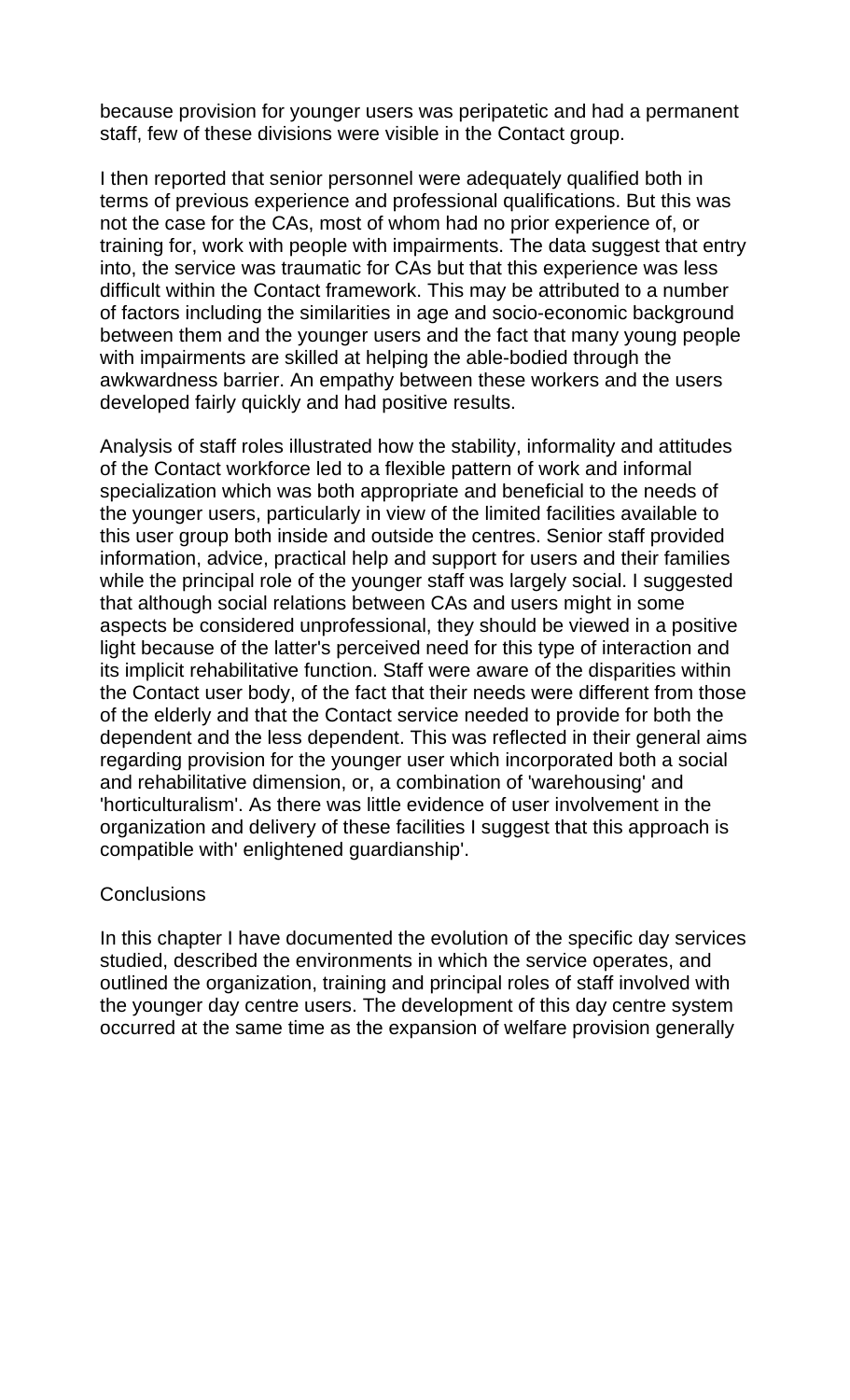but its development was fairly ad hoc and unstructured. It was also evident that consumer initiative played a large part in that development, particularly as regards provision for the younger user. The service generally had evolved along 'traditional' lines. Although the three day centres used were suitably adapted for people with physical impairments, they were segregative in terms of appearance and admission policies. The principal user groups served were the elderly impaired and the services and facilities provided were organized accordingly. These included care and support and social and recreational activities commensurate with the phrase 'tea and Bingo'. The needs of the younger users were swamped by those of the elderly.

Partly in response to the task in hand and the nature of the clientele, provision for the younger user evolved along different lines. It was not based in one specific centre but three, had a permanent staff and a clear sense of identity which resulted in the adoption of the name Contact. As a result the level of helper/helped interaction within the Contact boundary was relatively higher than in other user groups. It is notable that all the senior staff involved with the younger users were well qualified, both in terms of experience and professional qualifications, particularly the two women permanently involved with the younger users. However, this was not the case with the young CAs whose contribution to the service was considerable.

This chapter clearly illustrates that the facilities available to the younger user within the Contact format included social and rehabilitative activity, broadly in keeping with 'enlightened guardianship'. But while it is likely that a number of factors contributed to the adoption of this policy, including the inclinations of Contact members, their families and the staff, it is clear that there was little directive toward this end from outside the centres, either from within the Social Services Department, or from other agencies reputedly in the business of rehabilitation. This may be one of the reasons why the facilities for user self- development or 'independence training' within the service have not developed further. Another may derive from the users themselves. They are discussed in the following chapter.

#### **Notes**

1 The users and user interaction are dealt with in Chapters Five and Six.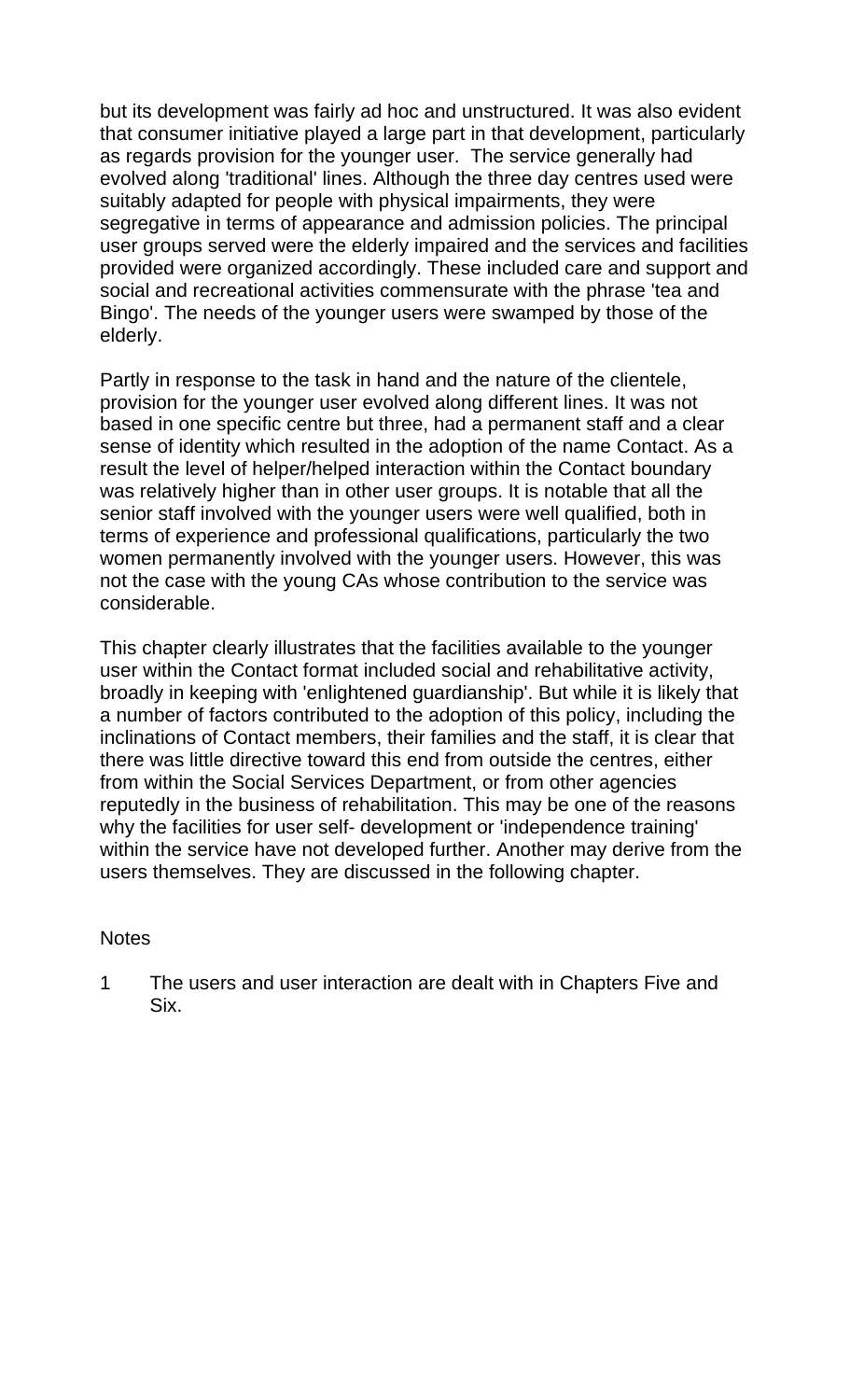- 2 For a comprehensive discussion of professionals and professionalization see Wilding (1982).
- 3 Throughout this study the term 'professional' is used to include those who work in the acknowledged professions such as doctors and lawyers, and in the 'aspiring professions' such as social workers, teachers, etc. (Wilding, 1982).
- 4 In deference to Matteson (1972, reported in Anderson and Clarke, 1982) the terms 'coping', 'adapting' and 'effective functioning' are interchangeable,
- 5 These figures are reproduced from an official document circulated to the Equal Opportunities (Disabled) Subcommittee by the Local Authority on 19 December 1986.
- 6 Initially the Council had been loath to finance the construction of a downstairs toilet and bedroom because Mrs H was an owneroccupier and not a council tenant.
- 7 This strategy was later adopted by management when the two Insight units were formed in 1986.
- 8 These data may not include those persons who did not use the transport facility and 'dropped in' after the register has been taken. In addition, some users avoided registering because the register contained a record of amenity fund subscriptions and users were not asked to contribute for days when they were absent. All day centre users were asked to contribute to an amenity fund to supplement resources. In 1986 this amounted to 50p per week, but in January 1987 it increased to 65p.
- 9 As noted in Chapter Two, in 1981 Carter (1981) found that the average staff/user ratio in day centres was one to eight.
- 10 On 1st January 1987, after Jayne was replaced by Jackie, Patrick became Contact's full time AO. In April of that year when Annie and Peter left the group, Sean, the male VW included in Table 10 was appointed Contact's male CA. In June, when Mary left, Tracy B, one of the two female VWs took her place. The VWs were not replaced during the study.